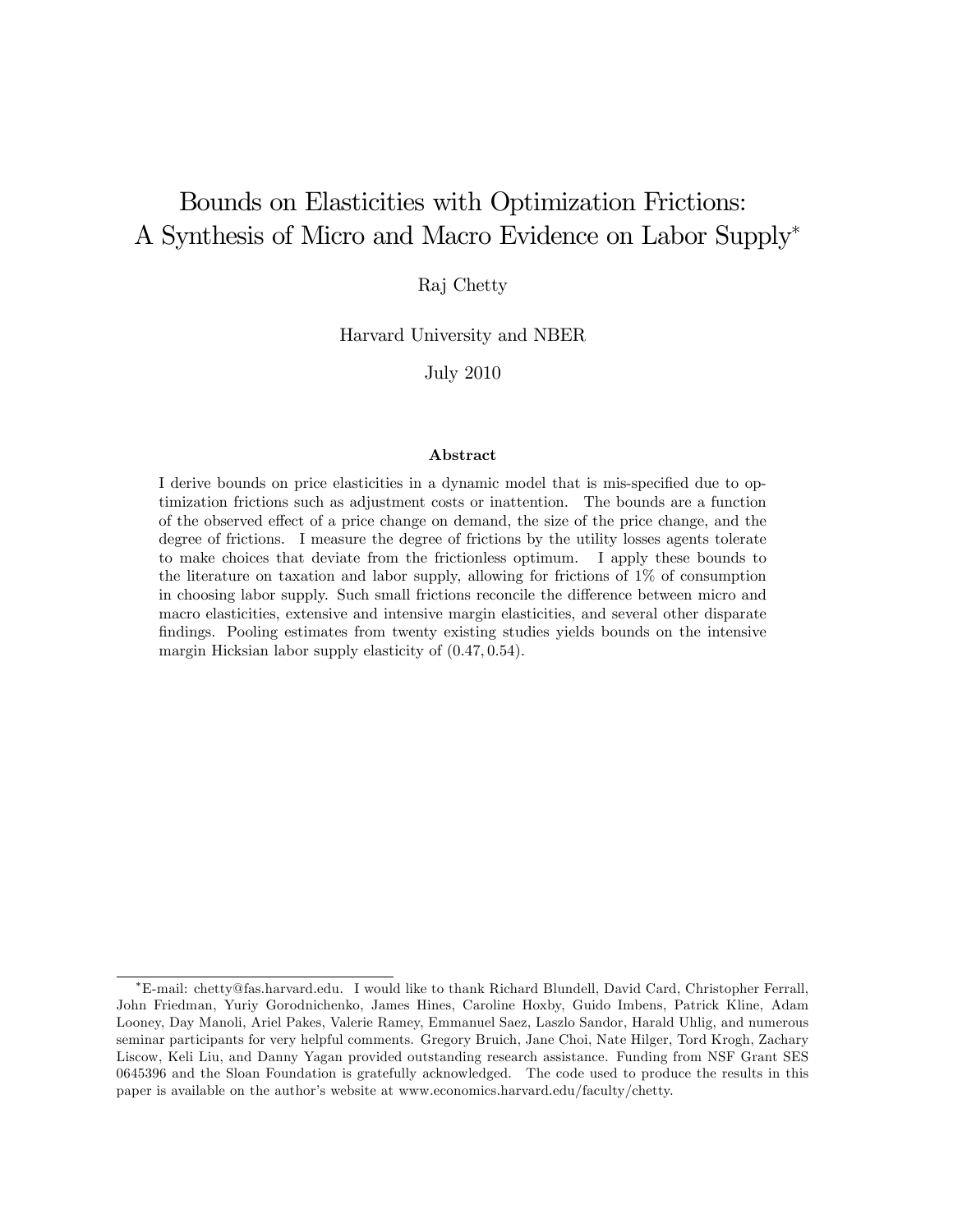# 1 Introduction

The identification of structural parameters of stylized models is one of the central tasks of applied economics. Unfortunately, most models omit various frictions that make agents deviate systematically from their theoretical predictions. For instance, canonical models of labor supply or consumption behavior do not permit adjustment costs, inattentive agents, or status quo biases. How can structural parameters be identified when agents face such optimization frictions?

One natural solution is to estimate the structural parameters of a model that incorporates the frictions. This approach has two limitations in practice. First, it is difficult to incorporate all frictions in a tractable model. Second, estimating even simple dynamic models with frictions, such as Ss adjustment, requires strong econometric assumptions and is computationally challenging (Attanasio 2000). Motivated by these limitations, I propose an alternative solution in this paper: bounding structural preference parameters without identifying how frictions affect behavior.

I analyze a standard dynamic lifecycle model in which the effect of income-compensated (Hicksian) price changes on demand is determined by a structural parameter of utility  $\varepsilon$ . I introduce optimization frictions into this nominal model through an error term in the demand function whose conditional expectation is unknown. These optimization errors generate differences between mean observed demand and the mean optimal demand predicted by the frictionless model. Because the optimization errors need not be orthogonal to the price, the observed Hicksian elasticity  $\hat{\epsilon}$  estimated from demand responses to a price change will generally differ from the structural elasticity parameter  $\varepsilon$ . Intuitively, the observed elasticity  $\hat{\varepsilon}$ confounds preferences ( $\varepsilon$ ) with the effect of the frictions (e.g. adjustment costs). For example, agents may under-react to a price increase in the short-run because of adjustment costs.

This paper seeks to identify  $\varepsilon$  from estimates of  $\widehat{\varepsilon}$ . I focus on identifying  $\varepsilon$  because it is important for both positive and normative analysis. Long run effects of price changes are determined purely by  $\varepsilon$  in many models because the effect of frictions diminishes over time. Moreover, the recovery of preference parameters is essential for welfare analysis. I derive bounds on  $\varepsilon$  from observations of  $\hat{\varepsilon}$  by assuming that agents choose points near the frictionless optimum. Specifically, I allow agents to deviate arbitrarily from the nominal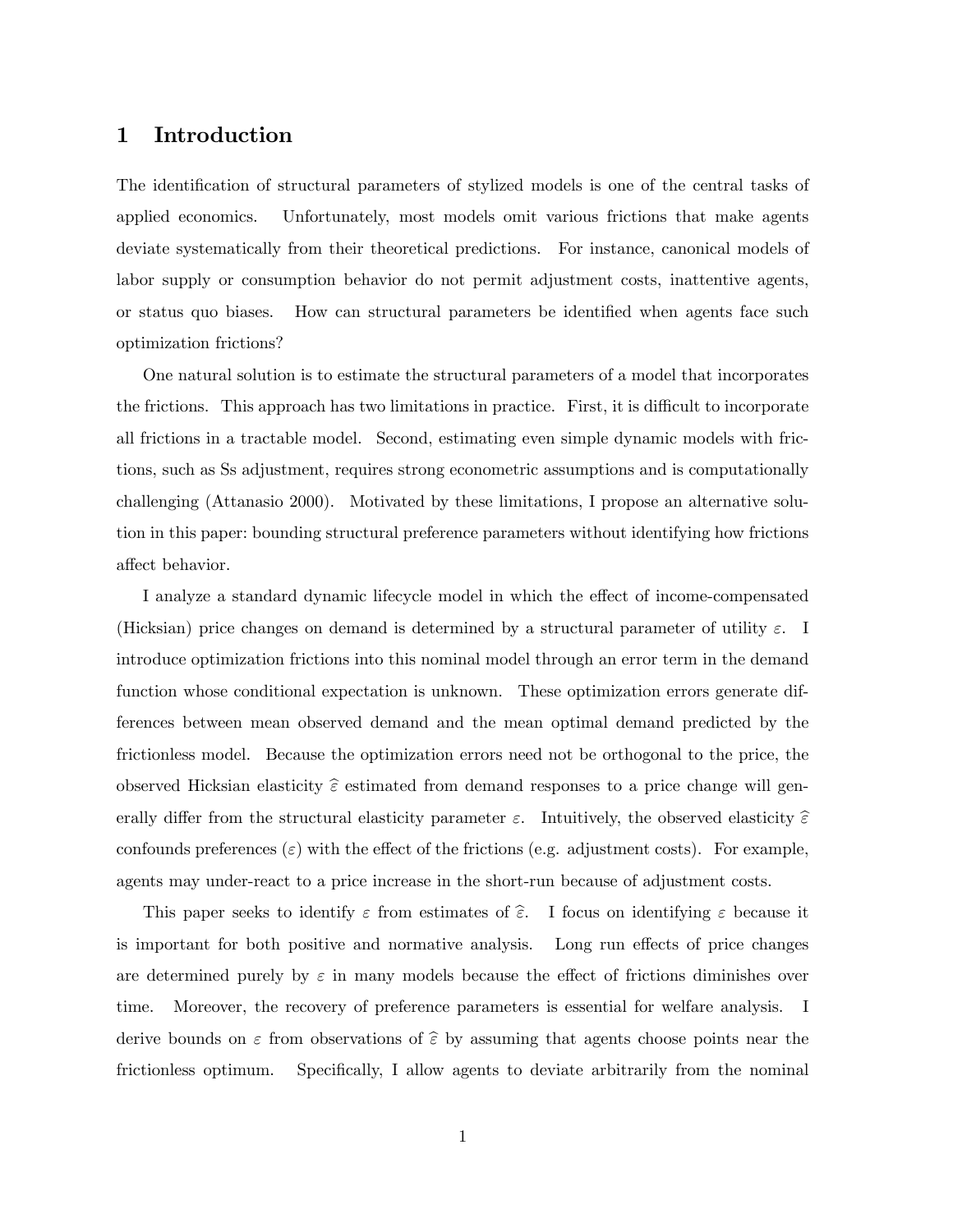model's prediction as long as the expected utility cost of doing so is less than  $\delta$  percent of  $expenditure.<sup>1</sup>$  This property is satisfied by standard dynamic models with adjustment costs, where agents remain on average within some utility threshold of their optimum. In the case of other frictions such as inattention or status quo biases, this restriction requires that agents respond to incentives that are sufficiently important.

Given an exogenously specified value of  $\delta$ , the support of agent's optimization errors is bounded. This bounded support condition in turn produces bounds on the values of  $\varepsilon$  consistent with an observed elasticity  $\hat{\epsilon}$ . I derive a closed-form representation for bounds on the Hicksian price elasticity  $\varepsilon$  as a function of the observed Hicksian elasticity  $\hat{\varepsilon}$ , the degree of frictions  $\delta$ , and the size of the price change used for identification  $\Delta \log p$ . The bounds have several properties that shed light on what can be learned from reduced-form elasticity estimates in an environment with frictions. The bounds shrink at a quadratic rate with  $\Delta \log p$ studies identified from larger price changes contain much more information about  $\varepsilon$ . If  $\hat{\varepsilon} > 0$ , the lower bound on the structural elasticity  $\varepsilon$  is strictly positive. If  $\hat{\varepsilon} = 0$ , the upper bound on  $\varepsilon$  can be conveniently expressed in terms of the utility cost of ignoring the price change. This permits straightforward calculations of the range of elasticities consistent with zero behavioral response, analogous to power calculations used to evaluate statistical precision.

One can obtain tighter bounds on  $\varepsilon$  by calculating the least upper bound and the largest lower bound implied by a set of observed elasticities. The sensitivity of estimates of  $\varepsilon$  to frictions can be evaluated by computing these unified bounds as a function of  $\delta$ . The smallest level of frictions  $\delta_{\min}$  that reconciles a set of observed elasticities provides a quantitative measure of the "economic significance" of differences in estimates across studies. If  $\delta_{\min}$  is small, the differences are not economically significant in that they can be explained by allowing for small frictions without making changes in the model's key assumptions. When  $\delta = \delta_{\min}$ ,  $\varepsilon$  is point identified and can be expressed as a weighted average of observed elasticities, with greater weight placed on the elasticities identified using larger price changes. This result underscores a general lesson about identification with optimization frictions: pooling several small price changes  $-$  although useful in improving statistical precision  $-$  yields less information about the structural elasticity than studying a few large price changes.

<sup>&</sup>lt;sup>1</sup>Permitting such deviations should be viewed as a minimal robustness requirement, as it is unlikely that any economic model predicts (average) behavior perfectly.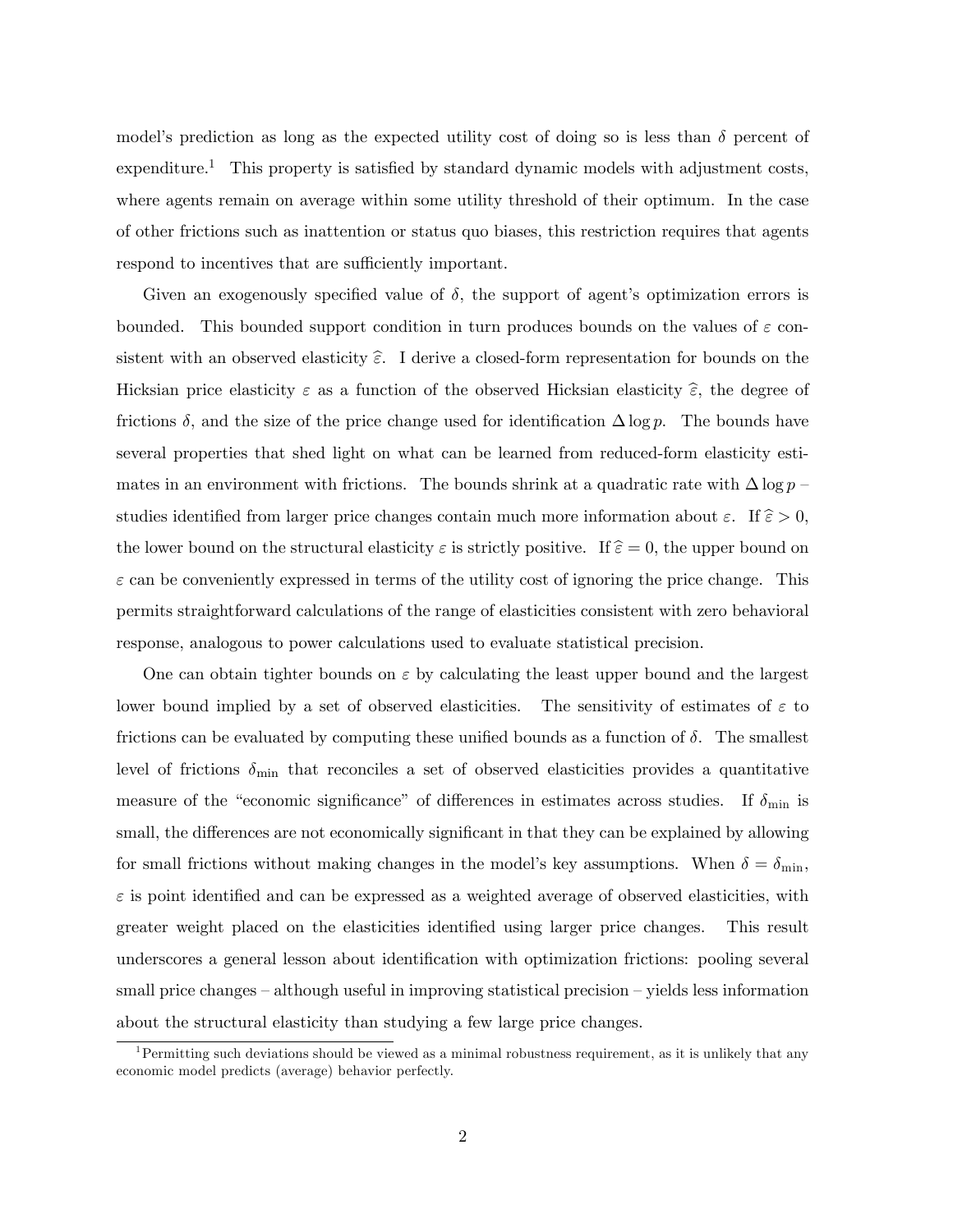I apply these methods to investigate what can be learned about the structural labor supply elasticity from the literature on taxation and labor supply. The application consists of three components. First, I show that various disparate findings in the microeconometric labor supply literature can be synthesized by introducing small frictions into the simplest constant-elasticity neoclassical labor supply model. I calculate the utility costs of ignoring the tax reforms most commonly used for identification in microeconometric studies. I find that observed elasticities are large when the utility costs of failing to respond are large. For instance, the flow utility costs of ignoring the Tax Reform Act of 1986 (TRA86) are less than 2% of consumption for all except top income earners. Accordingly, empirical studies Önd changes in labor supply around TRA86 only for top incomes. In addition to explaining the heterogeneity in observed elasticities across income groups, frictions can also explain why we observe larger elasticities on the extensive margin than the intensive margin, limited bunching at kink points in non-linear budget set models, sharp responses to notches in budget sets, and converging elasticities across primary and secondary earners.

Second, I calculate bounds on the Hicksian labor supply elasticity using estimates from twenty studies that span various methodologies, ranging from microeconometric quasi-experiments to macroeconomic calibrations. Even though the observed Hicksian elasticity estimates vary widely, all twenty estimates are consistent with a single structural elasticity  $\varepsilon$  if one permits frictions of  $\delta > \delta_{\min} = 0.8\%$  of consumption in choosing labor supply. Pooling the twenty studies yields bounds on the Hicksian labor supply elasticity of  $(0.47, 0.54)$  when  $\delta = 1\%$ .

Finally, I show that frictions can explain the longstanding puzzle of why microeconometric elasticity estimates are much smaller than macro estimates. Micro studies estimate shortrun responses to tax changes whereas macro studies estimate long-run responses. Frictions can attenuate short-run elasticities: for instance, if individuals draw low job switching costs once every ten years, micro estimates of changes over a one year horizon could be an order of magnitude smaller than long-run macro estimates. The bounds derived here show quantitatively that frictions of just 1% of consumption can generate the substantial observed differences between micro and macro elasticities. This reconciliation complements the well known explanation proposed by Richard Rogerson and others (e.g. Rogerson 1988, Rogerson 2006, Rogerson and Wallenius  $2009$ .<sup>2</sup> These papers argue that macro elasticities are larger

 $2^2$ Others have proposed that differences in regulations (Alesina, Glaeser, Sacerdote 2005) or social insurance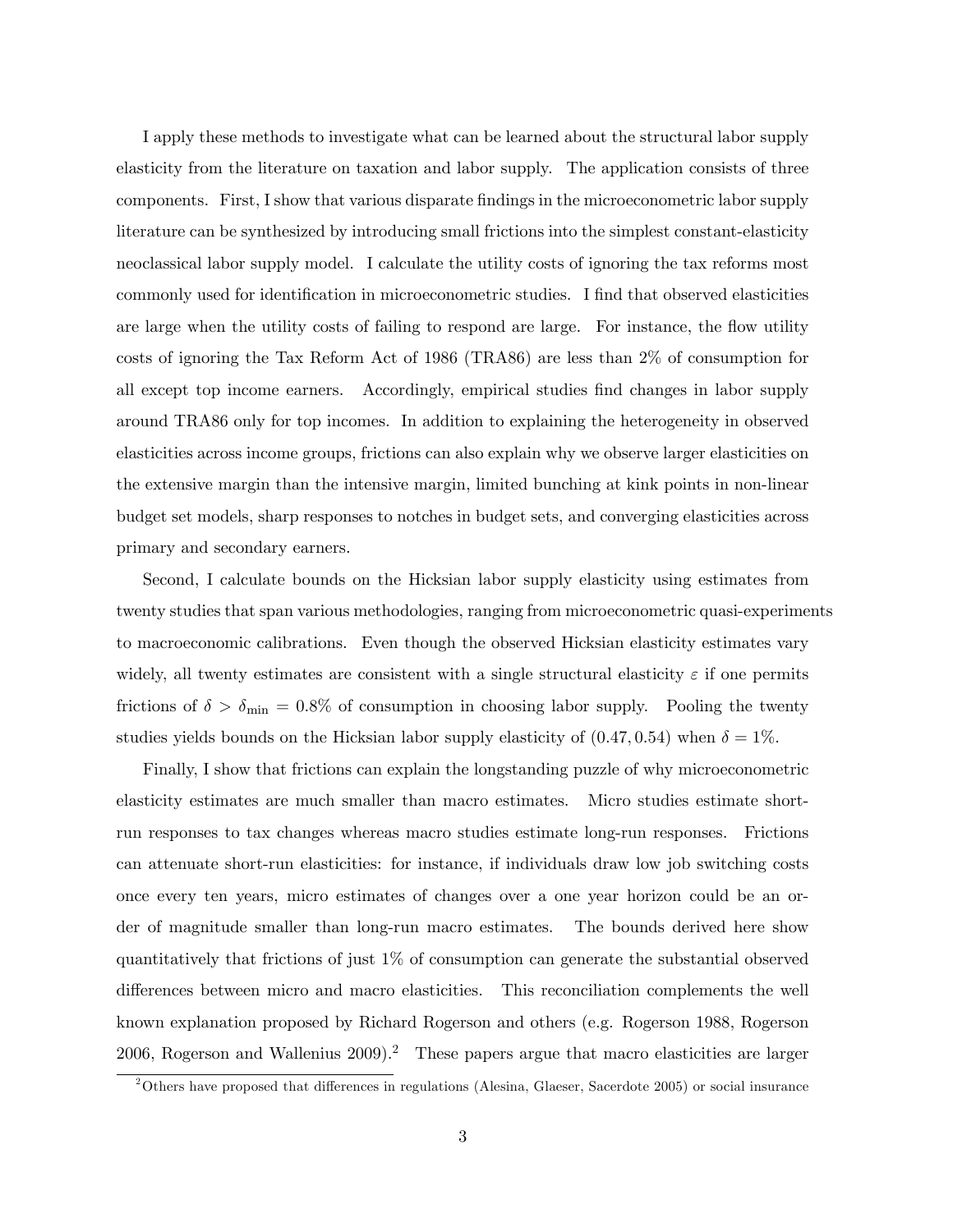because they incorporate both extensive and intensive margin labor supply responses, whereas micro studies focus on the intensive margin. While this insight clearly explains part of the puzzle, much of the difference in labor supply across countries with different tax regimes is driven by hours worked conditional on employment. That is, intensive margin macro elasticity estimates are much larger than their microeconometric counterparts. But micro and macro estimates of the extensive margin elasticity are actually quite similar. I show that optimization frictions generate precisely this pattern. Observed short-run extensive margin elasticities remain close to structural elasticities even with small frictions because the utility costs of failing to reoptimize are Örst-order on the extensive margin. In contrast, small frictions can attenuate observed short-run intensive margin responses substantially because the costs of failing to reoptimize on the intensive margin are second-order.

This paper builds upon and relates to the partial identification, near rationality, robust control, and durable goods literatures. The econometrics literature on partial or set identification considers problems such as missing data or imperfect instruments, where point identification is infeasible barring strong assumptions (Manski 2007, Nevo and Rosen 2008). The present paper uses set identification to estimate structural parameters with model mis-specification. Papers in the partial identification literature typically derive bounds by making assumptions such as stochastic dominance of wage distributions for labor force participants relative to non-participants or exploiting necessary conditions for Nash equilibria (Blundell et al. 2007, Pakes et al.  $2007$ . Here, I derive bounds by assuming that agents are "near rational," as in the menu cost and near rationality literature in macroeconomics (Akerlof and Yellen 1985, Mankiw 1985, Cochrane 1989).<sup>3</sup> The focus on a class of models around a pre-specified nominal model parallels the robust control literature (Hansen and Sargent 2007). The robust control literature analyzes optimal policy with a minimax criterion and model uncertainty, whereas I consider identification of the nominal model's parameters in the same setting.<sup>4</sup> Finally, the

systems (Ljungvist and Sargent 2006) between countries with low and high tax rates bias macro elasticity estimates upward. These explanations complement the one offered here, and could in particular help explain the largest values obtained by macro studies that do not account for such factors (e.g. Prescott 2004).

<sup>3</sup>Cochrane (1989) shows how to assess whether a given model is consistent with data if one permits small frictions. I develop a method of identifying the set of structural parameters consistent with the data with frictions. The difference between the two papers is analogous to the difference between hypothesis testing and confidence intervals in statistics.

<sup>&</sup>lt;sup>4</sup>Like the robust control results, the methods proposed here do not provide an excuse for failing to build an accurate model. The bounds are valid only if the nominal model is correct up to optimization frictions.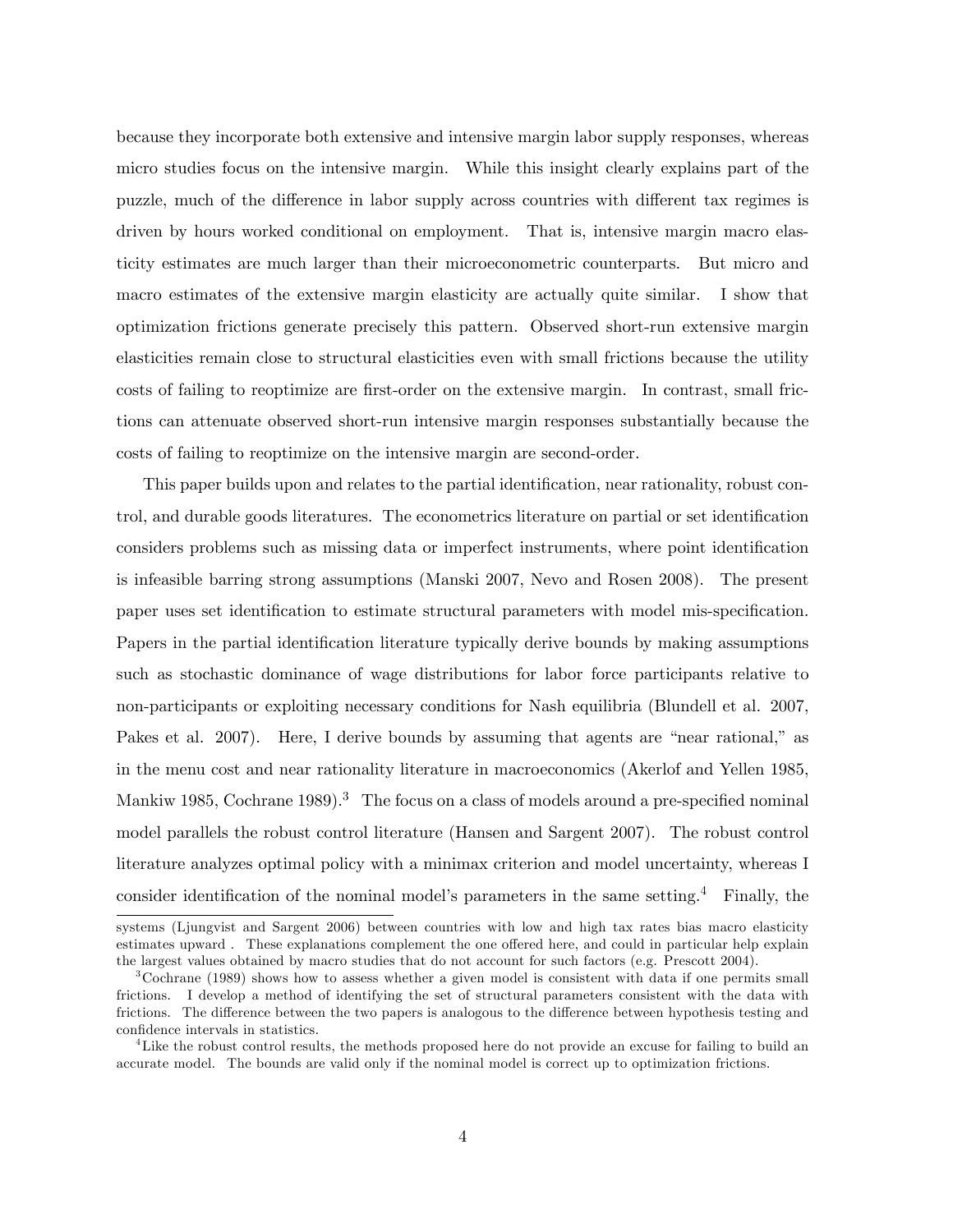bounds provide an alternative method of estimating preferences or production functions in models with adjustment costs. The approach proposed here requires fewer assumptions than existing methods of identifying such models (e.g. Eberly 1994, Attanasio 2000) because the observed elasticities it uses as inputs can be estimated using quasi-experimental techniques. However, it does not permit as rich an analysis of short-run counterfactuals because it only partially identifies the model's parameters.

The paper is organized as follows. The next section sets up a dynamic model with frictions. The bounds on price elasticities are derived in Section 3. Section 4 presents the application to labor supply and taxation. Section 5 concludes.

### 2 Demand Models with Frictions

Consider a dynamic model with  $N$  individuals who have heterogeneous tastes over two goods, x and y. The price of x in period t is  $p_t$  and the price of y is fixed at 1. Individual i has wealth  $Z_i$  and time-separable utility

$$
\sum_{t=0}^{T} v_{i,t}(x_t, y_t) \tag{1}
$$

To simplify the exposition, I focus on the following specification of flow utility in the text:

$$
v_{i,t}(x_t, y_t) = y_t + a_{i,t} \frac{x_t^{1-1/\varepsilon}}{1-1/\varepsilon} \text{ if } \varepsilon \neq 1
$$
  
\n
$$
v_{i,t}(x_t, y_t) = y_t + a_{i,t} \log x_t \text{ if } \varepsilon = 1
$$
\n(2)

This quasilinear utility specification has two convenient properties: (1) it is a money metric and (2) it permits heterogeneity in the levels of demand across agents and periods but generates a constant price elasticity of demand  $\varepsilon$ . I extend the main results to the general case where  $v_{i,t}(x_t, y_t)$  is unrestricted in the appendix.

The utility function in  $(2)$  yields the following demand function for good x:

$$
x_{i,t}^*(p_t) = \left(\frac{a_{i,t}}{p_t}\right)^{\varepsilon} \tag{3}
$$

Let  $\alpha = \sum_i \sum_t \log x_{i,t}^*(p_t = 1)/N(T + 1)$  denote the mean log demand in the population when  $p_t = 1$  and  $\nu_{i,t} = \log x_{i,t}^*(p_t = 1) - \alpha$  denote the deviation of individual i in period t from the mean. Then we can write agent is demand function as

$$
\log x_{i,t}^*(p_t) = \alpha - \varepsilon \log p_t + \nu_{i,t}
$$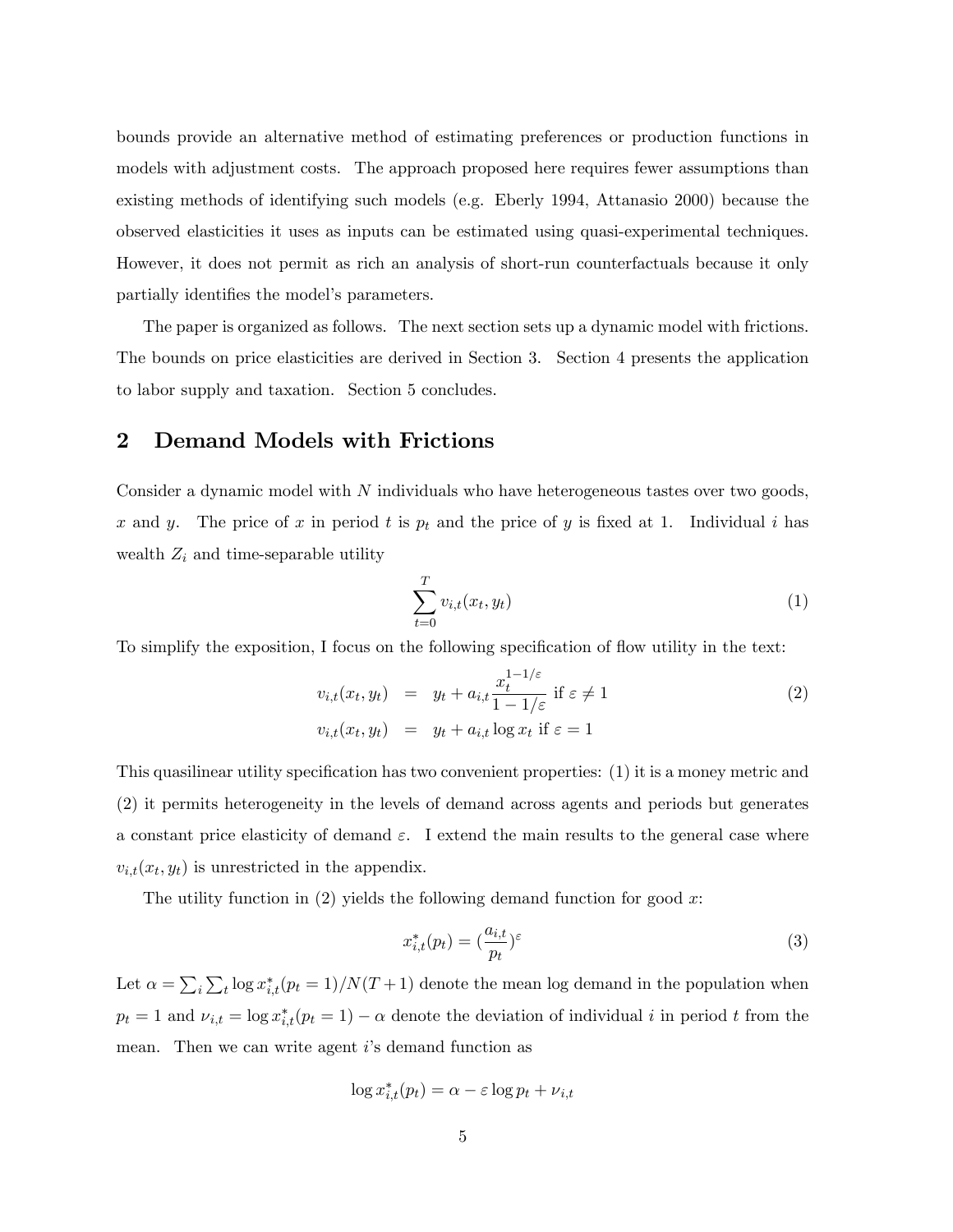Our objective is to identify  $\varepsilon$ , the structural preference parameter that controls the price elasticity of demand. More compactly, I shall refer to  $\varepsilon$  as the "structural elasticity." Under the quasilinear utility specification in (2), the Hicksian, Marshallian, and Frisch elasticities are all equal to  $\varepsilon$  because  $x_{i,t}^*$  depends only upon  $p_t$  and not on prices in other periods or wealth (Browning 2005). For more general utilities, the three elasticities differ. I show in the appendix that the bounds derived below apply to the Hicksian elasticity in the general case.

Consider identification of  $\varepsilon$  using a price change from  $p_A$  in period A to  $p_B \neq p_A$  in period  $B$ <sup>5</sup>. The standard assumption made to identify  $\varepsilon$  from such variation is the following orthogonality condition on the error term  $v_{i,t}$  in the demand function.

**A1** Taste shocks  $v_{i,t}$  are orthogonal to the identifying price variation:  $\mathbb{E}\nu_{i,A} = \mathbb{E}\nu_{i,B}$ .

Assumption A1 permits arbitrary changes in tastes  $a_{i,t}$  across periods for any given agent, but requires that the aggregate distribution of tastes is identical in periods A and B. Under A1, which I assume holds throughout this paper,

$$
\varepsilon = -\frac{\mathbb{E}\log x_{i,B}^*(p_B) - \mathbb{E}\log x_{i,A}^*(p_A)}{\log p_B - \log p_A} \tag{4}
$$

Equation (4) shows that the observed demand response to a price change point identifies  $\varepsilon$  in the frictionless model in  $(1)$ . I refer to the model in  $(1)$  as the "nominal" model, following the robust control literature. I now explore how the link between  $\varepsilon$  and the observed demand response in the nominal model is affected by optimization frictions using two examples.

Frictions - Example 1: Adjustment Costs. In many markets, an agent must pay a search or switching cost to change his level of consumption. Suppose that the path of the adjustment cost  $k_{i,t}$  evolves deterministically and that tastes  $a_{i,t}$  and prices  $p_t$  follow arbitrary stochastic processes. Let  $\mathbb{E}_t$  denote the conditional expectation operator over prices and tastes given information available in period t. In this model, agent i chooses consumption  $x_{i,t}$  in period t by solving:

$$
\max_{x_s} \mathbb{E}_t \sum_{s=t}^T [a_{i,s} \frac{x_s^{1-1/\varepsilon}}{1-1/\varepsilon} - p_s x_s - k_{i,s} \cdot (x_s \neq x_{s-1})]. \tag{5}
$$

Observed demand in this model,  $x_{i,t}$ , differs from the frictionless optimum  $x_i^*$ Let the

 $5$ The analysis is unaffected if the identifying price variation is cross-sectional, provided that the variation in  $p_t$  is orthogonal to the variation in tastes across individuals  $\nu_{i,t}$ .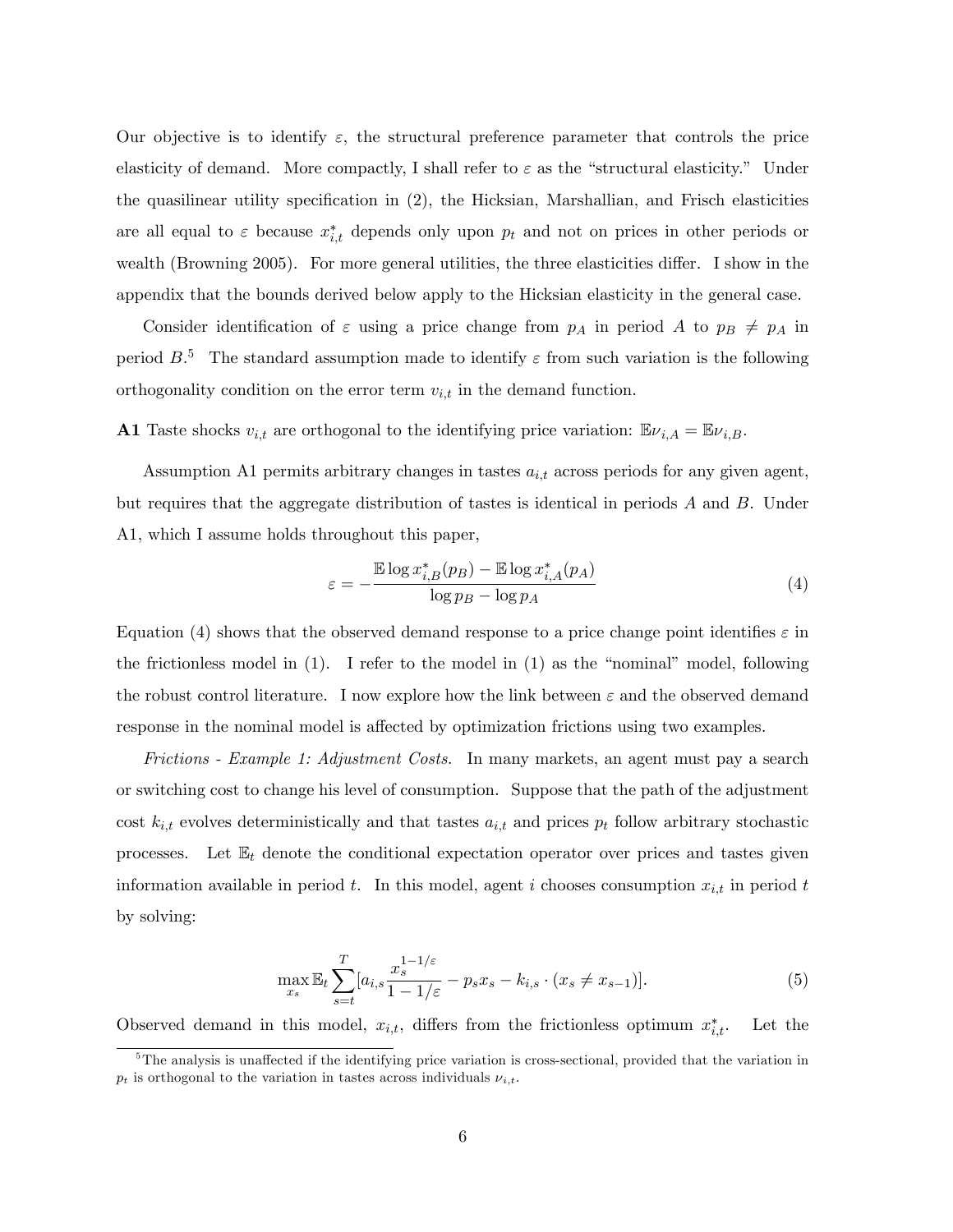observed elasticity estimated from a price change between periods  $A$  and  $B$  be denoted by

$$
\hat{\varepsilon} = -\frac{\mathbb{E}\log x_{i,B}(p_B) - \mathbb{E}\log x_{i,A}(p_A)}{\log p_B - \log p_A} \tag{6}
$$

In this model,  $\hat{\varepsilon}$  no longer identifies the structural elasticity  $\varepsilon$ . The observed elasticity  $\hat{\varepsilon}$  may be smaller or larger than  $\varepsilon$  depending upon the evolution of prices, adjustment costs, and tastes. For instance, suppose  $A = 0$ ,  $B = T = 1$ , and agents do not anticipate any price or taste changes in period 1, so that the change from  $p_A$  to  $p_B$  is a surprise. Then  $\hat{\varepsilon} = f \cdot \varepsilon$ , where f denotes the fraction of agents whose flow utility gain from choosing  $x^*(p_B)$  instead of  $x^*(p_A)$  exceeds their adjustment cost  $k_{i,B}$ . In this example, the observed elasticity  $\hat{\varepsilon} \leq \varepsilon$ because agents start at their optima  $(x_{i,A} = x_{i,A}^*)$ . In contrast, suppose a history of small price increases before period A has led to  $x_{i,A}(p_A) > x_{i,A}^*(p_A)$  for all agents. Here, a further price increase to  $p_B > p_A$  could induce a large observed demand response, leading to  $\hat{\varepsilon} > \varepsilon$ .

Although  $\hat{\varepsilon}$  generally differs from  $\varepsilon$ , the structural elasticity  $\varepsilon$  plays a central role in determining the long-run effects of changes in prices. For example, the effect of a permanent price change starting in period 0 is determined purely by  $\varepsilon$ . As another example, suppose all agents have zero adjustment costs from time to time  $(k_{i,t} = 0)$  and that mean observed demand equals mean optimal demand in period  $A(\mathbb{E} \log x_{i,A} = \mathbb{E} \log x_{i,A}^*)$ . Then the observed effect of a permanent, unanticipated price change in period  $A + 1$  approaches  $\varepsilon$  as B grows large irrespective of the path of tastes and adjustment costs. Intuitively, adjustment costs affect observed elasticities primarily in the short-run, as agents may delay adjustment until periods when they face low switching costs. Hence, studies that estimate long-run or steady state responses  $-$  such as macroeconomic studies that make cross-country comparisons  $-$  are more likely to identify  $\varepsilon$ . Unfortunately, such studies are also the most prone to omitted variable problems because of the lack of good counterfactuals. As a result, most modern microeconometric studies focus on estimating short-run responses.

How can one identify the structural elasticity  $\varepsilon$  from observed short-run responses to price changes when agents face adjustment costs? One natural approach is to estimate the model that incorporates adjustment costs in (5) instead of the frictionless model in (1), as in Eberly  $(1994)$  or Caballero, Engel and Haltiwanger  $(1995)$ . Although refining the model to incorporate frictions is an ideal solution, the identification of dynamic models with adjustment costs runs into serious limitations in practice. Strong parametric assumptions on the evolution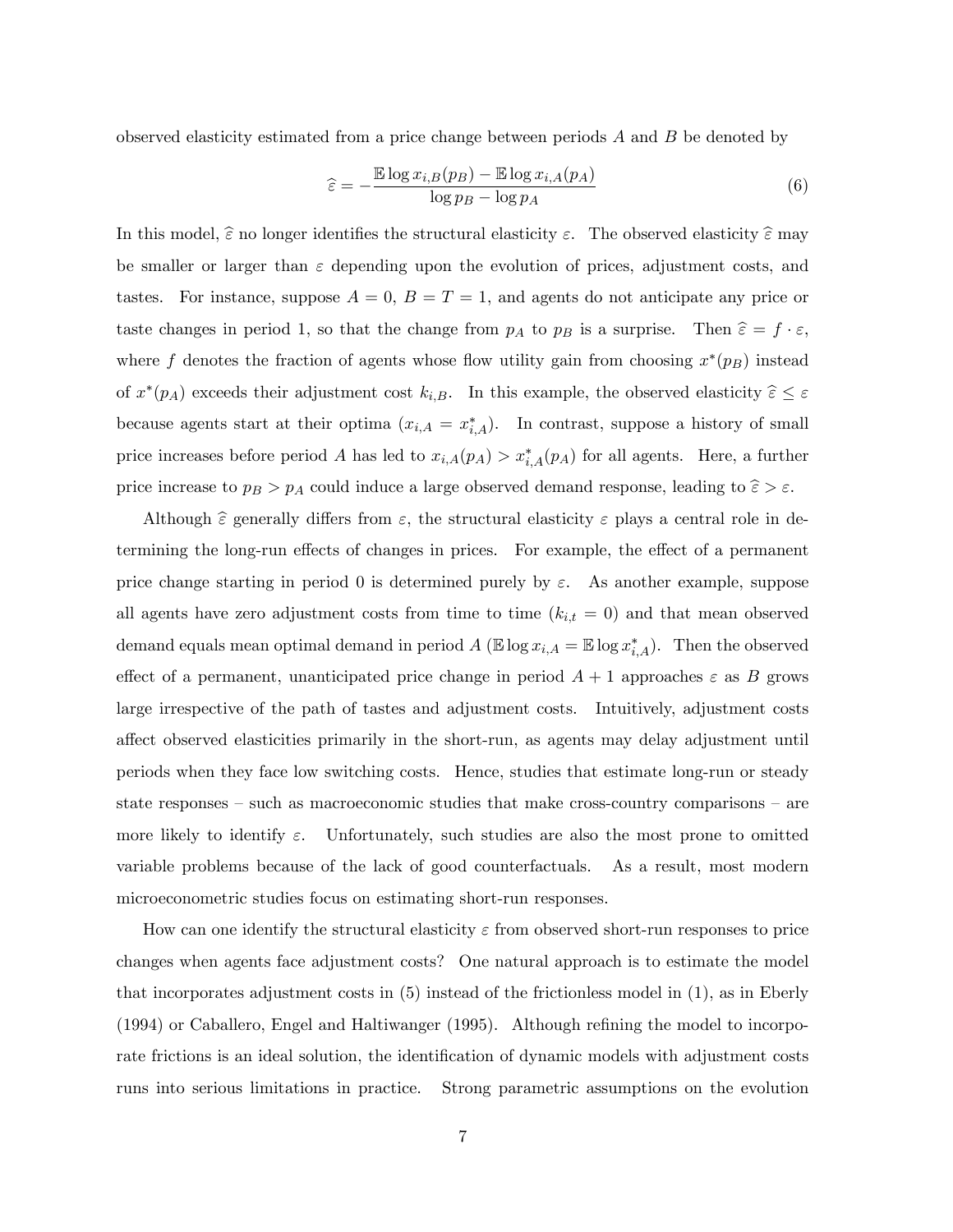of adjustment costs  $k_{i,t}$  and the stochastic processes governing tastes  $a_{i,t}$  and prices  $p_t$  are required to derive tractable decision rules such as Ss behavior (Grossman and Laroque 1990). Even given these strong assumptions, estimating the model requires considerable data and is numerically demanding (Attanasio 2000).

Frictions - Example 2: Price Misperceptions. A growing body of evidence indicates that individuals misperceive prices in many domains (DellaVigna 2009). For instance, individuals are inattentive to tax rates and confuse average with marginal tax rates (Fujii and Hawley 1988, Chetty, Looney, and Kroft 2009, Chetty and Saez 2009). To model this class of deviations from (1), let  $\tilde{p}_{i,t}(p_t)$  denote agent is perceived price as a function of the true price in period t. The agent chooses  $x_{i,t}$  by solving

$$
\max \sum_{s=t}^{T} [a_{i,s} \frac{x_s^{1-1/\varepsilon}}{1-1/\varepsilon} - \widetilde{p}_{i,s}(p_s) \cdot x_{i,s}] \tag{7}
$$

The resulting demand function is

$$
\log x_{i,t}(p_t) = \alpha - \varepsilon \log \widetilde{p}_{i,t}(p_t) + \nu_{i,t}
$$

and the observed elasticity is

$$
\widehat{\varepsilon} = \varepsilon \frac{\mathbb{E} \log \widetilde{p}_{i,B}(p_B) - \mathbb{E} \log \widetilde{p}_{i,A}(p_A)}{\log p_B - \log p_A}
$$

Again, the observed elasticity  $\hat{\epsilon}$  confounds the structural elasticity of interest  $\epsilon$  with other parameters, in this case the effect of the price change on mean perceived prices. But if perceptions converge to the truth over time, long run responses are determined solely by  $\varepsilon$ .

Identifying  $\varepsilon$  by estimating the structural parameters of (7) requires specification of a theory of perceptions  $\tilde{p}_{i,t}(p_t)$ . Unfortunately, there is little consensus on what determines perceptions. Perceptions may be determined by rational information acquisition (Stigler 1961, Sims 2003), advertisements (Nelson 1974), or persuasion by other agents (Mullainathan, Shleifer, and Schwartzstein 2008, DellaVigna and Gentzkow 2009). Each of these theories requires estimation of a different set of structural parameters, ranging from cost of acquiring information to the stochastic processes that govern triggers of attention.

Optimization Frictions and Partial Identification. The two examples above suggest that it is very challenging to accurately model and identify all the frictions that may cause agents to deviate systematically from standard stylized models. The challenge is compounded when one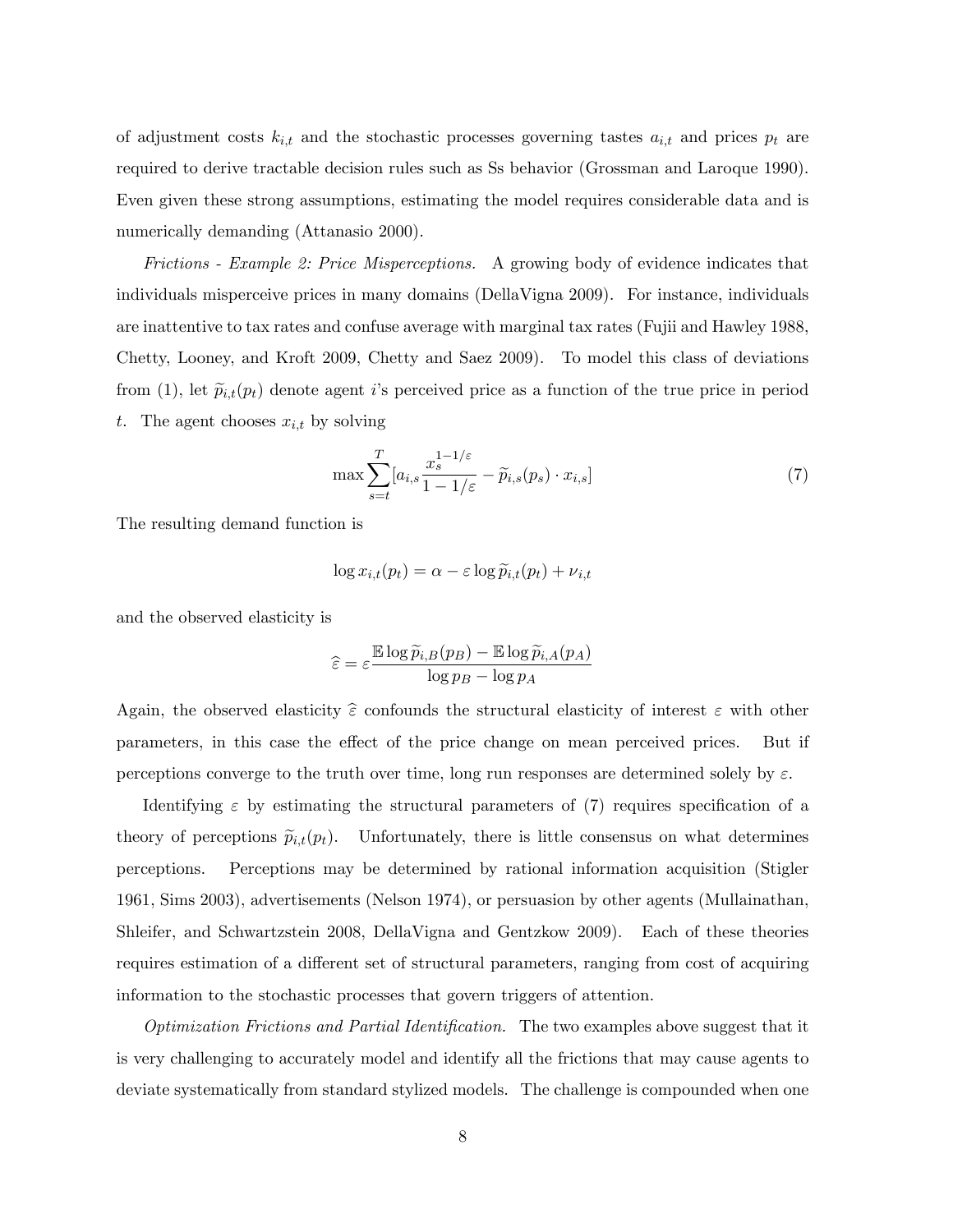considers the array of other factors that may lead to deviations from the nominal model, such as status quo biases (Samuelson and Zeckhauser 1988) or satisficing behavior (Simon 1957). This problem motivates a less ambitious strategy: identifying  $\varepsilon$  without fully identifying the structure of optimization frictions. Identifying  $\varepsilon$  itself is useful (though not always sufficient) for both positive and normative analysis. As noted in the examples above, the effect of frictions diminishes in the long run under plausible conditions, making  $\varepsilon$  sufficient to predict long-run responses. For welfare analysis, it is essential to recover preferences, i.e. to identify  $\varepsilon$ . The structural elasticity  $\varepsilon$  and the observed elasticity  $\hat{\varepsilon}$  are together sufficient for approximate welfare calculations in many applications (Chetty, Looney, and Kroft 2009).<sup>6</sup>

The problem of identifying  $\varepsilon$  with unknown frictions can be viewed as a partial identification problem. Define agent is "optimization error" as the log difference between his optimal demand as predicted under the nominal model in  $(3)$  and his observed demand:<sup>7</sup>

$$
\phi_{i,t} = \log x_{i,t}(p_t) - \log x_{i,t}^*(p_t)
$$

Then observed demand for agent i can be written as

$$
\log x_{i,t}(p_t) = \alpha - \varepsilon \log p_t + \nu_{i,t} + \phi_{i,t} \tag{8}
$$

Define  $x_t(p_t) = \begin{bmatrix} \prod \\ \prod \end{bmatrix}$  $i=1$  $(x_{i,t}(p_t)]^{1/N}$  and  $x_t^*(p_t) = [\prod_{i=1}^N$  $i=1$  $(x_{i,t}^*(p_t))^{1/N}$  as the geometric means of observed and optimal demands. Mean observed (log) demand is

$$
\log x_t(p_t) = \mathbb{E} \log x_{i,t}(p_t) = \alpha - \varepsilon \log p_t + \mathbb{E} \phi_{i,t}
$$

$$
= \log x_t^*(p_t) + \mathbb{E} \phi_{i,t}
$$

The optimization errors  $\phi_{i,t}$  generated by frictions are not orthogonal to changes in prices. For example, in the adjustment cost model, mean observed demand may be at the optimum in period A ( $\mathbb{E}\phi_{i,A} = 0$ ), but above the new optimum following a price increase in period B  $(\mathbb{E}\phi_{i,B} > 0)$ . This is the fundamental difference between  $\phi_{i,t}$  and the preference heterogeneity error  $\nu_{i,t}$ , which is plausibly orthogonal to certain types of price changes. Imposing the

 $6$ For questions that require full identification of the model's structure  $-$  such as predicting short-run responses to policy changes – it is still useful to start by identifying  $\varepsilon$  using as little structure as possible to obtain the most reliable estimates. One can then impose more structure to identify the model's remaining parameters.

 $7$ The optimization error is an error from the econometrician's perspective but not necessarily from the agent's perspective. In the adjustment cost model, the agent optimizes by choosing  $x_{i,t}$  according to (5) instead of  $x_{i,t}^*$ .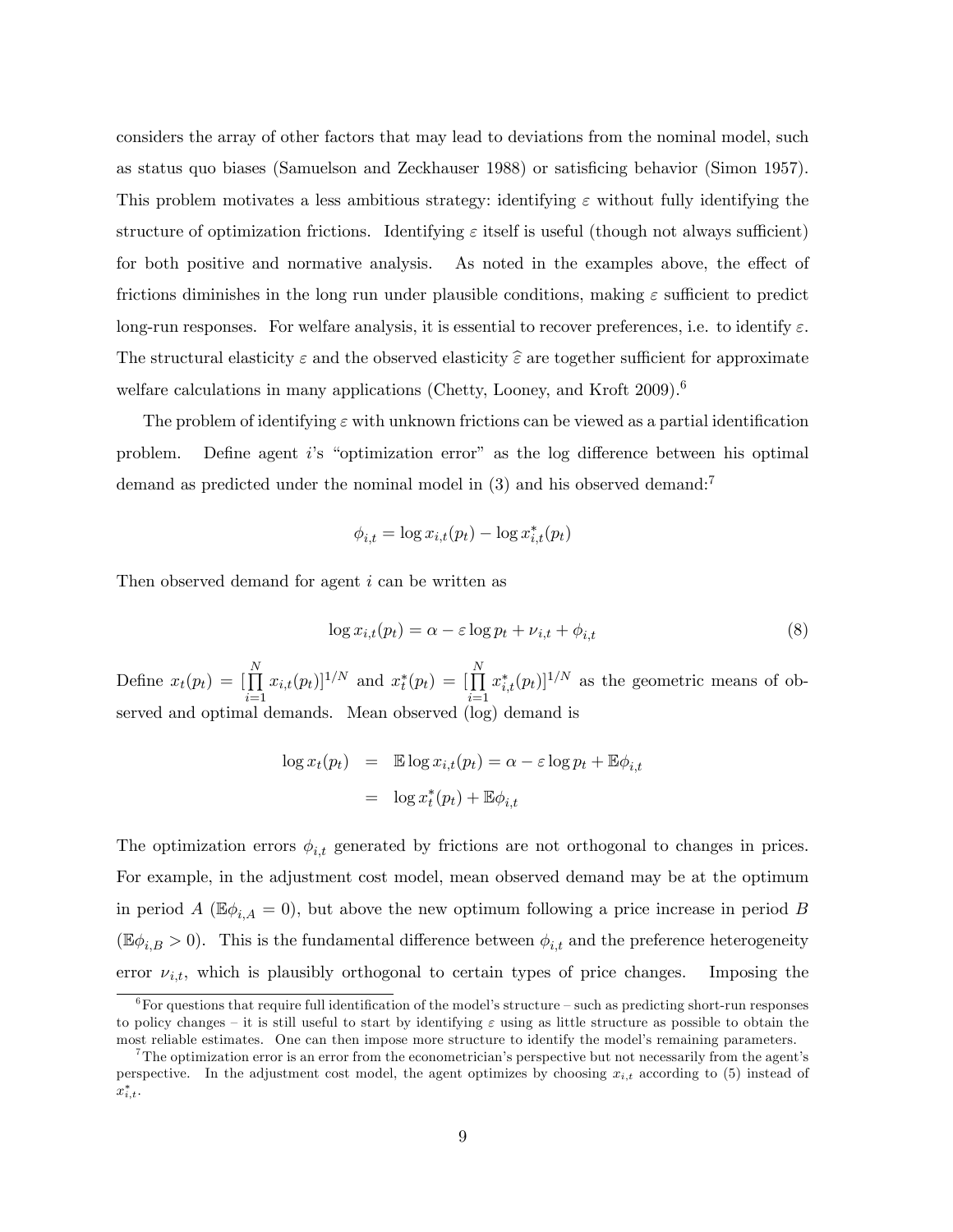orthogonality condition in A1 on  $\nu_{i,t}$  but leaving  $\mathbb{E}\phi_{i,t}$  unrestricted, the observed demand response to a price change is

$$
\mathbb{E}\log x_{i,B} - \mathbb{E}\log x_{i,A} = -\varepsilon[\log p_B - \log p_A] + [\mathbb{E}\phi_{i,B} - \mathbb{E}\phi_{i,A}] \tag{9}
$$

Without assumptions on  $\phi_{i,t}$ ,  $\varepsilon$  is unidentified by the observed response because the  $\mathbb{E}\phi_{i,B}$  –  $\mathbb{E}\phi_{i,A}$  is unknown. Intuitively, if one places no restrictions on perceptions or adjustment costs, an observed response to a price change can be reconciled with any structural price elasticity.

Restricting the Degree of Frictions. As in the partial identification literature, one can obtain bounds on  $\varepsilon$  by bounding the support of  $\phi_{i,t}$  without making specific assumptions about  $\mathbb{E}\phi_{i,t}$ . The orthogonality condition on the error term can be dropped in exchange for a bounded support condition if one is willing to settle for set identification instead of point identification. I restrict the support of  $\phi_{i,t}$  by requiring that agents make choices "near" the optimal choice under the nominal model. Let the maximum utility the agent can attain from periods t to T subject to the constraint that  $x_t$  is set at some level  $\tilde{x}_t$  be denoted by

$$
u_{i,t}(\tilde{x}_{i,t}) = \max_{x_s, y_s} \sum_{s=t}^{T} v_{i,t}(x_s, y_s) \text{ s.t. } [\sum_{s=t}^{T} (p_s x_s + y_s) = Z_t] \text{ and } [x_t = \tilde{x}_{i,t}]
$$

where  $Z_t = Z - \sum_{s=0}^{t-1} p_s x_s + y_s$  denotes wealth remaining in period t. I impose the simple requirement that agents' deviations from the frictionless optimum cannot have too large of a utility cost (calculated under the nominal model):

$$
u_{i,t}(x_{i,t}^*) - u_{i,t}(x_{i,t}) = u_{i,t}(x_{i,t}^*) - u_{i,t}(x_{i,t}^*e^{\phi_{i,t}}) < D_{i,t}
$$

where  $D_{i,t}$  is an exogenously specified threshold. It is convenient to normalize the dollar value  $D_{i,t}$  by the optimal flow expenditure on good x and define  $\delta_{i,t} = D_{i,t}/p_t x_{i,t}^*$ . The parameter  $\delta_{i,t}$  measures the utility loss that agent i tolerates as a percentage of his expenditure on good x in period t.

To obtain bounds on mean observed demand in the population,  $\log x_t$ , I restrict the average value of  $\delta_{i,t}$  across agents in any period t to be below an exogenously specified threshold  $\delta$ . For instance,  $\delta = 1\%$  permits deviations from optimal demand with an average utility cost of up to 1% of expenditure in each period. Formally, the bounded support condition I impose is that the optimization errors in every period t,  $\phi_t = {\phi_{1,t}, ..., \phi_{N,t}}$ , lie within the set

$$
\Phi_{\delta} = \{ \phi_t : u_{i,t}(x_{i,t}^*) - u_{i,t}(x_{i,t}^* e^{\phi_{i,t}}) \le \delta_{i,t} p_t x_{i,t}^* \ \forall i \text{ with } \sum_i \delta_{i,t}/N \le \delta \}
$$
\n
$$
(10)
$$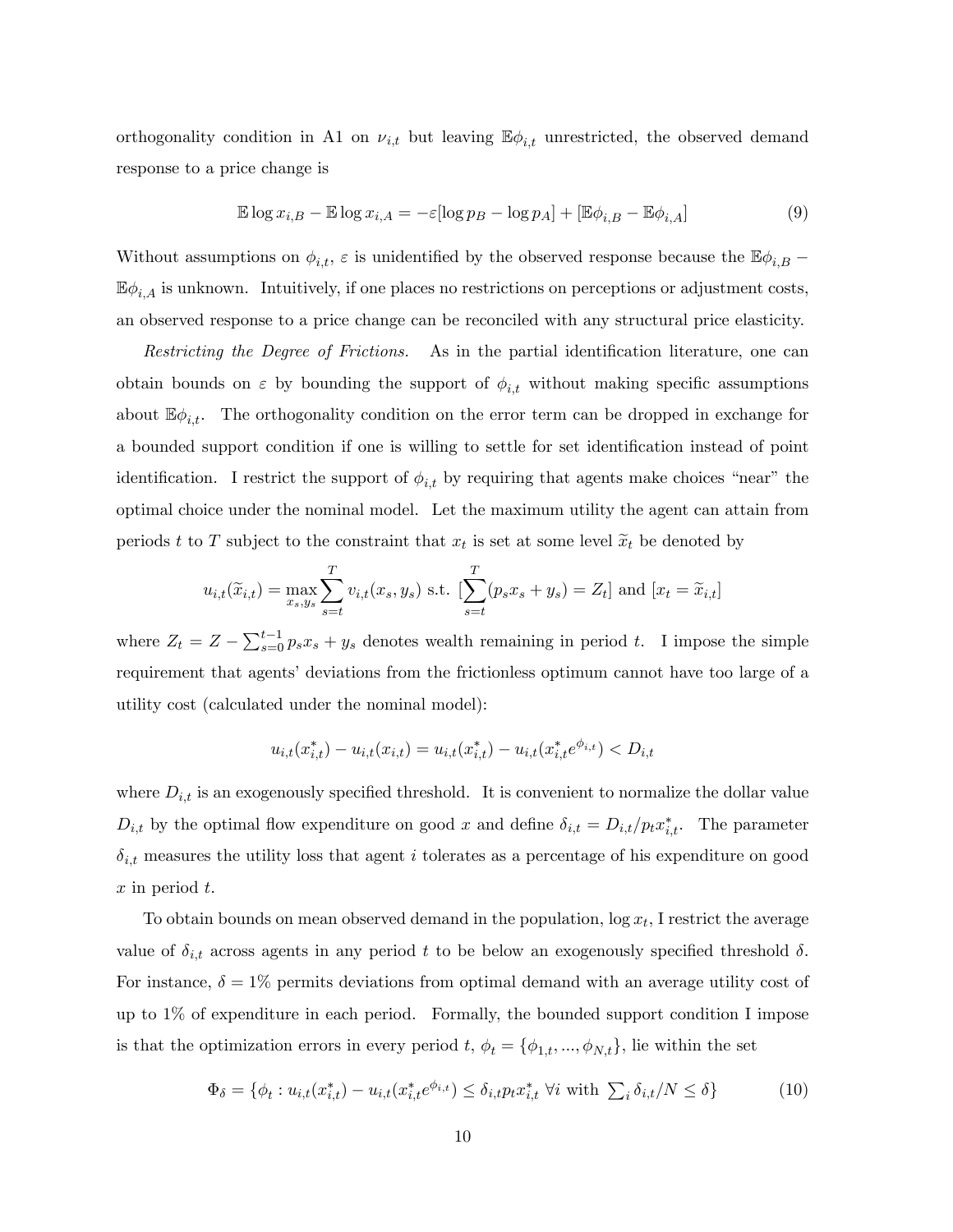The parameter  $\delta$  measures the degree of optimization frictions that one permits, and will vary across applications. A lower value of  $\delta$  is appropriate when examining responses over longer horizons if agents converge to their new optima over time. In the context of inattention, a higher  $\delta$  may be suitable for price changes that are less salient.

I refer to the models that generate optimization errors  $\phi_{i,t} \in \Phi_{\delta}$  as a " $\delta$  class of models" around the nominal model. A  $\delta$  class of models contains many models of behavior. The adjustment cost model in (5) lies in the  $\delta$  class of models around (3) if the average adjustment cost as a percentage of consumption  $\frac{1}{N} \sum_i k_{i,t} / p_t x_{i,t}^* \le \delta/2$  in all periods t. The model of price misperceptions in (7) lies in the  $\delta$  class of models around (3) if the expected utility losses due to misperceptions are less than  $\delta$  – that is, if perceptions are not too inaccurate on average.

A  $\delta$  class of models is more general than any of these specific models of behavior because it does not generate a 1-1 mapping from prices to observed demand. A single model maps a price path  $p = (p_1, ..., p_T)$  to a single level of mean demand  $x_t$  in each period. A  $\delta$  class of models instead maps a price path  $p$  to a set of mean demand levels in each period. Let

$$
X_t(p_t, \delta) = \{x_t : \phi_t \in \Phi_\delta\}
$$

denote the set of mean demands predicted by a  $\delta$  class of models. When there is no heterogeneity in preferences and frictions across agents and over time  $(\delta_{i,t} = \delta, a_{i,t} = a, Z_i = Z \Rightarrow u_{i,t} = u$ for all  $i, t$ ), the choice set can simply by written as the set of demands that yield utility within  $\delta$  units of the optimum  $x^*(p_t) = x^*_{i,t}(p_t)$ :

$$
X(p_t, \delta) = \{x : u(x^*(p_t)) - u(x) \le \delta p_t x^*(p_t)\}\tag{11}
$$

I focus on this special case with homogeneous preferences and frictions (omitting time and agent subscripts) when illustrating the key results graphically. However, all the results below are established formally in the general case with heterogeneity. Figure 1 illustrates the construction of the choice set  $X(p_t, \delta)$  when  $\delta_{i,t} = \delta = 1\%$  and  $a_{i,t} = a = e^{3.5}$ . The figure plots  $u(x_t)$  when  $\varepsilon = 1$ ,  $\log p_t = 1$ , and  $Z/(T + 1) = 100$ . The set of choices that yield utility within  $\delta = 1\%$  of the optimum,  $X(p_t, \delta) = [10.2, 14]$ , is shown by the red interval on the x axis.

Now consider how a price increase from  $p_A$  to  $p_B$  affects mean observed demand in a  $\delta$ class of models. Figure 2a illustrates the choice sets at the two prices,  $X(p_A, \delta)$  and  $X(p_B, \delta)$ , with the same homogeneous preference parameters as in Figure 1. The structural elasticity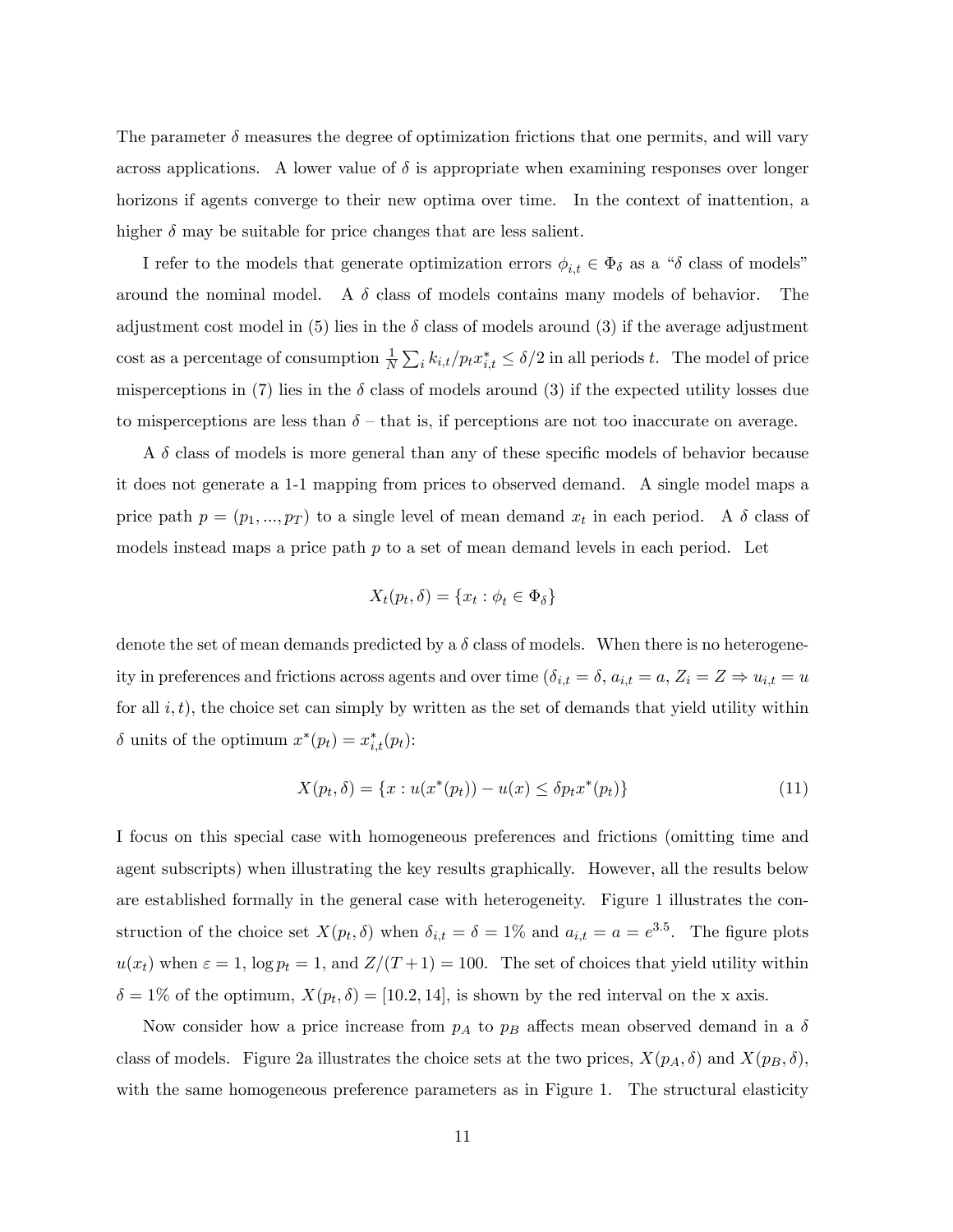$\varepsilon$  controls the movement of the choice sets with the price p, as illustrated by the dashed blue line. The black lines illustrate that various mean demand changes  $[\log x_B(p_B) - \log x_A(p_A)]$ may be observed for a given value of  $\varepsilon$ . Each black line is generated by a different model. For instance, the flat black line could be generated by a model with status quo bias or satisficing consumers. Over-reaction could be observed in a model with adjustment costs, as discussed above. One may even observe an *increase* in demand, for instance if the price increase reflects a change in tax policy that raises tax rates but makes taxes less salient.

These examples show that optimization frictions destroy the 1-1 map from the observed response to the structural elasticity in (4). Let the range of structural elasticities consistent with a given observed elasticity  $\hat{\varepsilon}$  in a  $\delta$  class of models be denoted by  $(\varepsilon_L(\hat{\varepsilon}, \delta), \varepsilon_U(\hat{\varepsilon}, \delta)).$ The objective of this paper is to characterize  $\varepsilon_L$  and  $\varepsilon_U$  in terms of empirically estimable parameters. The bounds  $(\varepsilon_L, \varepsilon_U)$  measure the uncertainty in the structural elasticity due to potential mis-specification of the behavioral model, much as a statistical confidence interval measures the uncertainty in the parameter estimate due to sampling error. I focus on the range of  $\varepsilon$  rather than other measures of dispersion because we typically lack a prior distribution over the models within the  $\delta$  class. A natural approach in such cases is to adopt a minimax criterion, focusing on worst-case scenarios (Hansen and Sargent 2007).

## 3 Bounds on Price Elasticities

The characterization of the bounds proceeds in three steps. I first characterize  $X_t(p_t, \delta)$ , the set of mean observed demands at a price  $p_t$  for a given value of  $\varepsilon$ . I then identify the set of structural elasticities  $\varepsilon$  consistent with an observed elasticity  $\widehat{\varepsilon}$ . Finally, I present methods of combining multiple observed elasticities to obtain more informative bounds on  $\varepsilon$ . Throughout, I provide results only on identification of bounds on  $\varepsilon$ . I briefly discuss below how inference about the bounds in finite samples can be handled using the techniques proposed in the recent partial identification literature.

### 3.1 Bounds on the Choice Set

The following lemma analytically characterizes  $X_t(p, \delta)$  for small  $\delta$  using a quadratic approximation to utility  $u_{i,t}(x)$ .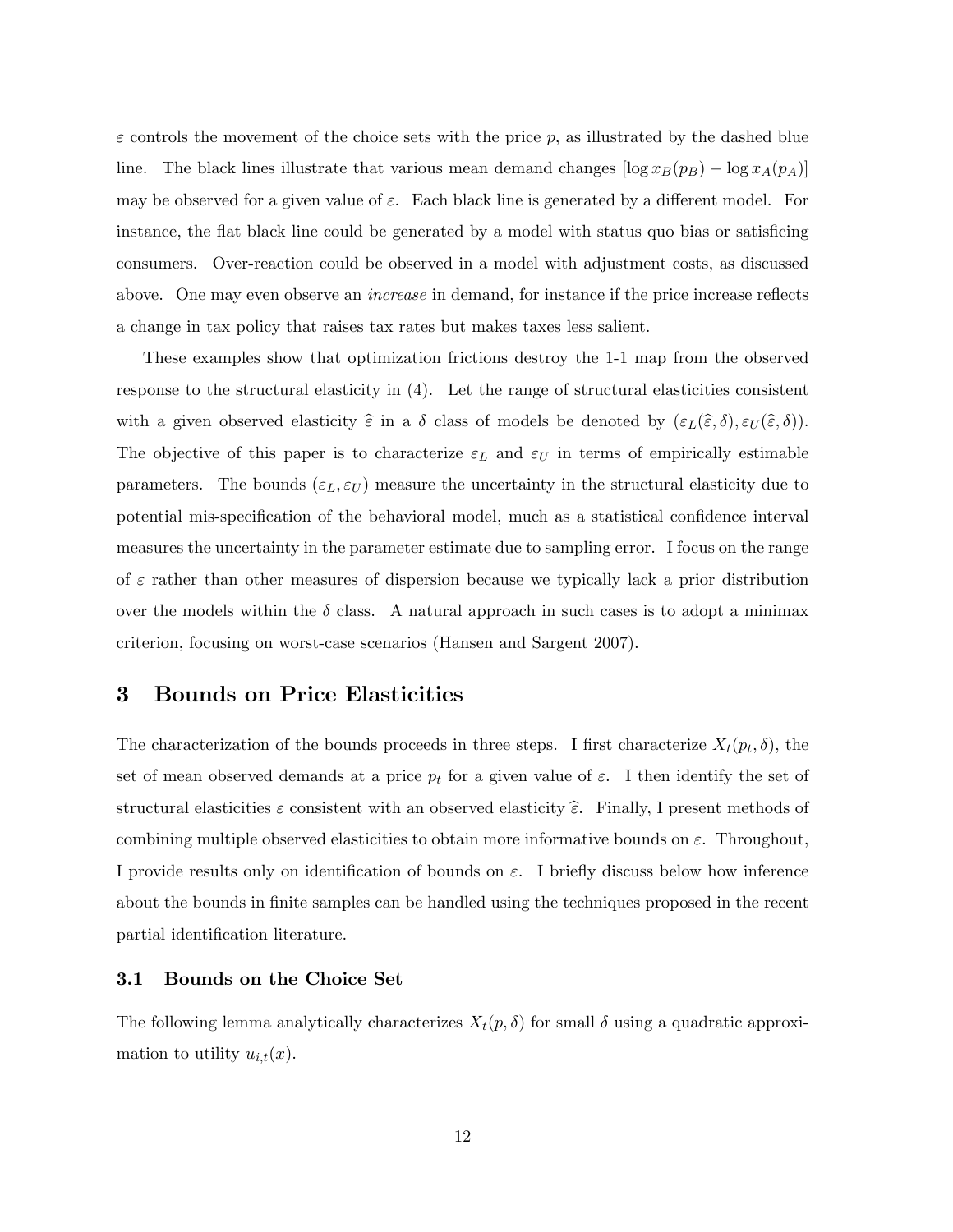**Lemma 1.** For small  $\delta$ , the set of mean observed demands is approximately

$$
X_t(p_t, \delta) = \{x_t : |\log x_t - \log x_t^*| < [2\varepsilon \delta]^{1/2}\}\tag{12}
$$

**Proof.** Taking a quadratic approximation to  $u_{i,t}(x) = u_{i,t}(e^{\log x})$  around  $\log x_{i,t}^*$  and exploiting the first-order condition under the nominal model  $u'_{i,t}(x^*_{i,t}) = 0$  yields

$$
u_{i,t}(x_{i,t}^*) - u_{i,t}(x) \simeq -\frac{1}{2} (x_{i,t}^*)^2 u_{i,t}''(x_{i,t}^*) (\log x - \log x_{i,t}^*)^2
$$
\n(13)

The definition of a  $\delta$  class of models in (10) requires that

$$
u_{i,t}(x_{i,t}^*) - u_{i,t}(x_{i,t}) \le \delta_{i,t} p_t x_{i,t}^*
$$
  
\n
$$
\Rightarrow |\log x_{i,t} - \log x_{i,t}^*| \le [-2\delta_{i,t} \frac{p_t}{x_{i,t}^*} \frac{1}{u_{i,t}''(x_{i,t}^*)}]^{1/2}
$$
\n(14)

With the quasilinear utility specification in (2),  $u''_{i,t}(x_t) = \frac{\partial^2 v_{i,t}(x_t)}{\partial x_t^2}$  $\frac{\partial i_i t(\mathbf{x}_t)}{\partial x_t^2}$  and the first order condition in the nominal model for  $x_{i,t}$  is  $\frac{\partial v_{i,t}}{\partial x}(x_{i,t}^*(p_t)) = p_t$ . Implicitly differentiating this first order condition yields

$$
u''_{i,t}(x^*_{i,t})\frac{dx^*_{i,t}}{dp_t} = 1\tag{15}
$$

Substituting (15) into (14) gives the following restriction on demand for each agent:

$$
|\log x_{i,t} - \log x_{i,t}^*| \le [2\varepsilon \delta_{i,t}]^{1/2}
$$

To derive bounds on mean observed demand  $x_t$ , use Jensen's inequality to obtain:

$$
|\log x_t - \log x_t^*| = |\mathbb{E} \log x_{i,t} - \mathbb{E} \log x_{i,t}^*| \le \mathbb{E} [2\varepsilon \delta_{i,t}]^{1/2} \le [2\varepsilon \mathbb{E} \delta_{i,t}]^{1/2} = [2\varepsilon \delta]^{1/2}
$$

It follows that mean observed demand  $x_t$  in a  $\delta$  class of models satisfies

$$
|\log x_t - \log x_t^*| \le [2\varepsilon \delta]^{1/2}
$$

Note that the approximation error in this equation vanishes as  $\delta \to 0$  because the remainder of the Taylor approximation in (13) involves higher-order terms.

Lemma 1 captures three intuitions. First, the width of the choice set, which is  $2[2\varepsilon\delta]^{1/2}$ log units, shrinks at a square-root rate as  $\delta$  goes to zero. The choice set therefore becomes large relative to the degree of frictions as  $\delta \to 0$ :

$$
\lim_{\delta \to 0} \frac{\log \max(X_t(p_t, \delta)) - \log \min(X_t(p_t, \delta))}{\delta} = \infty
$$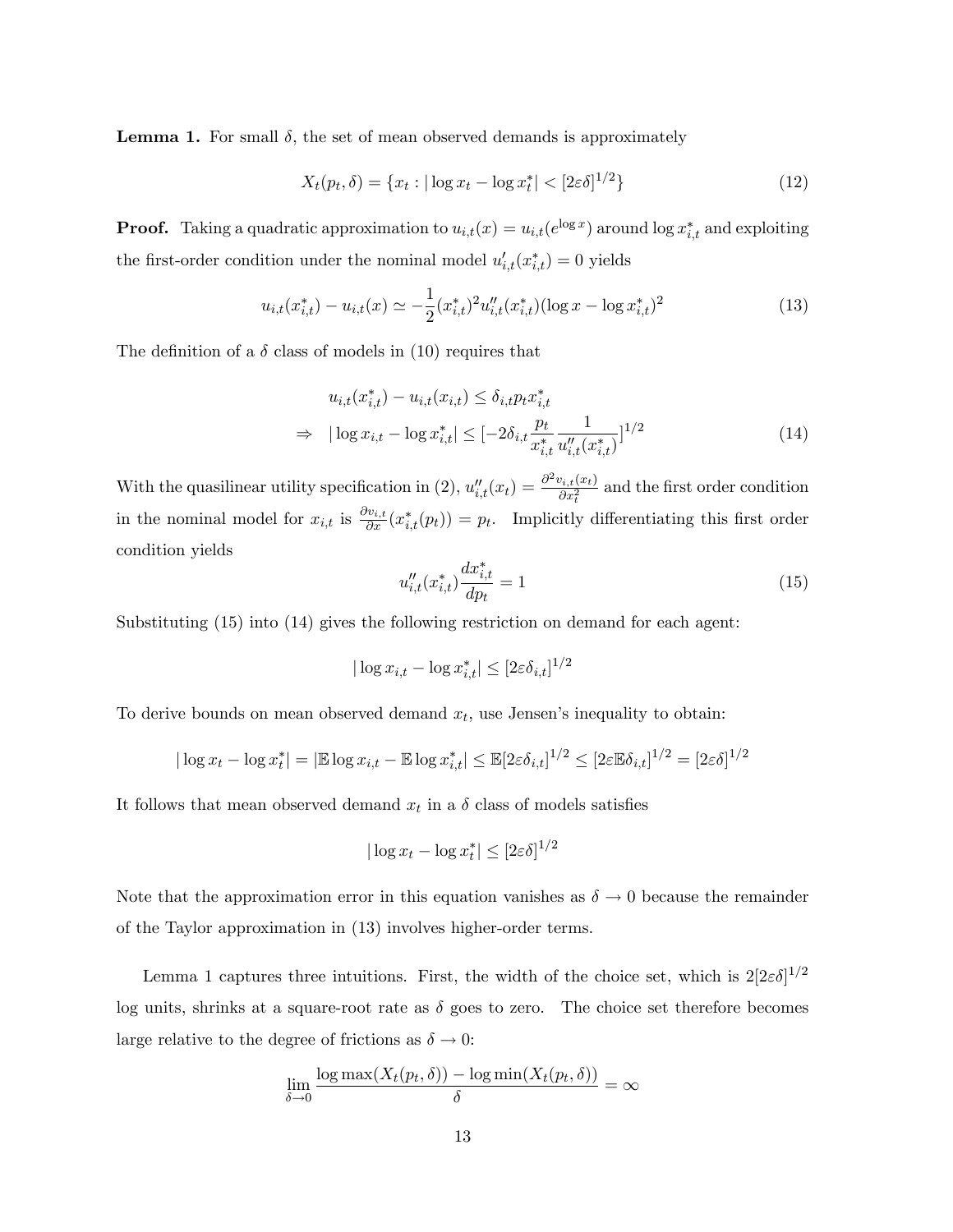This result implies that even small optimization frictions  $\delta$  can generate substantial variation in observed behavior. For example, with a price elasticity of  $\varepsilon = 1$  and  $\delta = 1\%$ , the choice set extends approximately  $+/-14\%$  around  $x^*(p_t)$ , as illustrated in Figure 1. The root- $\delta$ shrinkage of the choice set is driven by the second-order losses of deviating from the maximum of a smooth function (Akerlof and Yellen 1985, Mankiw 1985).

Second, equation (14) shows that the width of the choice set is inversely related to the curvature of the objective function at the optimum,  $u''_{i,t}(x^*_{i,t})$ . More curved utilities generate a narrower choice set around the optimum because utility falls more sharply as one deviates from the optimum. A very useful property of the model is that  $u''_{i,t}(x^*_{i,t})$  is pinned down by  $\varepsilon$ , the structural parameter of interest. Highly curved utilities generate small elasticities because the agent has a strong preference to locate near  $x_{i,t}^*$ . For example, suppose the demand for an essential medicine is perfectly price inelastic at a level  $x_{i,t}^*$ . The price elasticity of demand approaches zero as the curvature of the utility function approaches infinity  $-$  agents demand the medicine at any price only if they lose infinite utility by not having it. Because the utility costs of deviating from  $x_{i,t}^*$  are infinitely large, the choice set  $X_t(p_t, \delta)$  collapses to the singleton  $x_t^*$  for any  $\delta$  when  $\varepsilon = 0$ , as illustrated in Figure 2b. The choice set expands as  $\varepsilon$  rises. This connection between  $\varepsilon$  and the curvature of utility is critical because it eliminates the need to estimate the additional parameter  $u''_{i,t}(x^*_{i,t})$  when bounding  $\varepsilon$ .

Finally, the set of mean observed demands depends only upon the mean level of frictions  $\delta$ , and not the distribution of  $\delta_{i,t}$  in the population. Because each individual's choice set is proportional to  $[\delta_{i,t}]^{1/2}$ , the potential difference between mean observed and optimal demand is maximized when  $\delta_{i,t} = \delta$  for all i, t. Given that we do not place any restrictions on the distribution of  $\delta_{i,t}$ , the worst case of  $\delta_{i,t} = \delta$  determines the width of  $X_t(p_t, \delta)$ .

#### 3.2 Bounds on the Structural Elasticity

Figure 3a depicts the largest structural elasticity  $\varepsilon$  that could have generated an observed elasticity  $\hat{\epsilon}$ . This elasticity  $\epsilon_U$  generates the maximal shift in the choice sets consistent with the observed change in demand. When  $\varepsilon = \varepsilon_U$ , mean observed demand lies at the bottom of the choice set at price  $p_A (\log x_A(p_A) = \log x_A^*(p_A) - (2\varepsilon \delta)^{1/2})$  and the top of the choice set at price  $p_B(\log x_B(p_B) = \log x_B^*(p_B) + (2\varepsilon\delta)^{1/2})$ . The upper bound  $\varepsilon_U$  therefore satisfies the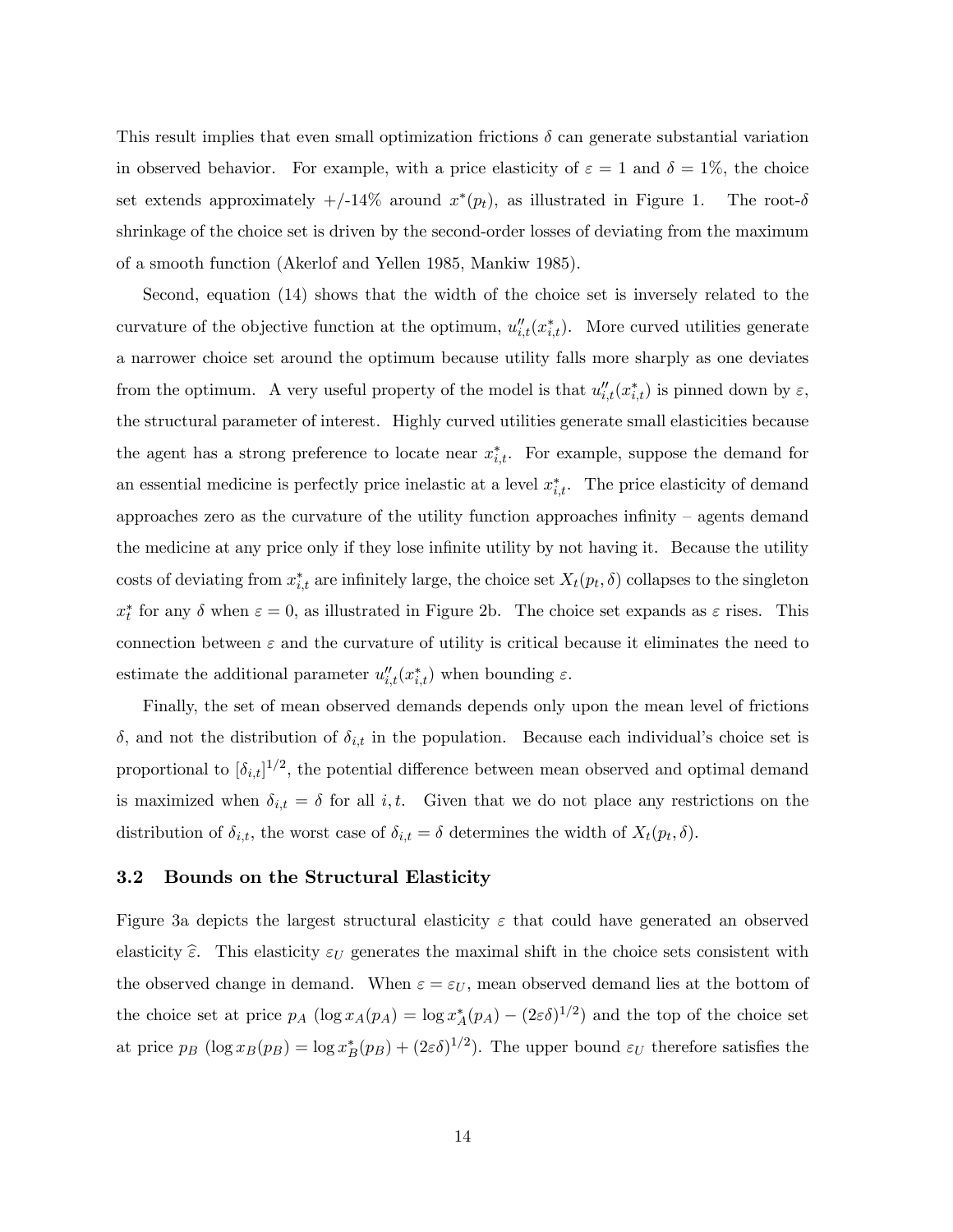condition

$$
\hat{\varepsilon} = -\frac{\log x_B(p_B) - \log x_A(p_A)}{\log(p_B) - \log(p_A)} = -\frac{\log x_B^*(p_B) - \log x_A^*(p_A) + 2(2\varepsilon\delta)^{1/2}}{\log(p_B) - \log(p_A)} = \varepsilon_U - 2\frac{(2\varepsilon_U\delta)^{1/2}}{\Delta\log p} \tag{16}
$$

where  $\Delta \log p = \log(p_B) - \log(p_A)$ . Similarly, the lower bound structural elasticity  $\varepsilon_L$  consistent with  $\hat{\epsilon}$ , illustrated in Figure 3b, is defined by the equation

$$
\hat{\varepsilon} = \varepsilon_L + 2 \frac{(2\varepsilon_L \delta)^{1/2}}{\Delta \log p} \tag{17}
$$

The following proposition characterizes the solutions to (16) and (17).

**Proposition 1.** Under assumption A1, for small  $\delta$ , the range of structural elasticities consistent with an observed elasticity  $\hat{\varepsilon}$  is approximately  $(\varepsilon_L, \varepsilon_U)$  where

$$
\varepsilon_L = \hat{\varepsilon} + \frac{4\delta}{(\Delta \log p)^2} (1 - \rho) \text{ and } \varepsilon_U = \hat{\varepsilon} + \frac{4\delta}{(\Delta \log p)^2} (1 + \rho) \tag{18}
$$

with 
$$
\rho = (1 + \frac{1}{2} \widehat{\delta} (\Delta \log p)^2)^{1/2}
$$
 (19)

**Proof.** Equations (16) and (17) both reduce to the quadratic equation  $(\hat{\varepsilon} - \varepsilon)^2 = \frac{8\varepsilon\delta}{(\Delta \log \varepsilon)^2}$  $\frac{8\varepsilon\delta}{(\Delta\log p)^2}$ . The upper and lower roots of this quadratic equation are the bounds.

Equation (38) maps the price change used for identification  $(\Delta \log p)$ , the observed elasticity  $\hat{\epsilon}$ , and the degree of frictions  $\delta$  to bounds on the structural elasticity. Figure 4 plots the bounds  $(\varepsilon_L, \varepsilon_U)$  vs.  $\hat{\varepsilon}$  for four combinations of  $\delta$  and  $\Delta \log p$ . The top two panels consider  $\delta = 1\%$ , while the lower two panels consider  $\delta = 0.5\%$ . The left panels have a price change of  $\Delta \log p = 20\%$ , while the right panels have  $\Delta \log p = 40\%$ . These bounds are computed using the formula in Proposition 1, which relies on a quadratic approximation to utility. To evaluate the quality of the approximation, I calculated the exact bounds with the utility in (2) numerically for a range of values of  $\hat{\epsilon} < 1$ ,  $\Delta \log p < 100\%$ , and  $\delta = 1\%$ . In all cases, the exact and approximate bounds differ by less than  $0.001$ , indicating that the simple analytical bounds in Proposition 1 are sufficiently accurate for most applications.<sup>8</sup>

The bounds in Proposition 1 cannot be directly applied to finite sample estimates of  $\hat{\epsilon}$ . When  $\hat{\epsilon}$  is a finite-sample estimate, a 95% confidence set for  $\epsilon$  can be obtained by computing

<sup>8</sup>Exact bounds can be computed numerically for any utility function by calculating choice sets and the minimal and maximal shifts in these sets consistent with a given observed elasticity.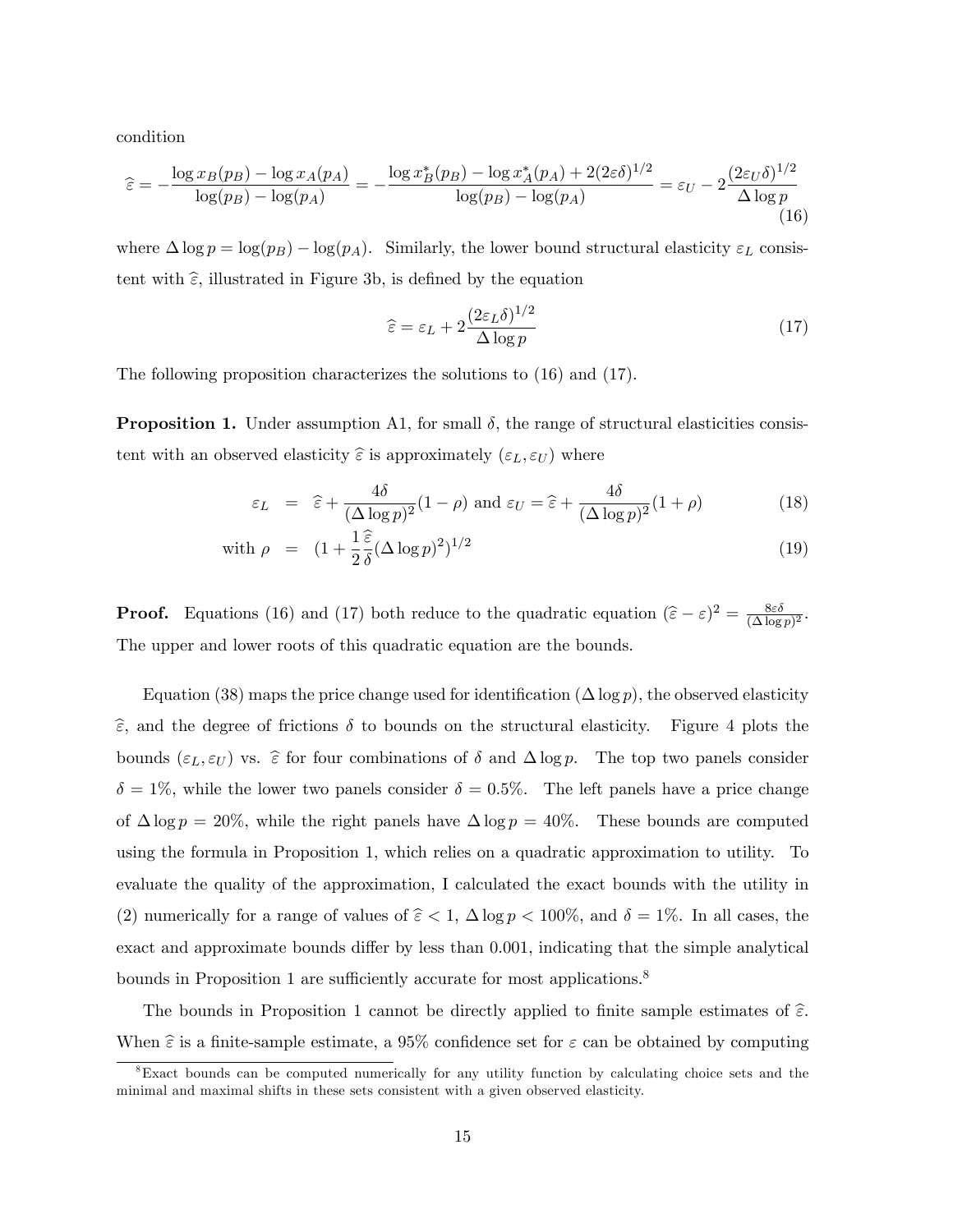$\varepsilon_L$  using the lower limit of the 90% confidence interval for  $\hat{\varepsilon}$  and  $\varepsilon_U$  using the upper limit of the 90% confidence interval under certain regularity conditions (Imbens and Manski 2004).

Proposition 1 recovers information about a structural parameter of the true model  $(\varepsilon)$ using estimates of a mis-specified nominal model that ignores frictions. This approach is useful for three reasons. First, it permits identification of  $\varepsilon$  in standard adjustment cost models without placing structure on the taste shocks  $a_{i,t}$ , adjustment costs  $k_{i,t}$ , or expectations about price changes. Second, it permits identification of  $\varepsilon$  in environments where agents choices differ systematically from the predictions of the nominal model in ways that we are unable to model. Finally, it extracts information about structural parameters of complex dynamic models purely from reduced-form estimates of observed elasticities, which can often be identified using transparent, quasi-experimental research designs.

The appendix extends Proposition 1 to the case where flow utility is not quasilinear. The formula for the bounds is unchanged, but the bounds apply to the Hicksian elasticity  $-$  that is, they map an observed compensated elasticity  $\hat{\varepsilon}^c$  to bounds on the structural compensated elasticity  $\varepsilon^c$ . All of the results that follow apply to Hicksian elasticities in a general model that does not restrict the functional form of flow utility.

*Properties of the Bounds.* The bounds offer some insights into what can be learned about structural elasticities from reduced-form estimates of observed elasticities. First, larger price changes are much more informative about  $\varepsilon$  because the bounds shrink at a quadratic rate with  $\Delta \log p$ . With a price change of 20%, an observed elasticity of  $\hat{\epsilon} = 0.2$  is consistent with structural elasticities up to  $\varepsilon_U = 2.3$ . With  $\Delta \log p = 40\%$  and  $\hat{\varepsilon} = 0.2$ ,  $\varepsilon_U = 0.85$ . The reason for this rapid shrinkage is that the movement in the choice sets for a given value of  $\varepsilon$ is larger when  $\Delta \log p$  is larger, resulting in a narrower set of observed responses  $\hat{\varepsilon}$  consistent with any given  $\varepsilon$ .

Second, the bounds are asymmetric around the observed elasticity:  $\varepsilon_U - \hat{\varepsilon} > \hat{\varepsilon} - \varepsilon_L$ . This asymmetry is driven by the proportional relationship between the width of the choice sets and  $\varepsilon$ , as shown in Lemma 1. Small structural elasticities are inconsistent with large observed values of  $\widehat{\epsilon}$ , making the lower bound relatively tight. Large structural elasticities generate wide choice sets – because they imply a relatively flat utility function around the optimum – and are consistent with many values of  $\widehat{\epsilon}$ , making  $\varepsilon_U$  large. A related implication is that if  $\varepsilon$ is small, there will be little dispersion in observed elasticities across studies, whereas a large  $\varepsilon$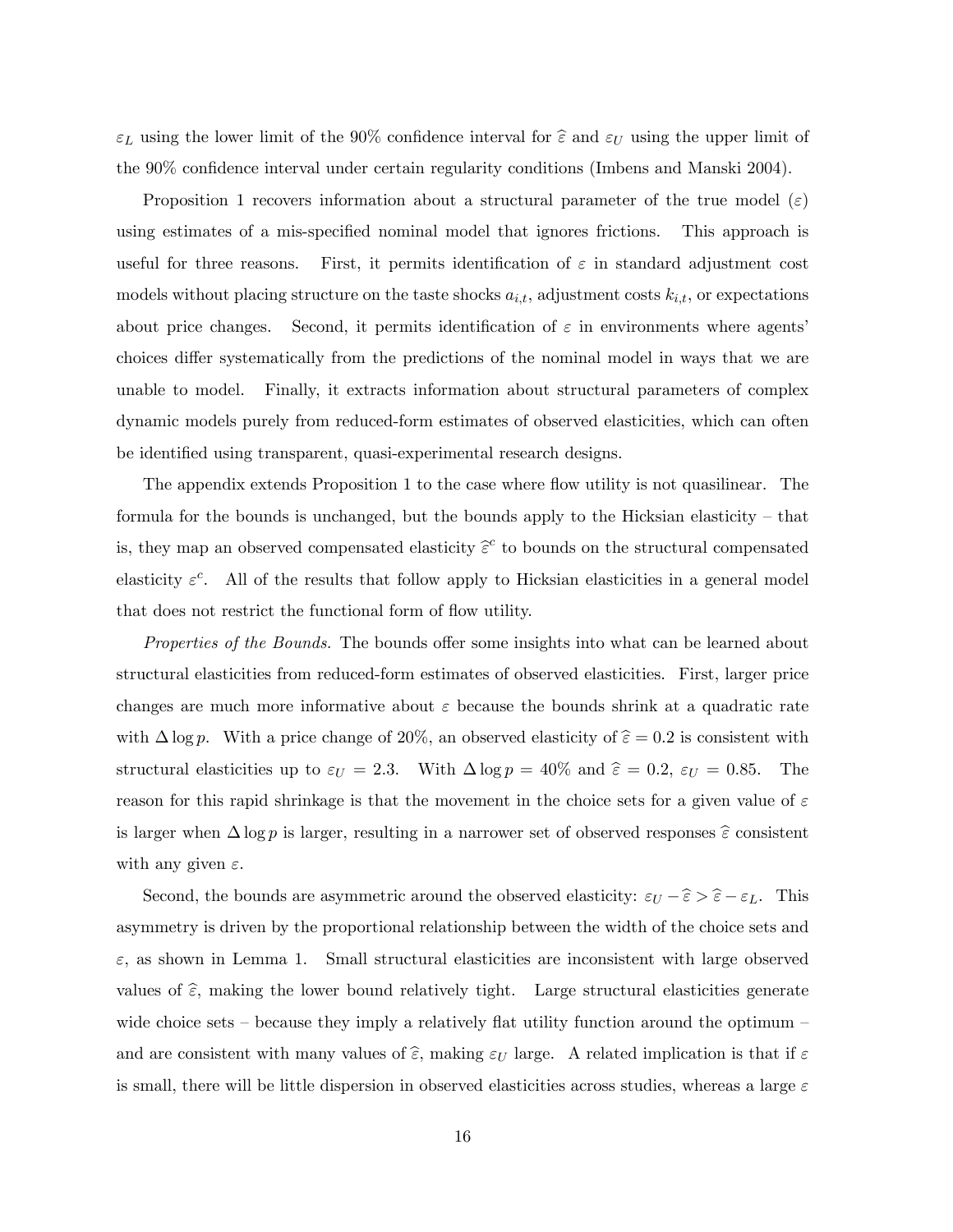may lead to substantial variation in observed elasticities.

Third, the lower bound is strictly positive  $(\varepsilon_L > 0)$  whenever  $\hat{\varepsilon} > 0$ , irrespective of  $\delta$ . If  $\varepsilon = 0$ , the choice sets collapse to a single point  $x_t^*(p_A) = x_t^*(p_B)$  as shown in Lemma 1, and one will therefore never observe positive values of  $\hat{\epsilon}$ . Agents intent on maintaining a fixed value of  $x$  must face very large costs of deviating from the optimum and therefore will never do so. The following corollary of Proposition 1 establishes this result.<sup>9</sup>

**Corollary 1.** Under assumption A1, if  $\hat{\epsilon} > 0$ , the hypothesis that  $\epsilon = 0$  is rejected for any  $\delta$ :  $\widehat{\varepsilon} > 0 \Rightarrow \varepsilon_L(\widehat{\varepsilon}, \delta) > 0.$ 

**Proof.** Follows directly from the expression for  $\varepsilon_L$  in (38), where the second term can be shown to be strictly less than  $\hat{\varepsilon}$  for  $\hat{\varepsilon} > 0$ .

Finally, consider the converse case of a study that detects zero observed behavioral response  $(\hat{\epsilon} = 0)^{10}$  When  $\hat{\epsilon} = 0$ , the bounds take a particularly simple form. The lower bound is  $\varepsilon_L = 0$ . The upper bound can be conveniently expressed in terms of the utility cost of ignoring the price change for an optimizing agent with time-invariant preferences. Consider a hypothetical agent who has fixed tastes  $a_{i,t}$  across periods A and B  $(u_{i,B}(x) = u_{i,A}(x) = u_i(x))$ and is initially at his nominal optimum  $x_i^*(p_A)$ . Using a quadratic approximation analogous to that in Lemma 1, this agent's flow utility loss from failing to change demand to  $x_i^*(p_B)$  is

$$
\Delta u_i \equiv u_i(x_i^*(p_B)) - u_i(x_i^*(p_A)) \simeq -\frac{1}{2}u_i''(x_{i,A}^*)(\log x_{i,B}^* - \log x_{i,A}^*)^2(x_{i,A}^*)^2.
$$

Using equation  $(15)$ , for any  $a_i$ , the utility loss from failing to reoptimize in response to a price change as a percentage of the original expenditure level is

$$
\Delta u_{\%}(\varepsilon) = \frac{\Delta u_i}{p_A x_i^*(p_A)} = \frac{1}{2} \varepsilon (\Delta \log p)^2 \tag{20}
$$

The utility loss  $\Delta u_{\%}(\varepsilon)$  is an increasing function of the structural elasticity  $\varepsilon$ . The following result shows that the upper bound on  $\varepsilon$  when  $\hat{\varepsilon} = 0$  can be expressed in terms of  $\Delta u_{\%}(\varepsilon_U)$ .

**Corollary 2.** Under assumption A1, when  $\hat{\epsilon} = 0$ , the upper bound structural elasticity  $\varepsilon_U(\widehat{\varepsilon} = 0, \delta)$  satisfies

$$
\Delta u_{\%}(\varepsilon_U) = 4\delta \tag{21}
$$

<sup>&</sup>lt;sup>9</sup>The same reasoning implies that an estimate of  $\hat{\epsilon} < 0$  implies  $\epsilon > 0$ , as one could never observe a negative response if  $\varepsilon = 0$ . Note that negative structural elasticities  $(\varepsilon < 0)$  are ruled out by agent optimization.

<sup>&</sup>lt;sup>10</sup>Among the feasible responses in a  $\delta$  class of models, a zero response is perhaps the most likely outcome, as it requires no adjustments or attention.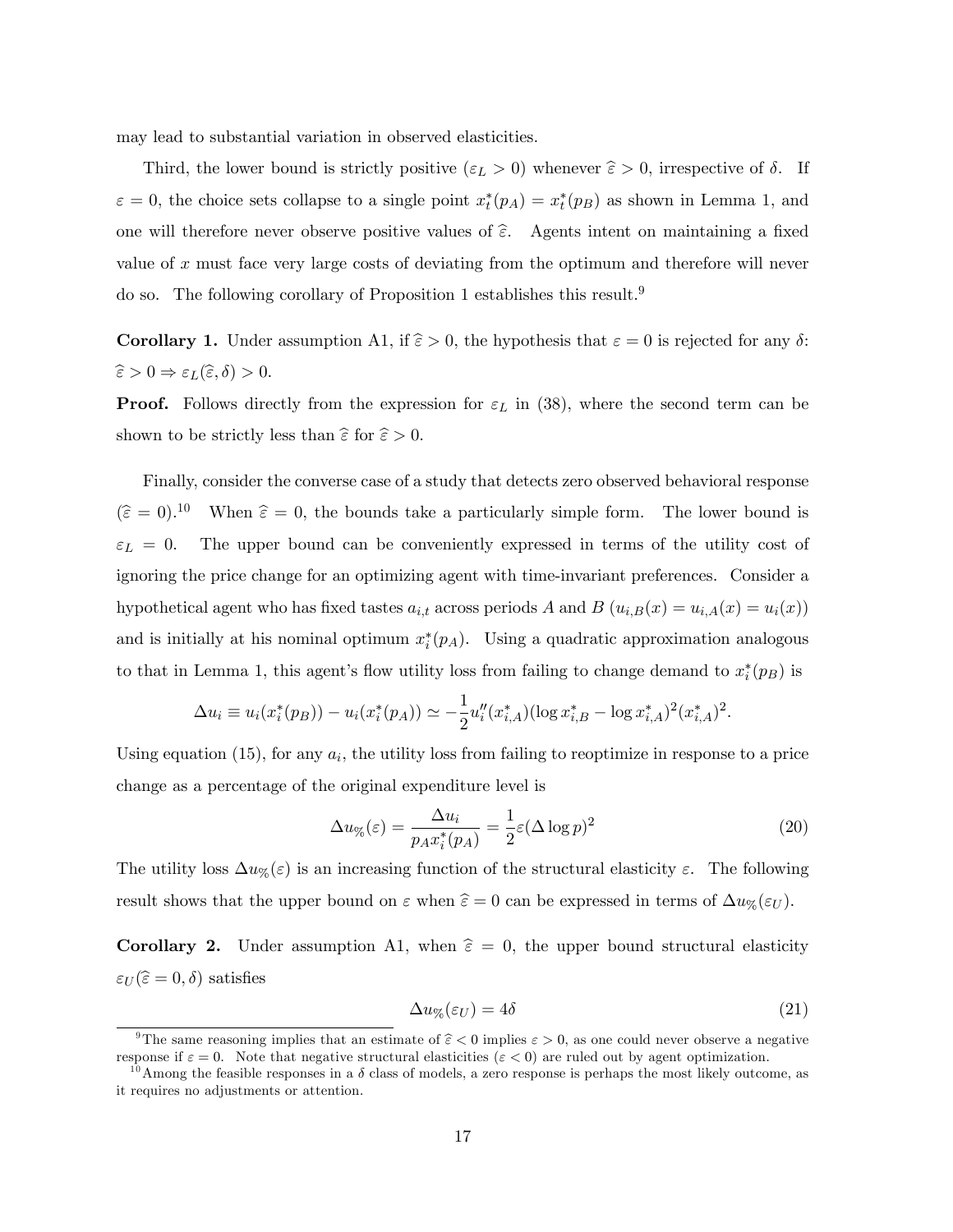**Proof.** When  $\hat{\epsilon} = 0$ , (38) implies

$$
\varepsilon_U = 8\delta / (\Delta \log p)^2. \tag{22}
$$

Combining  $(22)$  with  $(20)$  yields  $(21)$ .

Corollary 2 provides a simple method of determining the range of structural elasticities for which one can be sure to detect a behavioral response, analogous to a statistical power calculation. Starting from the optimum, the percentage utility cost of ignoring a price change given an elasticity of  $\varepsilon$  must exceed 4 $\delta$  to guarantee an observed elasticity  $\hat{\varepsilon} > 0$ . The intuition for the  $4\delta$  condition is illustrated in Figure 5 for a case with no heterogeneity across agents. Let  $d = x_A^*(p_A) - \min(X_A(p_A, \delta))$  denote the difference between the mean optimal demand and the lowest mean demand in the initial choice set. Panel A shows that at the upper bound  $\varepsilon_U$ , the difference between the optimal demands at the two prices is  $x^*(p_A) - x^*(p_B) = 2d$ . By definition, the percentage utility cost of choosing  $\min(X_A(p_A, \delta))$  instead of  $x^*(p_A)$  is  $\delta$ . Given that the utility cost of deviating by d units is  $\delta$ , the utility cost of deviating by 2d units is 4 $\delta$ , as illustrated in Panel B. The 4 $\delta$  condition is obtained because the cost of deviating from the optimum rises at a quadratic rate.

Equation (22) shows that  $\varepsilon_U$  shrinks at a quadratic rate with  $\Delta \log p$  but only a linear rate with  $\delta$  when  $\hat{\epsilon} = 0$ , as can be seen in Figure 4. Studying a price change that is twice as large yields more information about  $\varepsilon$  even if frictions are also twice as large, underscoring the value of placing greater weight on large treatments for identification.

### 3.3 Combining Multiple Observed Elasticities

One can obtain more information about the structural elasticity by combining multiple observed elasticities. Suppose we have a set of observed elasticities  $\{\hat{\varepsilon}_1, ..., \hat{\varepsilon}_J\}$  from J empirical studies. Let  $\Delta \log p_j$  denote the size of the price change used to identify observed elasticity j. Let  $\varepsilon^j_I$  $_{L}^{j}$  and  $\varepsilon_{l}^{j}$  $U<sub>U</sub>$  denote the lower and upper bounds implied by study j, derived using Proposition 1. Let  $\varepsilon_L^{\max} = \max(\varepsilon_I^j)$  $L_L^j$ ) denote the largest lower bound and  $\varepsilon_L^{\text{min}} = \min(\varepsilon_L^j)$  $U^{J}_{U}$  denote the least upper bound. Then it follows that  $\varepsilon \in (\varepsilon_L^{\max}, \varepsilon_U^{\min}).$ 

Inference for the unified bounds  $(\varepsilon_L^{\max}, \varepsilon_U^{\min})$  can be handled using the techniques proposed by Chernozhukov, Hong, and Tamer (2007). Constructing a 95% coverage region for  $(\varepsilon_L^{\text{max}}, \varepsilon_U^{\text{min}})$  is more difficult than constructing a confidence interval for bounds from a single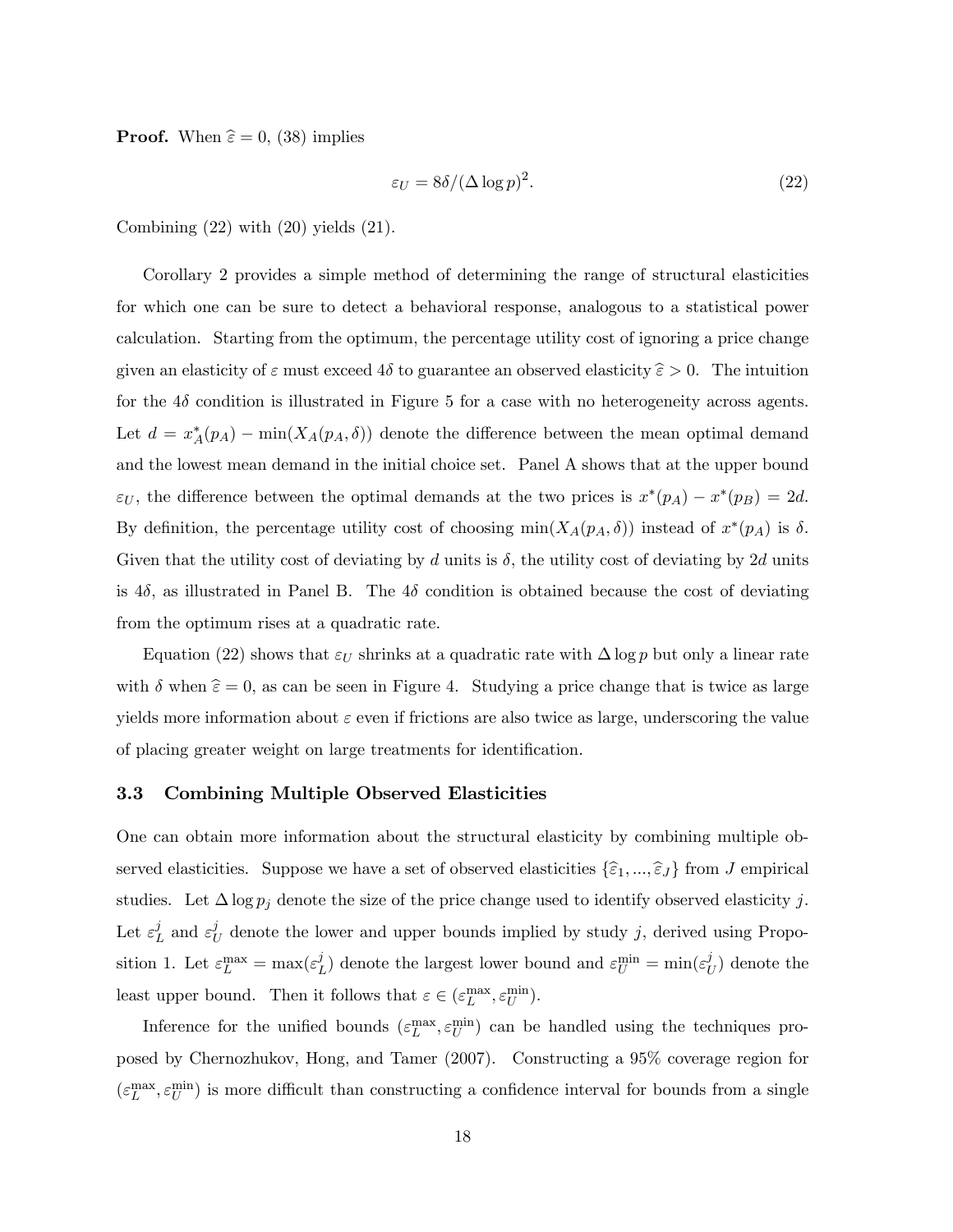study because of an order statistics problem. Intuitively, a confidence interval constructed only from the estimates of the studies that deliver  $\varepsilon_L^{\text{max}}$  and  $\varepsilon_L^{\text{min}}$  is too narrow because these studies may have obtained large or small elasticities purely due to sampling error.

By calculating  $(\varepsilon_L^{\max}, \varepsilon_U^{\min})$  as a function of  $\delta$ , one can assess how sensitive estimates of  $\varepsilon$ are to frictions. One value of special interest is the smallest  $\delta$  that reconciles the observed elasticities,  $\delta_{\min}$ . When  $\delta = \delta_{\min}$ , the structural elasticity  $\varepsilon$  is point identified. To characterize this minimum- $\delta$  value of  $\varepsilon$ , let study 1 denote the study with the least upper bound when  $\delta = \delta_{\min}$  and study 2 that with the highest lower bound, i.e.  $\varepsilon_U^1(\delta_{\min}) = \varepsilon_U^{\min}(\delta_{\min})$  and  $\varepsilon_L^2(\delta_{\min}) = \varepsilon_L^{\max}(\delta_{\min}).$  The minimum- $\delta$  estimate of  $\varepsilon$  satisfies

$$
\varepsilon = \varepsilon_U^1(\delta_{\min}) = \varepsilon_L^2(\delta_{\min}).
$$

Using the definitions of  $\varepsilon_U$  and  $\varepsilon_L$  in (16) and (17) and solving these two equations for  $\delta_{\min}$ and  $\varepsilon$  yields the following estimator under assumption A1:

$$
\varepsilon_{\delta-\min} = \frac{\Delta \log p_1}{\Delta \log p_1 + \Delta \log p_2} \hat{\varepsilon}_1 + \frac{\Delta \log p_2}{\Delta \log p_1 + \Delta \log p_2} \hat{\varepsilon}_2 \tag{23}
$$

The minimum- $\delta$  estimate is a weighted average of observed elasticities from the pivotal studies. Studies identified from larger price changes receive more weight in this estimator both because they are more likely to be pivotal and because (23) places greater weight on the pivotal study that is identified from the larger price change. An advantage of this estimator for  $\varepsilon$  relative to calculating unified bounds is that it does not require exogenous specification of  $\delta$ . This approach is attractive when deviations from the nominal model are known to be small and one therefore aims to identify the structural elasticity for the smallest level of frictions consistent with the data.

The value  $\delta_{\min}$  is itself of interest because it can be used to formalize the notion of "economically significant" differences that is used loosely in the existing literature. A small  $\delta_{\min}$  shows that small frictions can explain the differences across estimates, implying that modifications in the fundamental economic model are not necessary to reconcile the evidence. Economically significant differences in estimates require large  $\delta_{\min}$  to be reconciled. In analogy with the standard practice of reporting the statistical significance of differences between estimates, reporting the  $\delta_{\min}$  required to reconcile estimates may be a useful way to quantify the economic significance of a new finding.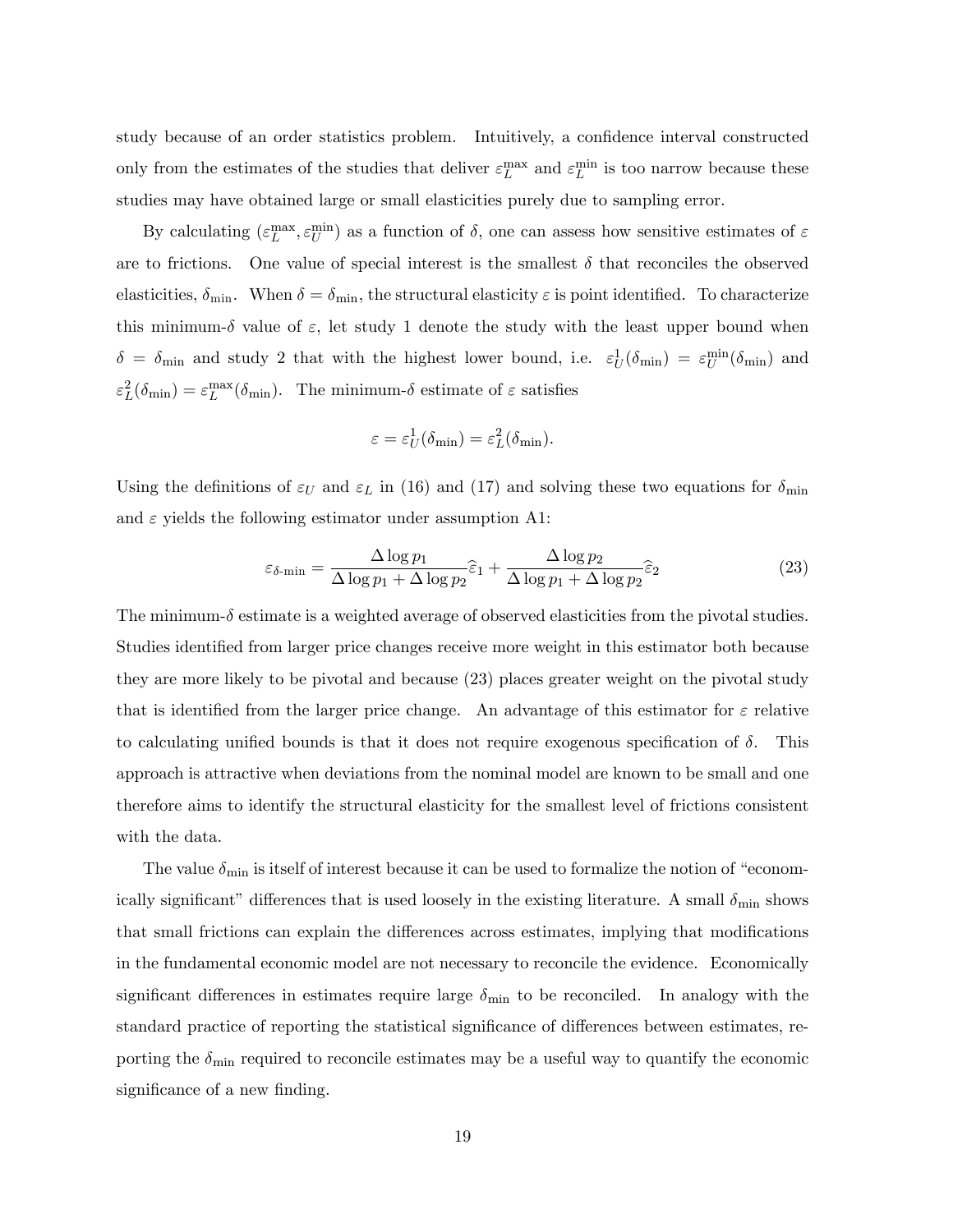In applications with large  $\delta$  and uninformative unified bounds, one can obtain sharper identification of  $\varepsilon$  by imposing parametric assumptions on how frictions affect behavior. As an illustration, in the working paper version (Chetty 2009), I consider the assumption that the difference between mean observed and optimal demand is independently distributed across periods and has zero mean. Under this assumption, it is straightforward to establish that for any  $\delta$ , the best (minimum-variance) linear unbiased estimate of  $\varepsilon$  is  $\varepsilon_{\text{BLUE}} = \sum_j (\Delta \log p_j)^2 \hat{\varepsilon}_j / \sum_j (\Delta \log p_j)^2$ . In future work, it would be useful to identify other restrictions implied by models with frictions in order to obtain sharper identification of  $\varepsilon$ .

# 4 Application: Labor Supply and Taxation

The wage (or net-of-tax) elasticity of labor supply is a parameter of central interest for tax policy analysis and macroeconomic models. A large literature in labor economics, macroeconomics, and public finance estimates this elasticity using historical variation in tax rates in the United States and other developed countries. This section applies the methodology developed above to explain a set of puzzles in this literature and identifies bounds on the labor supply elasticity using estimates from existing studies.

The labor supply literature estimates many different types of elasticities. I focus primarily on the intensive margin elasticity  $-$  the effect of tax changes on hours of work or earnings for those who are already in the labor force. I analyze extensive margin elasticities in section 4.2, showing that the bounds on extensive margin elasticities are an order of magnitude tighter than those on intensive margin elasticities. I restrict attention to studies that estimate Hicksian (income-constant) elasticities, but discuss the implications of the analysis for the Frisch elasticity in section 4.4. Finally, the literature measures "labor supply" in different ways. Traditional studies measure hours worked, but modern studies focus on taxable income (Feldstein 1995, Saez, Slemrod, and Giertz 2009). Taxable income elasticities may be larger than labor supply elasticities because they incorporate changes in reporting and avoidance behavior as well as changes in work effort (Slemrod 1995). I analyze a model where the hours and taxable income elasticities are the same, and pool estimates from both types of studies to bound the structural labor supply elasticity in this model.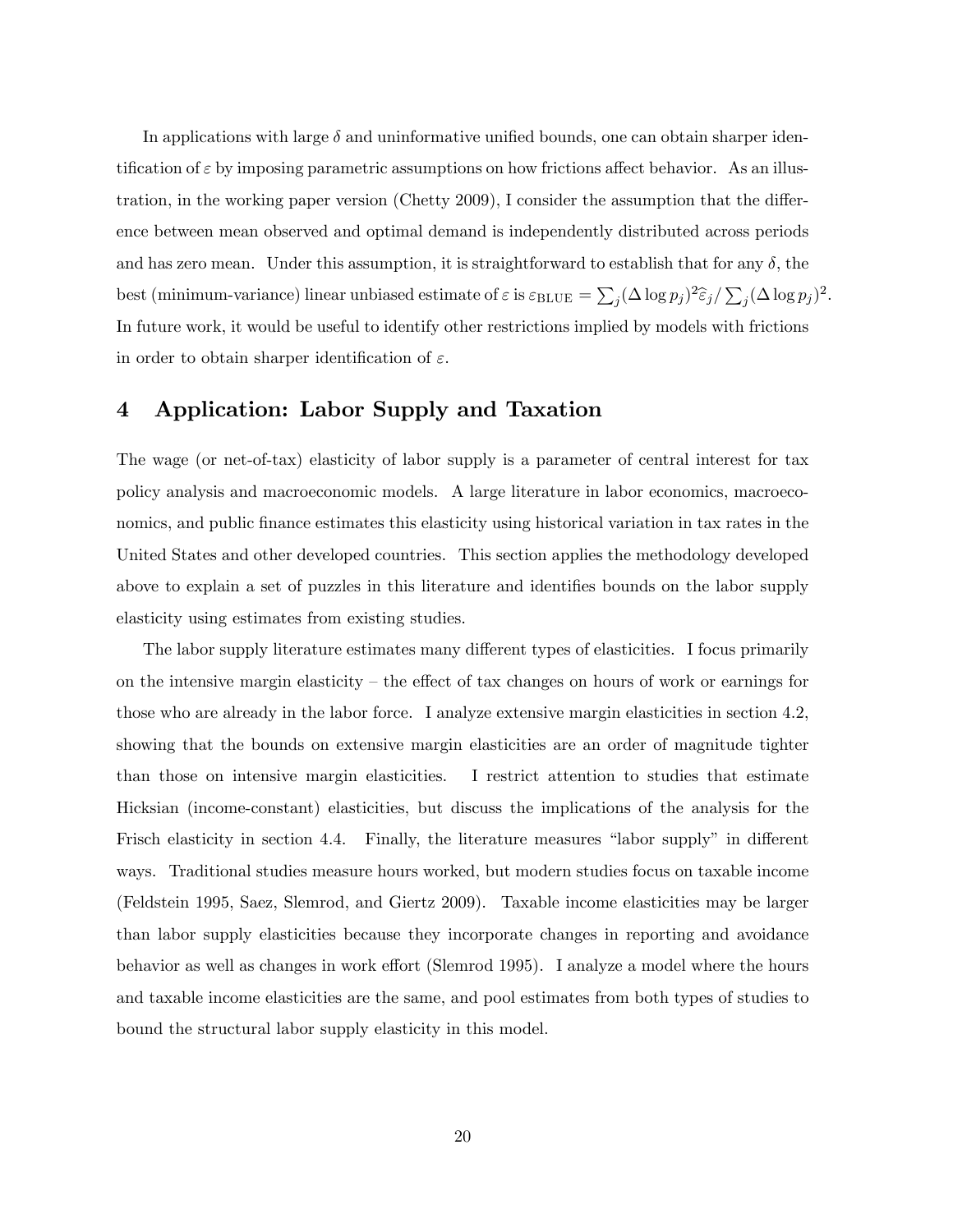### 4.1 Nominal Labor Supply Model

I begin by adapting the demand model above to labor-leisure choice. Consider a lifecycle model in which agents choose consumption  $(c_t)$  and hours of work  $(l_t)$  to solve

$$
\max \sum_{t=0}^{T} v_t(c_t, l_t) \text{ s.t. } \sum_{t=0}^{T} [Y_{i,t} + (1 - \tau_t)wl_t - c_t] = 0 \tag{24}
$$

where  $\tau_t$  denotes the tax rate in period t, w denotes the wage rate, and  $Y_{i,t}$  denotes unearned (non-wage) income.<sup>11</sup> The bounds calculated below apply to the Hicksian elasticity without any restrictions on  $v_t(c_t, l_t)$ . However, for expositional convenience, consider the case in which the flow utility function is quasilinear and iso-elastic:

$$
v_{i,t}(c_t, l_t) = c_t - a_{i,t} \frac{l_t^{1+1/\varepsilon}}{1+1/\varepsilon}
$$
\n(25)

The optimal level of hours is  $l_{i,t}^* = \left(\frac{(1-\tau_t)w}{a_{i,t}}\right)^{\varepsilon}$ , or equivalently,

$$
\log l_{i,t}^* = \alpha_{i,t} + \varepsilon \log(1 - \tau_t) w \tag{26}
$$

where  $\alpha_{i,t} = -\varepsilon \log a_{i,t}$ . Let  $\log l_t^* = \mathbb{E} \log l_{i,t}^*$  denote the mean level of (log) labor supply in period t. Under the orthogonality assumption A1, the structural preference parameter  $\varepsilon$  is identified by the hours response to a change in tax rate from  $\tau_A$  to  $\tau_B$ :

$$
\varepsilon = \frac{\log l_B^* - \log l_A^*}{\log(1 - \tau_B) - \log(1 - \tau_A)}
$$

Earnings (or taxable income) are given by  $wl_t^*$ . In this one-dimensional model of labor supply, the hours elasticity  $\varepsilon$  is equal to the taxable income elasticity:  $\varepsilon = \frac{\log w l_B^* - \log w l_A^*}{\log(1 - \tau_B) - \log(1 - \tau_A)}$ . I shall therefore refer to  $\varepsilon$  simply as the structural labor supply elasticity. Identifying  $\varepsilon$  is important for designing optimal income tax policies (e.g. Saez 2001), predicting steady state effects of taxation on output and revenue (e.g. Trabandt and Uhlig  $2009$ ), and calibrating macroeconomic models (e.g. Prescott 2004).

Let agent is observed level of labor supply in period t be denoted by  $l_{i,t}$  and define mean observed labor supply as  $\log l_t = \mathbb{E} \log l_{i,t}$ . The observed labor supply elasticity is

$$
\widehat{\varepsilon} = \frac{\log l_B(\tau_B) - \log l_A(\tau_A)}{\log(1 - \tau_B) - \log(1 - \tau_A)}.
$$

<sup>&</sup>lt;sup>11</sup>I assume that w is constant to simplify notation. Variation in w across individuals and time is isomorphic to variation in  $a_{i,t}$  and does not affect the results below.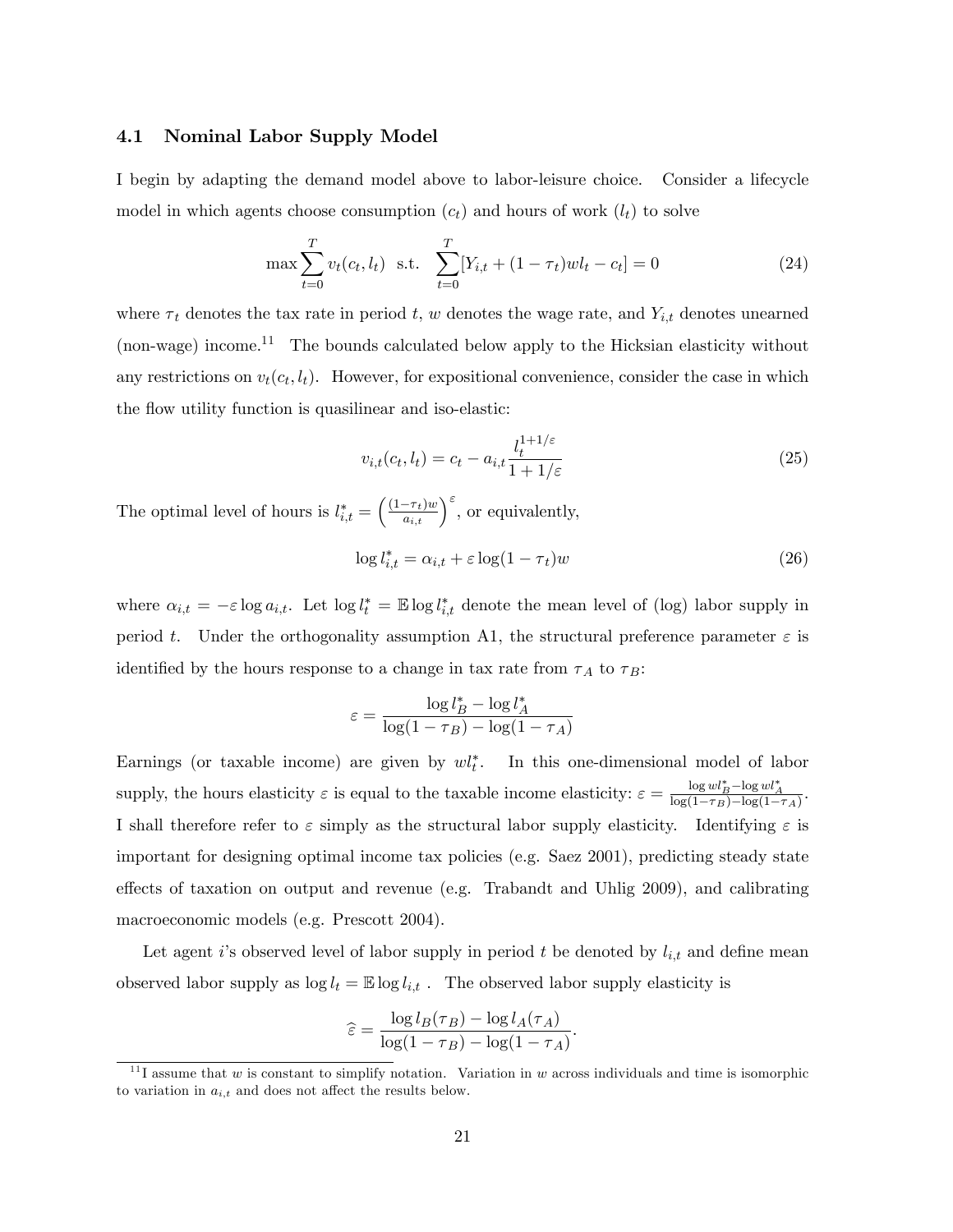There are many frictions that may make  $\hat{\varepsilon}$  differ from  $\varepsilon$ , including costs of switching jobs (e.g. Altonji and Paxson 1992), costs of switching consumption plans (Del Boca and Lusardi 2003), inertia (Jones 2008), and inattention (Chetty and Saez 2009). However, virtually none of the existing studies that estimate labor supply elasticities account for such frictions. The methods developed above are therefore well suited to extracting the information these studies contain about  $\varepsilon$ .

Let  $u_{i,t}(\tilde{l}_{i,t})$  denote the maximum utility the agent can attain over periods t to T if he sets  $l_{i,t} = \tilde{l}_{i,t}$ . I define a  $\delta$  class of models around the nominal model in (24) by requiring that agents' average utility loss from setting  $l_{i,t}$  suboptimally is less than  $\delta$  percent of net-of-tax earnings  $(1 - \tau_t)wl_{i,t}^*$  in every period t:

$$
u_{i,t}(l_{i,t}^*) - u_{i,t}(l_{i,t}) \le \delta_{i,t} c_{i,t}^* \ \forall i \ \text{with} \ \sum_i \delta_{i,t}/N \le \delta \tag{27}
$$

In this model, Proposition 1 can be immediately applied to obtain bounds on  $\varepsilon$ , with  $\Delta \log p =$  $\Delta \log(1-\tau)$  and  $\delta$  measuring frictions in choosing labor supply as a percentage of consumption.

### 4.2 Costs of Ignoring Tax Changes: A Synthesis of Micro Evidence

Before calculating bounds on  $\varepsilon$ , I show that frictions can explain several divergent findings in the labor supply literature. Motivated by Corollary 2, I calculate the utility costs of ignoring the tax changes used for identification in the microeconometric literature. I find that observed elasticities are large when the utility costs of ignoring tax changes are large, suggesting that frictions could explain the variation in observed elasticities.

Calculating Utility Costs: Methodology. Corollary 2 shows that the utility cost relevant for calculating bounds on  $\varepsilon$  is for an agent with time-invariant preferences. Therefore, I assume that agents' tastes are time-invariant  $(a_{i,t} = a_i)$  throughout this subsection. To calculate the utility costs of ignoring changes in a progressive income tax system, let  $T_t(wl)$  denote an agent's tax liability as a function of his taxable income in year t. An agent with taste  $a_i$  has flow utility  $u_i(l; T_t) = w - T_t(wl) - a_i \frac{l^{1+1/\varepsilon}}{1+1/\varepsilon}$ . I consider tax changes over a three year interval, following the convention in the literature (Gruber and Saez 2002). The utility loss in dollars from ignoring the tax changes that occur between years  $t-3$  and t for an individual who sets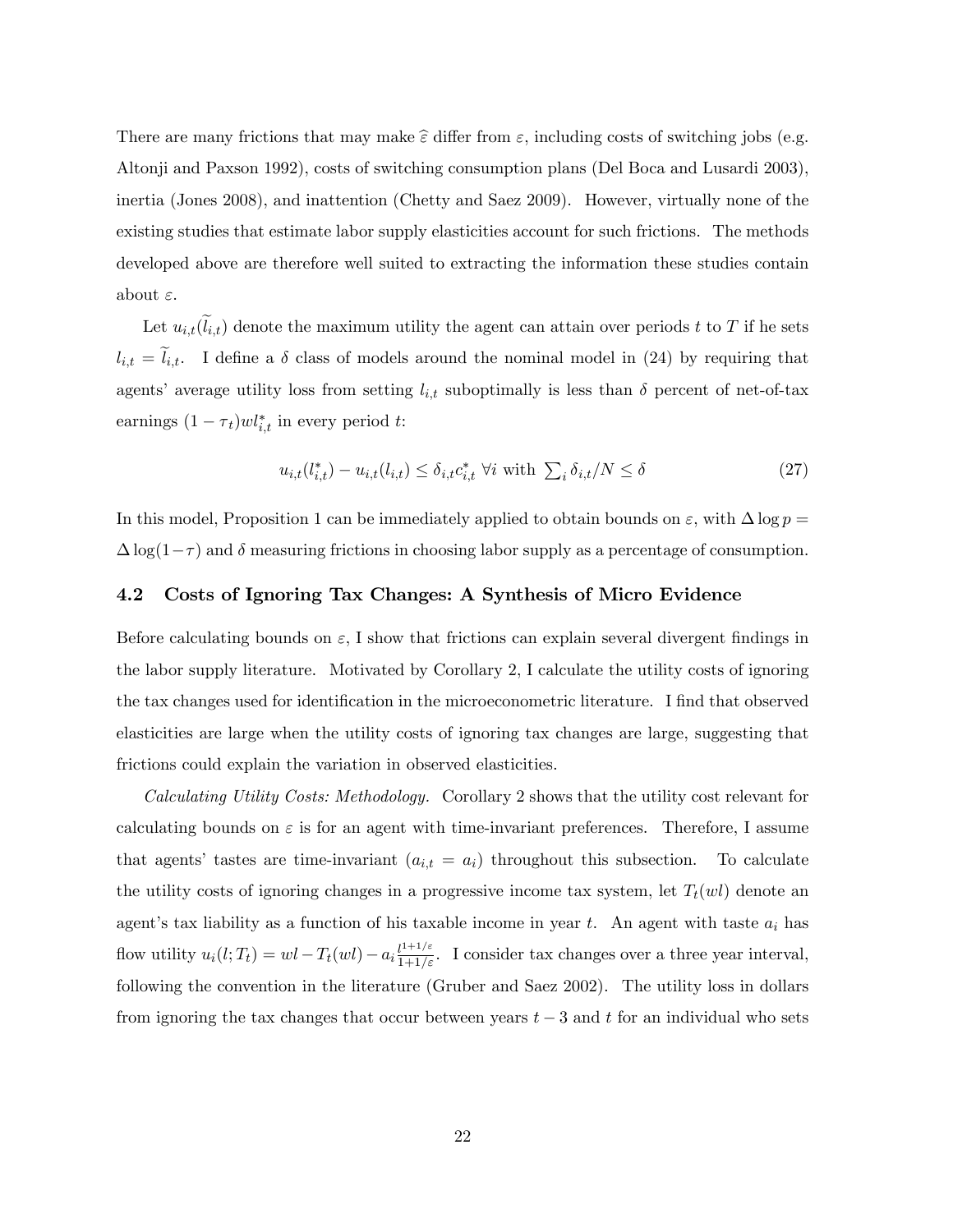labor supply at the optimum in year  $t-3$  is:<sup>12</sup>

$$
\Delta u_{i,t} = u_i(l_{i,t}^*; T_t) - u_i(l_{i,t-3}^*; T_t)
$$
\n(28)

I calculate tax rates  $T_t(w)$  using the NBER TAXSIM calculator, including both employer and employee payroll taxes but ignoring state taxes. I consider a single tax filer with two children who has only labor income and no deductions other than those for children. I adjust for inflation in the wage  $w$  using the CPI over the relevant three-year period. Under these assumptions, I numerically calculate  $l_{i,t}^*$  and  $\Delta u_{i,t}$  for various values of  $a_i$  and years t with a structural elasticity of  $\varepsilon = 0.5$ , the midpoint of the bounds calculated in the next section. I also compute  $\Delta u_{i,t,\%} = \Delta u_{i,t}/c_{i,t-3}^*$ , the utility loss from failing to reoptimize as a percentage of pre-reform consumption, which corresponds to the measure used in Corollary 2.<sup>13</sup>

A small complication in using Corollary 2 to evaluate whether frictions could produce zero observed elasticities is that it only applies to linear budget sets. For individuals who are at an interior optimum both before and after the tax change, Corollary 2 still holds. In particular, a tax change could produce an observed elasticity  $\hat{\varepsilon} = 0$  if the level of frictions  $\delta > \Delta u_{i,t,\%}(\varepsilon)/4$ . For individuals who optimally locate at kinks between tax brackets, the tangency conditions used to derive Corollary 2 do not hold. However, even for those who would choose kinks, it is easy to see that a tax change could produce  $\hat{\epsilon} = 0$  if  $\delta > \Delta u_{i,t,\%}(\epsilon)$ . Hence, the utility cost of ignoring tax changes remains useful for assessing which reforms will generate behavioral responses even with a progressive tax system.

I now calculate the utility costs of ignoring some of the major tax reforms studied in the empirical literature. Each reform highlights a different set of stylized facts that can be explained by frictions.

Tax Reform Act of 1986: Low vs. High Incomes. Figure 6 evaluates the costs of ignoring the Tax Reform Act of 1986 (TRA86), one of the largest reforms in the U.S. tax code and the focus of many empirical studies. Panel A shows the marginal tax rate schedules in 1985 (thick

 $12$ To be clear, the results below do *not* assume that all agents are at the optimum in the base year; they only require that choices in the base year lie within a  $\delta$  class of models. I calculate utility costs for agents who start at the optimum in year t because this calculation tells us whether  $\hat{\epsilon} = 0$  is consistent with a given structural elasticity (Corollary 2).

<sup>&</sup>lt;sup>13</sup>A stata program TAXCOST. ado that calculates the utility cost of ignoring tax reforms has been posted on the NBER server. TAXCOST takes exactly the same inputs as TAXSIM. By running TAXCOST instead of TAXSIM, researchers can calculate the utility costs of ignoring the tax changes they are using for identification. See http://obs.rc.fas.harvard.edu/chetty/taxcost.html for further information.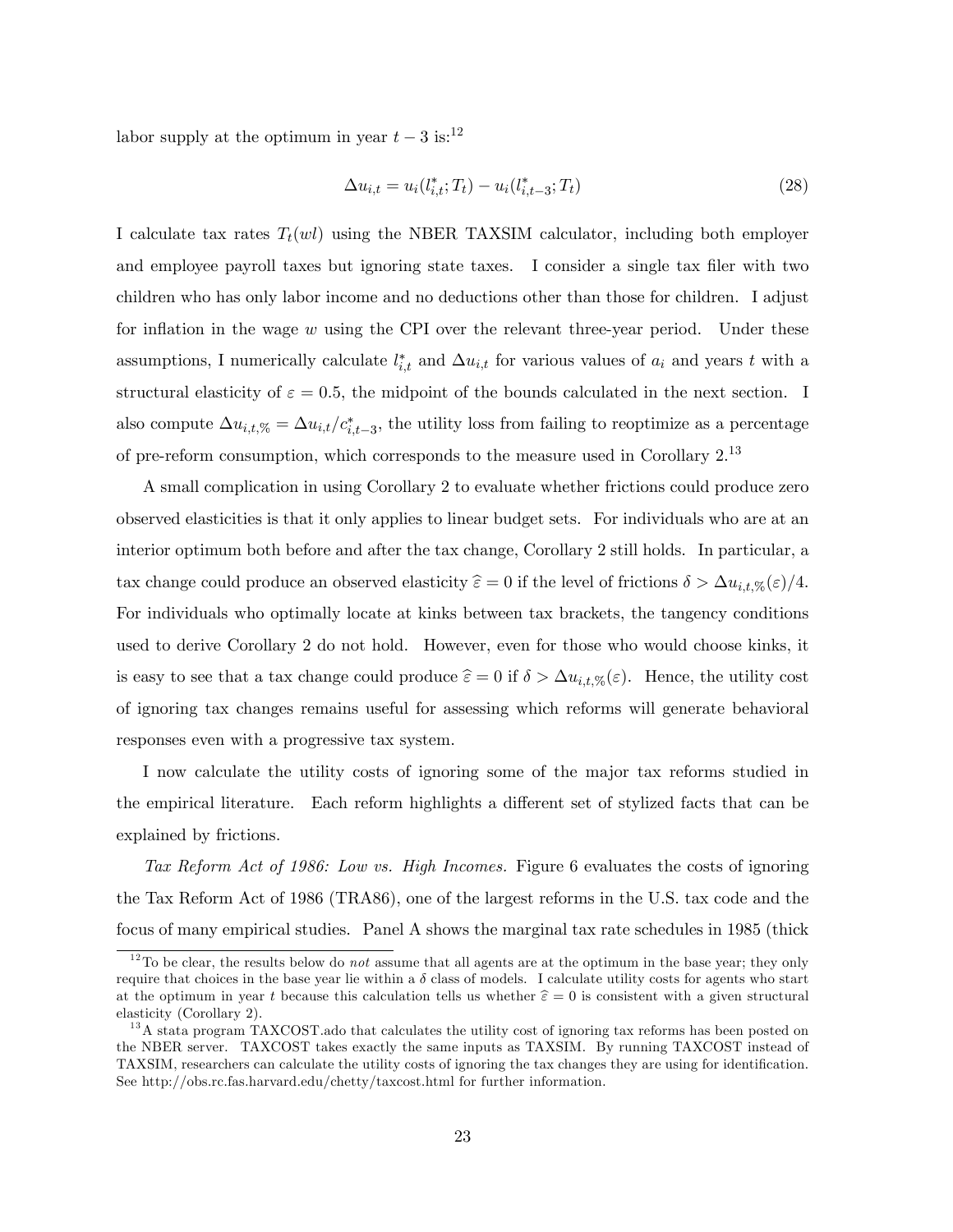red line) and 1988 (thin blue line). The dashed blue line, which is replicated in all the panels as a reference, shows the percentage change in the marginal net-of-tax rate (NTR). TRA86 increased the NTR by 15-20% for those with incomes below \$100,000 and by nearly 40% for those with incomes close to \$200,000.

Panel B plots the utility cost (measured in dollars) of ignoring the tax change  $(\Delta u_i)$  vs. base year taxable income.<sup>14</sup> For instance, an individual whose taste parameter  $a_i$  placed him at an optimal taxable income of \$100,000 prior to TRA86 would lose \$1,000 by failing to reoptimize labor supply in response to the change in the tax code. Panel C plots the cost of ignoring the tax reform as a percentage of consumption,  $\Delta u_{i,\%}$ . Most individuals earning less than \$100,000 lose less than 1% of consumption by ignoring TRA86 when choosing labor supply in 1988 with  $\varepsilon = 0.5$ . These small utility losses reflect the second-order costs of deviating from an optimum and are consistent with the formula in (20), which predicts that  $\Delta u_{\%} = \frac{1}{2}$  $\frac{1}{2}\varepsilon \cdot (0.2)^2 = 1\%$  for a 20% change in the NTR. These calculations imply that frictions of  $\delta$  < 1% could lead to an observed elasticity of  $\hat{\epsilon} = 0$  even if the underlying structural elasticity is  $\varepsilon = 0.5$ .

Finally, Panel D plots the change in taxable income  $(w l_{i,t+3}^* - w l_{i,t}^*)$  required to reoptimize relative to TRA86. With  $\varepsilon = 0.5$ , a taxpayer earning \$100,000 prior to the reform would have to increase his pre-tax earnings by \$13,000 in order to reach his new optimum. This substantial change would yield a utility gain (net of the disutility of added labor) of only \$1,000. Given that the search costs of finding additional work that pays an extra \$13,000 could well exceed \$1,000, it is plausible that many individuals would not respond to TRA86 within a three-year horizon. This could explain why empirical studies of TRA86 find little or no change in earnings for low and middle income wage earners between 1985 and 1988 (e.g. Gruber and Saez 2002, Saez 2004).<sup>15</sup>

The costs of ignoring TRA86 are considerably larger for high income earners. An individual earning \$200,000 in 1985 would lose \$4,500 per year (4% of consumption) by ignoring the tax

<sup>14</sup>Values at non-convex kinks in the base year are interpolated to obtain a continuous curve. Since no individual would optimally locate at a non-convex kink, the utility cost is undefined at these points.

 $15$ The total lifetime gain from reoptimizing labor supply is much larger because the agent gains \$1,000 every year. The key point here is that because the flow utility gains are relatively small, many agents may delay adjustment until a period where frictions (e.g. job switching costs) are lower. Thus, micro studies might not detect much change in labor supply between 1985 and 1988 even if TRA86 induced individuals to reoptimize in the long run.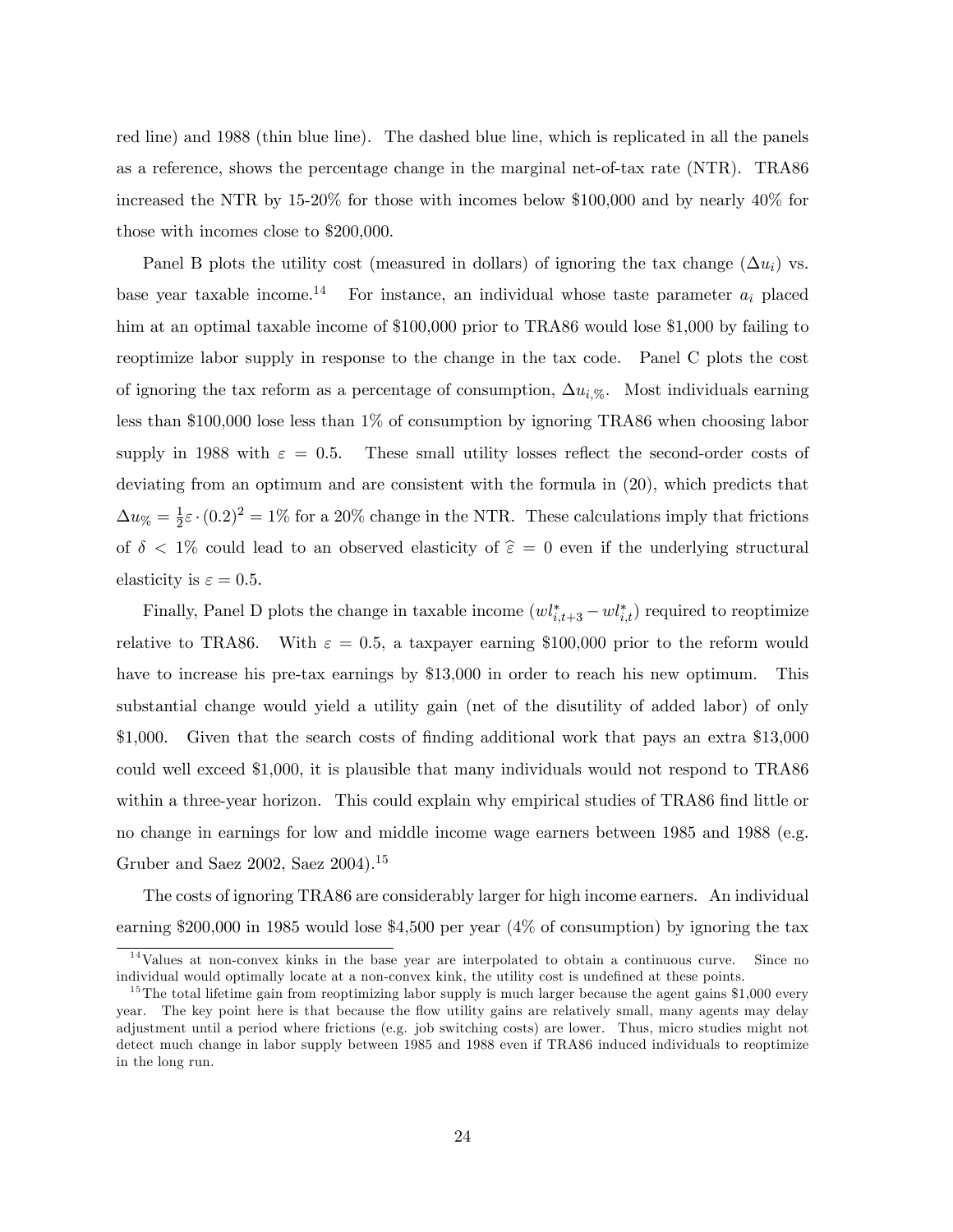reform. High income individuals gain a lot more from reoptimizing both because the dollars at stake rise with income and because the change in tax rates was larger for high incomes. This is consistent with the much larger elasticities observed for high income earners in studies of TRA86 (e.g. Auten and Carroll 1999, Saez 2004).<sup>16</sup>

EITC Expansions: Intensive vs. Extensive Margin. Figure 7 considers another important episode in U.S. tax policy  $-$  the expansion of the Earned Income Tax Credit under the Clinton administration. Panel A shows that between 1993 and 1996, net-of-tax wage rates rose by 20% for single tax Ölers with two children earning below \$10,000 as the phase-in subsidy was increased. In contrast, net-of-tax wages fell by roughly 15% for those with incomes between \$15,000 and \$30,000 because of the increase in the phase-out tax rate.

Panel B, which is analogous to Figure 6c, shows that most individuals lose less than 2% of consumption by ignoring the EITC expansions entirely. Corollary 2 therefore implies an observed response of  $\hat{\epsilon} = 0$  would be consistent with  $\epsilon = 0.5$  if one permits  $\delta = 1\%$  frictions in reoptimizing labor supply. Correspondingly, most studies find virtually no changes in labor supply in response to EITC expansions for individuals on the intensive margin (Meyer and Rosenbaum 2001, Hotz and Scholz 2003, Eissa and Hoynes 2006). The same empirical studies, however, do find a substantial response on the *extensive* margin: labor force participation rates for single women with children surged as a result of the EITC expansion. I now show that this difference between observed extensive and intensive margin elasticities can be explained by frictions.

I begin by introducing fixed costs into the nominal linear tax model in  $(24)$  to generate an extensive margin. Suppose that an individual must pay a fixed cost  $k$  to enter the labor force. Let  $u_i(l) = (1 - \tau_t)wl - a_i \frac{l^{1+1/\varepsilon}}{1+l/\varepsilon} - k \cdot [l > 0]$  denote the utility obtained from choosing l units of labor supply, and let  $l_i^*(\tau_t)$  denote the optimal labor supply choice. Letting  $l_i(\tau_t)$ denote the optimal labor supply choice conditional on working, individuals with  $a_i$  such that

$$
u_i(\tilde{l}_i(\tau_t)) = (1 - \tau_t)w\tilde{l}_i(\tau_t) - a_i \frac{(\tilde{l}_i(\tau_t))^{1+1/\varepsilon}}{1+1/\varepsilon} - k < 0\tag{29}
$$

will not work in period t. This condition implicitly defines a threshold  $\bar{a}(\tau_t)$  such that individuals with disutility of labor  $a_i > \overline{a}(\tau_t)$  set  $l_i^*(\tau_t) = 0$ . Let the distribution of  $a_i$  in

 $16$  High income individuals may also be more responsive because they have lower adjustment costs or higher structural elasticities. The analysis here is not intended to rule out these other explanations. It merely shows that the simple model in  $(24)$  with a constant elasticity  $\varepsilon$  across individuals can explain the data if one permits small frictions. One does not necessarily need more complex models to explain the evidence available to date.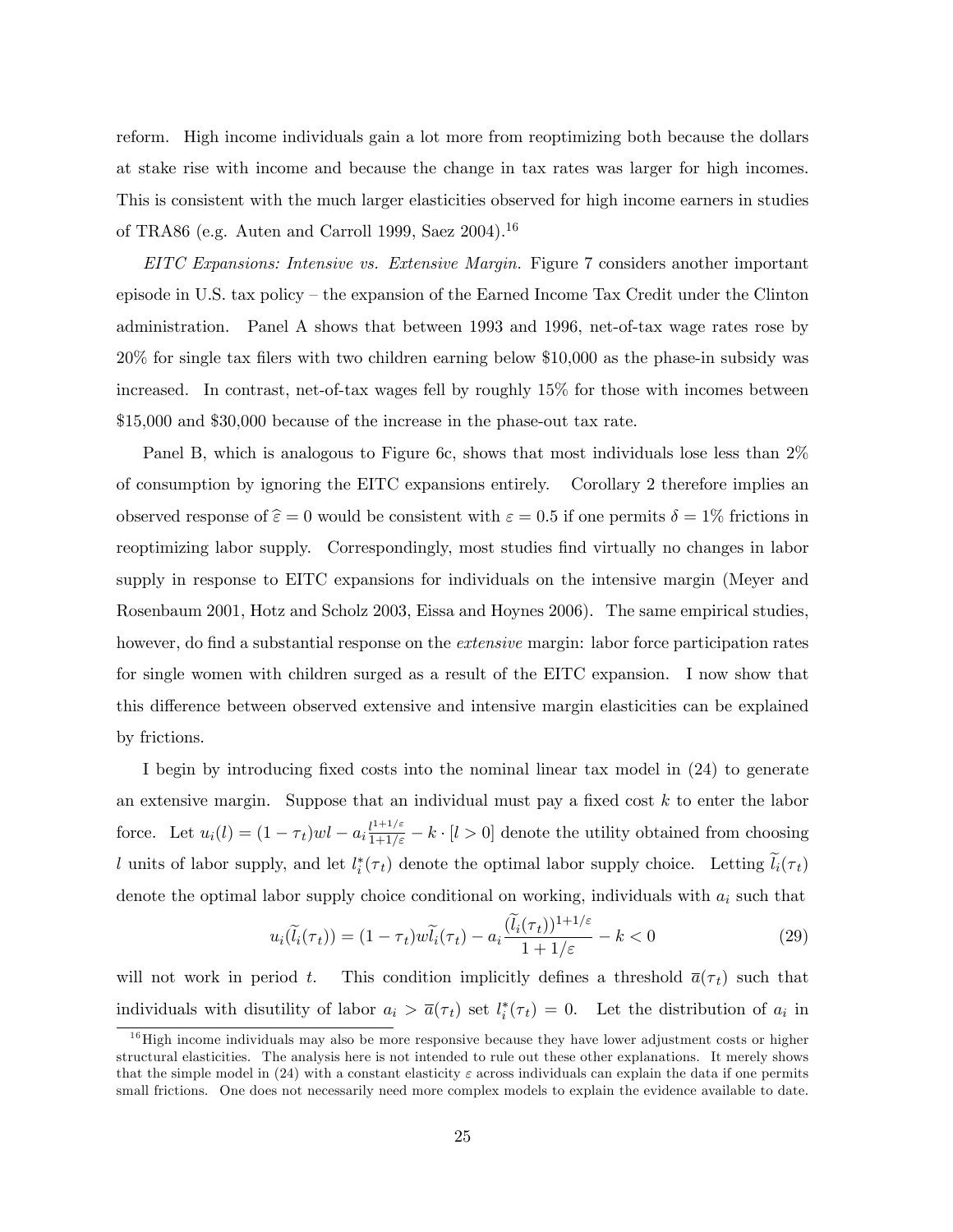the population be given by a smooth cdf  $F(a_i)$  with positive support for all  $a_i > 0$ . Let  $\theta^*(\tau_t) = F(\overline{a}(\tau_t))$  denote the optimal labor force participation rate and  $\theta_t(\tau_t)$  denote the observed labor force participation rate. The structural extensive margin labor supply elasticity for a tax change from  $\tau_A$  to  $\tau_B$  is

$$
\varepsilon_{\text{ext}}(\tau_A, \tau_B) \equiv \frac{\log \theta^*(\tau_B) - \log \theta^*(\tau_A)}{\log(1 - \tau_B) - \log(1 - \tau_A)} \simeq \frac{f(\overline{a}(\tau_A))\overline{a}}{F(\overline{a}(\tau_A))} \frac{d \log \overline{a}}{d \log(1 - \tau_t)}
$$

The corresponding observed extensive margin elasticity is  $\hat{\epsilon}_{ext}(\tau_A, \tau_B) \equiv \frac{\log \theta(\tau_B) - \log \theta(\tau_A)}{\log(1 - \tau_B) - \log(1 - \tau_A)}$  $\frac{\log \sigma(\tau_B)-\log \sigma(\tau_A)}{\log(1-\tau_B)-\log(1-\tau_A)}.$ Note that the structural intensive and extensive margin elasticities are independent parameters: the structural primitive that controls the intensive-margin elasticity is  $\varepsilon$ , whereas  $\varepsilon_{\text{ext}}$ depends on the taste distribution  $(F)$ . Because the density  $f(\overline{a}(\tau_A))$  varies with the tax rate,  $\varepsilon_{\rm ext}(\tau_A, \tau_B)$  varies with tax rates.

Now consider the utility costs of ignoring tax changes in this augmented model with fixed costs. For agents with  $l_i^*(\tau_B) > 0$ , the utility cost of ignoring a tax cut to  $\tau_B < \tau_A$  depends upon whether they were in the labor force before the tax change:

$$
\Delta u_i = \{ u_i(\widetilde{l}_i(\tau_B); \tau_B) - u_i(\widetilde{l}_i(\tau_A); \tau_B) \} + \mathbb{I}[l_i^*(\tau_A) = 0] u_i(\widetilde{l}_i(\tau_A); \tau_B)
$$
(30)

$$
\simeq \frac{1}{2} \left( \frac{\Delta \tau}{1 - \tau_A} \right)^2 \widetilde{c}_{i,A} \varepsilon + \mathbb{I}[l_i^*(\tau_A) = 0] \left( \frac{-\Delta \tau}{1 - \tau_A} \widetilde{c}_{i,A} + u_i(\widetilde{l}_i(\tau_A); \tau_A) \right) \tag{31}
$$

where the first term in the second line uses a quadratic approximation similar to that in Corollary 2. To convert this measure into percentage units, I normalize  $\Delta u_i$  by optimal consumption when working,  $\tilde{c}_{i,A}$ :

$$
\Delta u_{i,\%} \equiv \frac{\Delta u_i}{\widetilde{c}_{i,A}} = \frac{1}{2} \left(\frac{\Delta \tau}{1 - \tau_A}\right)^2 \varepsilon + \mathbb{I}[l_i^*(\tau_A) = 0] \left(\frac{-\Delta \tau}{1 - \tau_A} + \frac{u_i(\widetilde{l}_i(\tau_A); \tau_A)}{\widetilde{c}_{i,A}}\right)
$$
(32)

The first term in this expression,  $\Delta u_{i, \text{int}, \%} = \frac{1}{2}$  $rac{1}{2}(\frac{\Delta \tau}{1-\tau}$  $\frac{\Delta \tau}{1 - \tau_A}$ <sup>2</sup> $\varepsilon$ , reflects the loss from working  $l_i(\tau_A)$ hours instead of  $\tilde{l}_i(\tau_B)$  hours. This expression is equivalent to that obtained in the pure intensive margin model in (24). The second term,  $\Delta u_{i,ext,%} = -\frac{\Delta \tau}{1-\tau}$  $\frac{\Delta \tau}{1-\tau_A} + \frac{u_i(l_i(\tau_A); \tau_A)}{\widetilde{c}_{i,A}}$  $\frac{(A)^{T}A}{\widetilde{c}_{i,A}},$  arises only for agents who were not working prior to the tax cut. This term reflects the utility loss from failing to reoptimize on the extensive margin  $-$  that is, from failing to enter the labor force.

The extensive margin utility loss  $\Delta u_{i,ext,\%}$  is linear in  $\Delta \tau$  whereas the intensive margin utility loss  $\Delta u_{i, \text{int}, \%}$  is proportional to  $(\Delta \tau)^2$ . As a result, some agents on the extensive margin can bear very large utility costs from ignoring tax cuts (or increases). For instance,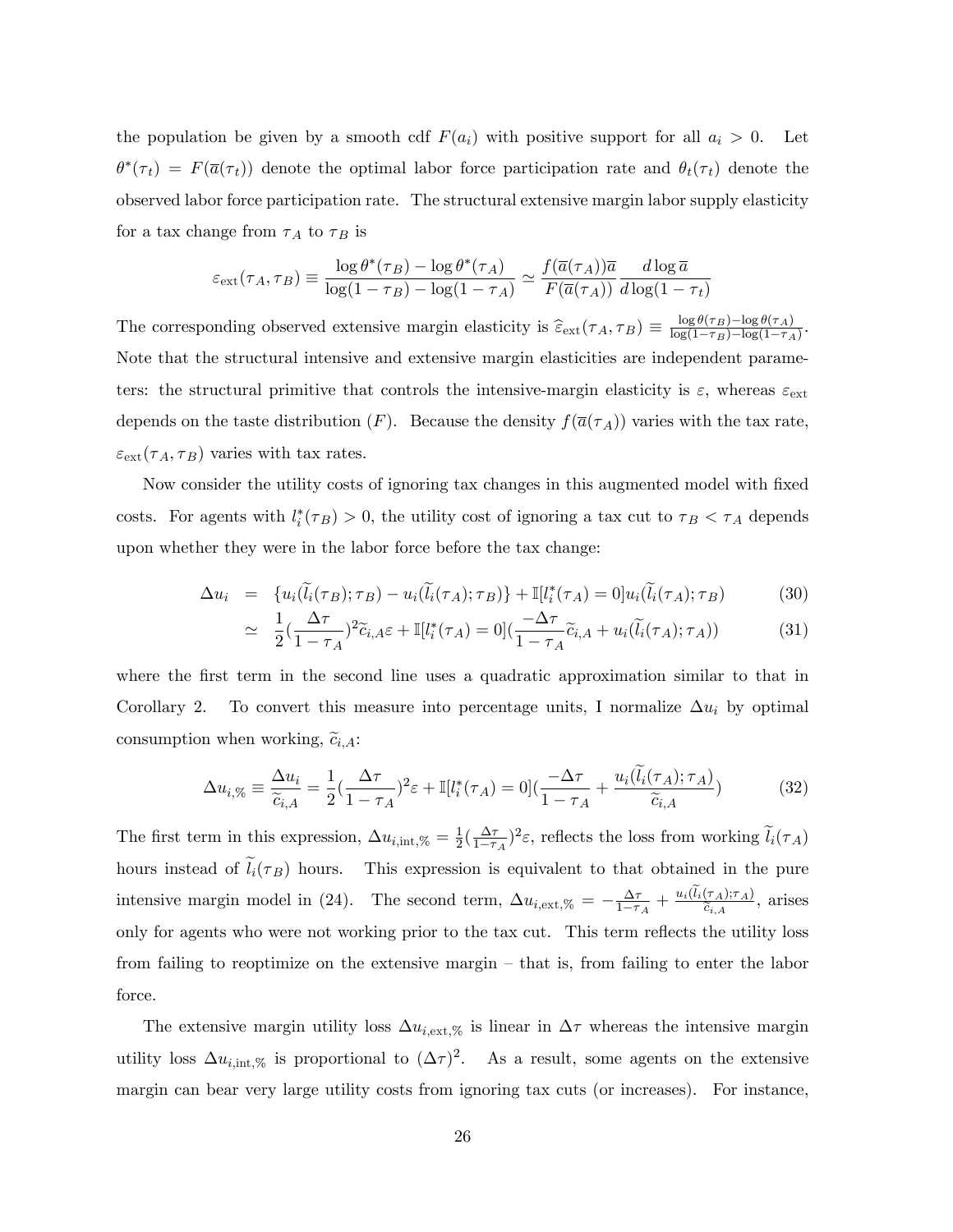for the agent who has  $u_i(l_i(\tau_A); \tau_A)) = 0$  and is just on the margin of entering the labor force at tax rate  $\tau_A$ , the utility cost of ignoring a 10% increase in his net-of-tax wage is 10% of consumption if he were initially not working. However, the cost of ignoring the same tax cut would be only 0.25% if he were initially working  $\tilde{l}_i(\tau_A)$  hours with  $\varepsilon = 0.5$ . The reason for this 40-fold difference is that agents on the extensive margin are not near their post-reform optimum to begin with. The Örst-order gains from a tax cut (e.g. a larger EITC refund) are automatically obtained on the intensive margin even if a worker does not change his hours. But non-workers get the first-order benefits of the tax cut only if they reoptimize and start to work.

Because of the first-order utility costs, the range of structural elasticities consistent with zero observed response is much smaller on the extensive margin. To see this, let  $\delta$  denote the degree of frictions permitted as a fraction of consumption  $\tilde{c}_{i,A}$  for all agents, so that each agent's labor supply choice  $l_{i,t}$  satisfies  $u(l_{i,t}^*) - u(l_{i,t}) < \delta \tilde{c}_{i,A}$ .<sup>17</sup> Consider an agent with  $a_i$ such that  $\frac{u_i(l_i(\tau_A); \tau_A)}{\tilde{c}_{i,A}} = -\delta$ , so that he falls just outside his choice set by working at the initial tax rate  $\tau_A$ . To observe  $\hat{\epsilon}_{ext} = 0$ , this agent must remain within his choice set in period B without entering the labor force. This requires that his percentage utility cost from ignoring the tax change is less than  $\delta$ :

$$
\Delta u_{i, \text{ext}, \%} = -\frac{\Delta \tau}{1 - \tau_A} + \frac{u_i(\tilde{l}_i(\tau_A); \tau_A)}{\tilde{c}_{i, A}} < \delta
$$
\n
$$
\Rightarrow -\frac{\Delta \tau}{1 - \tau_A} < 2\delta \tag{33}
$$

This result is the analog of Corollary 2 for the extensive margin. If the percentage change in the net-of-tax rate exceeds  $2\delta$ , we must see  $\hat{\epsilon}_{ext} > 0$ . A  $20\%$  change in the net-of-tax wage would produce no behavioral response on the extensive margin only with frictions of  $\delta > 10\%$ of consumption. In contrast, Corollary 2 shows that a 20% change in the net-of-tax wage could produce  $\hat{\epsilon} = 0$  on the intensive margin with a structural elasticity of  $\epsilon = 0.5$  even if  $\delta = 0.25\%$  of consumption.

Equation (33) can be restated as requiring that  $\Delta u_{i,ext,%} < \delta$  for the agent who has  $u_i(\tilde{l}_i(\tau_A); \tau_A) = 0$  and is just on the margin of entering the labor force at tax rate  $\tau_A$ .

<sup>&</sup>lt;sup>17</sup>Heterogeneity in  $\delta_{i,t}$  across agents does not affect the result in (33) provided that  $\mathbb{E}\delta_{i,t}|a_i\lt\delta$  for each  $a_i$  to ensure that the choice set has the same width for the marginal agents at each level of the tax rate  $\tau_t$ . This condition was not necessary in the intensive margin case because the marginal agent did not vary with  $\tau_t$ there. Allowing the choice set to vary in width with  $\tilde{c}_{i,t}$ , so that  $u(l_{i,t}^*) - u(l_{i,t}) < \delta \tilde{c}_{i,t}$  complicates the algebra significantly but simply changes the condition in (33) to  $-\frac{\Delta\tau}{1-\tau_B} < 2\delta$ .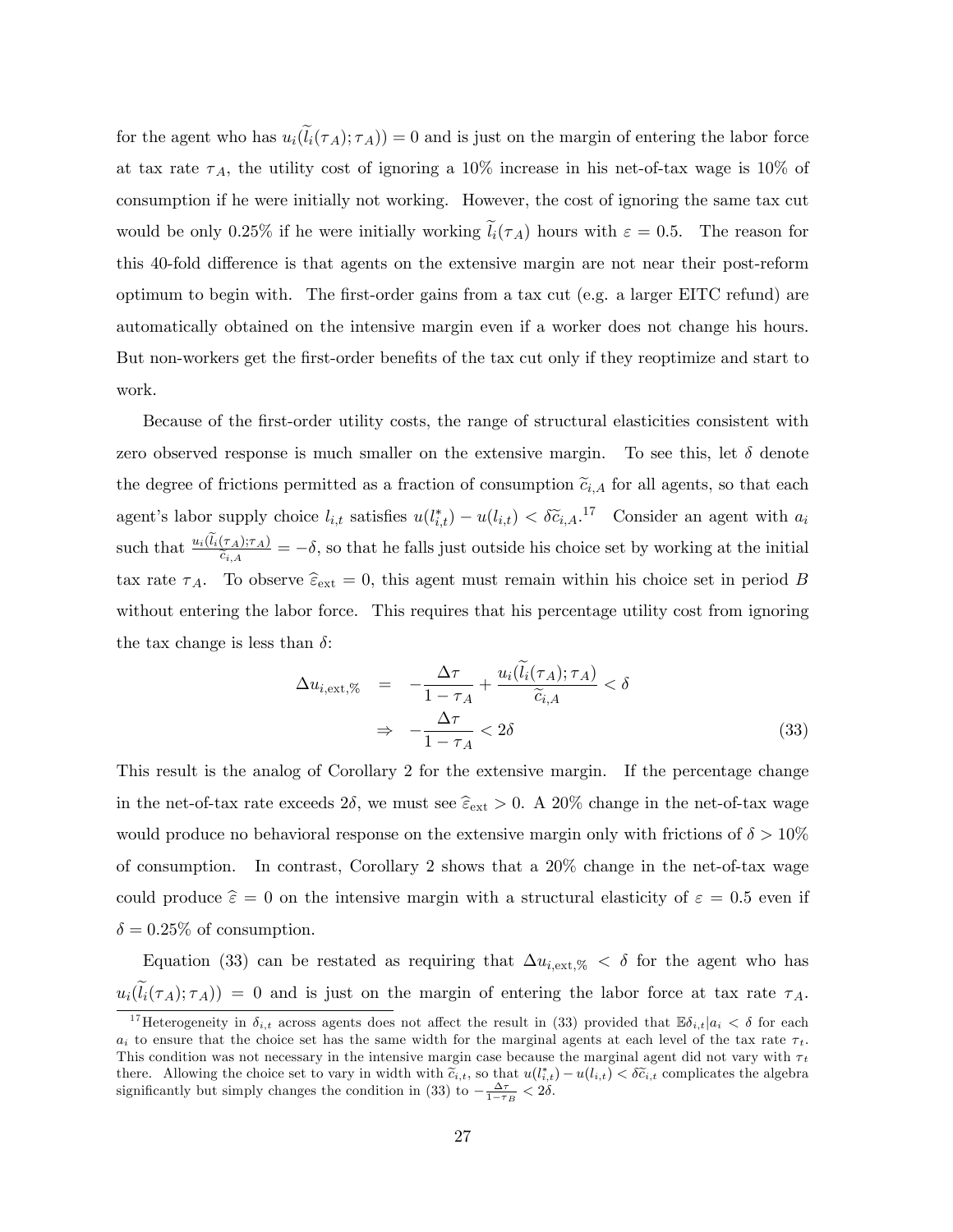Hence, the utility cost of ignoring tax changes again sheds light on whether they will generate behavioral responses in an environment with frictions.<sup>18</sup> Motivated by this result, Panels C and D of Figure 7 plot the costs of ignoring the Clinton EITC expansion for agents on the extensive margin. The x axis of these figures is the taxable income that the individual would optimally earn  $(wl_i(\tau_{1993}))$  were he to work prior to the EITC expansion. On the extensive margin, the relevant tax rates are average rather than marginal tax rates. Panel C therefore plots the average tax rate vs. income prior to the EITC expansion and after the EITC expansion. The blue curve shows that individuals earning less than \$10,000 experienced a 20% increase in their net-of-tax earnings as a result of this reform.

Panel D shows the utility cost of ignoring the EITC expansion for individuals on the margin of entering the labor force at various income levels in 1993. The figure plots the difference in utility between choosing labor supply optimally in 1996 and remaining out of the labor force in 1996 for individuals indifferent between working and not working in  $1993^{19}$  The denominator used to calculate the percentage utility cost is the consumption level if the agent works in 1993, as in (32). For a marginal individual who would earn \$10,000 when working in 1993, the gain from entering the labor force in response to the Clinton EITC expansion exceeds 20% of consumption (\$2,000). The intuition is straightforward: this individual would not have gotten the extra \$2,000 EITC refund if he had stayed out of the labor force. The utility cost exceeds the change in the net-of-tax rate because it incorporates both the extensive  $(\Delta u_{i,ext,\%})$  and intensive margin utility costs  $(\Delta u_{i,int,\%})$ .

Because the utility losses from ignoring tax changes are so large for agents on the extensive margin, small tax changes are likely to induce rapid changes in labor force participation even with frictions. Hence, small frictions can explain why microeconometric studies of short-run responses have consistently found much larger labor supply elasticities on the extensive margin than the intensive margin (Pencavel 1986, Blundell and MaCurdy 1999).

Tax Reforms from 1970-2006. Figure 8 extends the analysis of tax reforms to cover all tax changes from 1970-2006. I compute the percentage utility loss  $(\Delta u_{\%})$  from ignoring tax changes at the 20th, 50th, and 99.5th percentile of the household income distribution. The

<sup>&</sup>lt;sup>18</sup>The critical threshold is  $\delta$  instead of 4 $\delta$  as on the intensive margin because the utility losses from ignoring price changes are Örst-order on the extensive margin.

<sup>&</sup>lt;sup>19</sup>For each income level shown on the x axis, I find the taste parameter  $a_i$  that would make that earnings level optimal in 1993. I then choose a fixed cost  $k$  so that this individual's net utility from working in 1993 zero, placing him on the extensive margin. The Ögure plots the net utility from working in 1996 for such agents.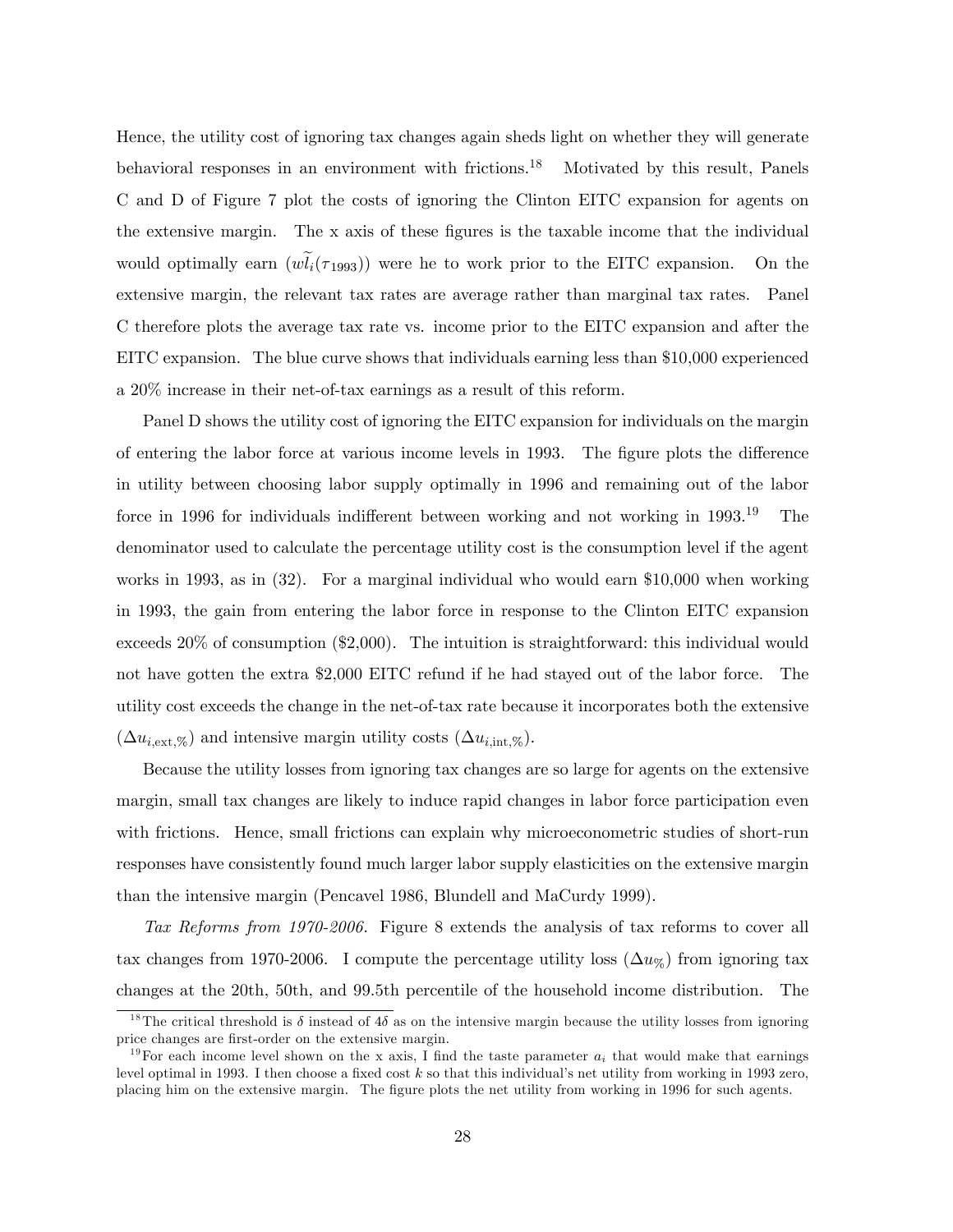value plotted for year  $t$  is the percentage utility cost of choosing the level of labor supply that was optimal given the tax system in year  $t - 3$ .<sup>20</sup> Panel A shows that on the intensive margin, there is no tax change since 1970 for which the utility cost of failing to reoptimize exceeds 1% of consumption for the median individual. The utility costs of ignoring tax reforms are substantial only for the top  $1\%$  of income earners around TRA86. Correspondingly, the largest observed elasticities in the historical time series are for top incomes around TRA86; for other groups, intensive margin elasticities are near zero (Saez 2004). Panel B shows that in contrast, there are several tax changes that would generate utility losses of 5-10% of consumption if ignored on the extensive margin.<sup>21</sup> The utility costs are particularly large for individuals who earn low incomes when working, consistent with the literature finding the largest extensive margin responses for this group.

While the flow utility costs of ignoring the tax *changes* that have occurred over the past four decades in the U.S. are small on the intensive margin, the utility costs of ignoring taxes in steady state are large. For example, the utility cost of ignoring a marginal tax rate of  $\tau = 40\%$  and working  $l^*(\tau = 0)$  hours is approximately  $\frac{1}{2} \cdot \frac{1}{2}$  $\frac{1}{2} \cdot (0.4)^2 = 4\%$  of consumption per year when  $\varepsilon = 0.5$ . This calculation underscores the point that short-run responses to tax reforms in the U.S. may not be very informative about how the tax system affects labor supply on the intensive margin in steady state.

Bunching at Kinks and Non-Linear Budget Set Models. A basic challenge in estimating non-linear budget set models of labor supply (e.g. Hausman 1985, Blomquist and Newey 2002) is that they predict far more bunching at kinks in the tax schedule than what is observed in practice. This is illustrated in Figure 9, which plots the income tax schedule in 2006 (dashed blue line) for a single Öler with two children. The solid grey curve shows the income distribution predicted by the frictionless model in (24) when  $\varepsilon = 0.5$  and tastes  $a_i$  are uniformly distributed. The frictionless model predicts sharp spikes at each kink in a kernel density plot of the income distribution.<sup>22</sup> However, empirical income distributions for wage earners exhibit

 $^{20}$  For the extensive margin calculations, I assume that the marginal worker is in the labor force in cases where the average tax rates rises over the three years and out of the labor force for cases where it falls. This is the relevant calculation to determine the utility costs of failing to reoptimize on the extensive margin.

 $^{21}$ I exclude the 99.5 percentile from this figure for scaling reasons and because few individuals enter the labor force at the 99.5 percentile of the income distribution.

 $^{22}$ Adding noise to the income process can make the spikes (which arise from point masses) more diffuse, but plausible levels of noise do not eliminate bunching in the frictionless model (Saez 2002).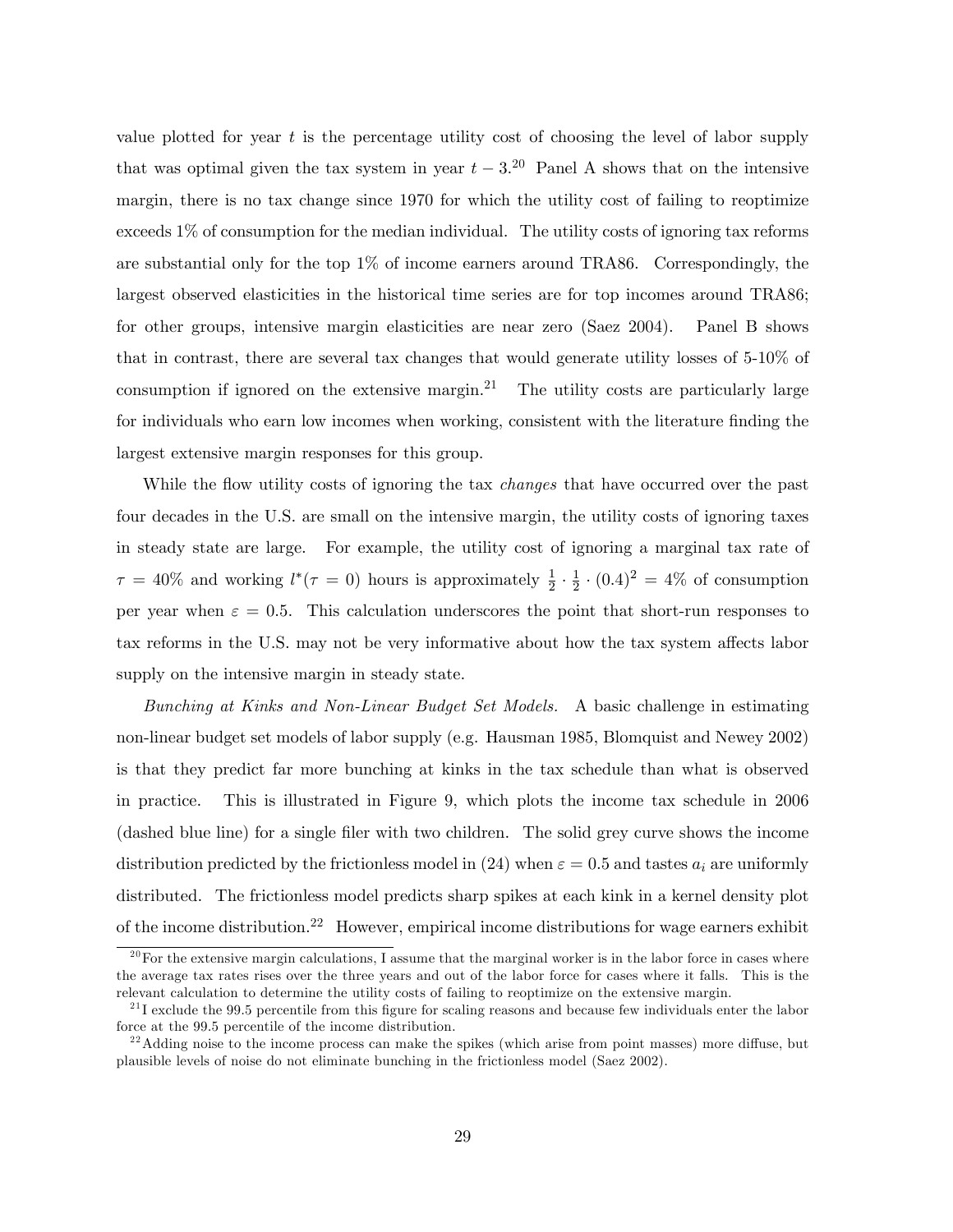no such bunching at kinks (Saez 2002, 2009). The lack of bunching leads to the rejection of NLBS models, and has forced researchers to adopt various ad hoc solutions, such as smoothing the budget set to remove kinks or restricting the compensated elasticity to be positive (e.g. MaCurdy et al. 1990, Ziliak and Kniesner 1998).

Optimization frictions provide a simple explanation for why individuals do not bunch at kinks: the utility losses from ignoring kinks are very small for most individuals. The number next to each convex kink in Figure 9 shows the utility gain (as a percentage of consumption) from locating at that kink point relative to optimizing under the incorrect assumption that the rate in the previous bracket continues into the next bracket.<sup>23</sup> The utility losses are around 1% of consumption even at kinks that are predicted to produce large spikes in the income distribution. Hence, introducing small frictions in choosing  $l$  could generate income distributions that exhibit no bunching at kinks, a conjecture that is verified by simulations in Chetty et al. (2009). More generally, introducing optimization errors  $-$  by permitting agents to deviate systematically from their frictionless optima provided that the utility losses fall below some threshold  $\sim$  could provide a more disciplined and widely applicable method of estimating NLBS models.

Saez (2009) documents that the one kink at which there is bunching is the first kink in the tax schedule, generated by the end of the phase-in region of the EITC. The bunching at this kink is driven entirely by individuals who report self-employment income, which audit studies indicate is frequently misreported on tax returns because of the lack of double reporting. Unlike changes in hours of work, misreporting generates a *first-order* utility gain because it transfers resources from the government to the taxpayer. The large utility gains from misreporting taxable income could explain why the self-employed bunch at this kink. Interestingly, Saez finds no bunching at the second kink of the EITC schedule (where the phase-out region begins) even for the self-employed. The first kink in the EITC schedule maximizes the size of the EITC refund while minimizing payroll tax liabilities. There is no reason to locate at the second kink if bunching is driven by the first-order gains from income manipulation.

Other Findings. In addition to the results described above  $(1)$  larger observed elasticities for top incomes, (2) larger extensive margin elasticities, (3) rejection of NLBS models and no

<sup>&</sup>lt;sup>23</sup>There are many values of  $a_i$  that can induce individuals to locate at each kink. The numbers in the figure are (unweighted) mean percentage losses for agents who would optimally locate at the kink.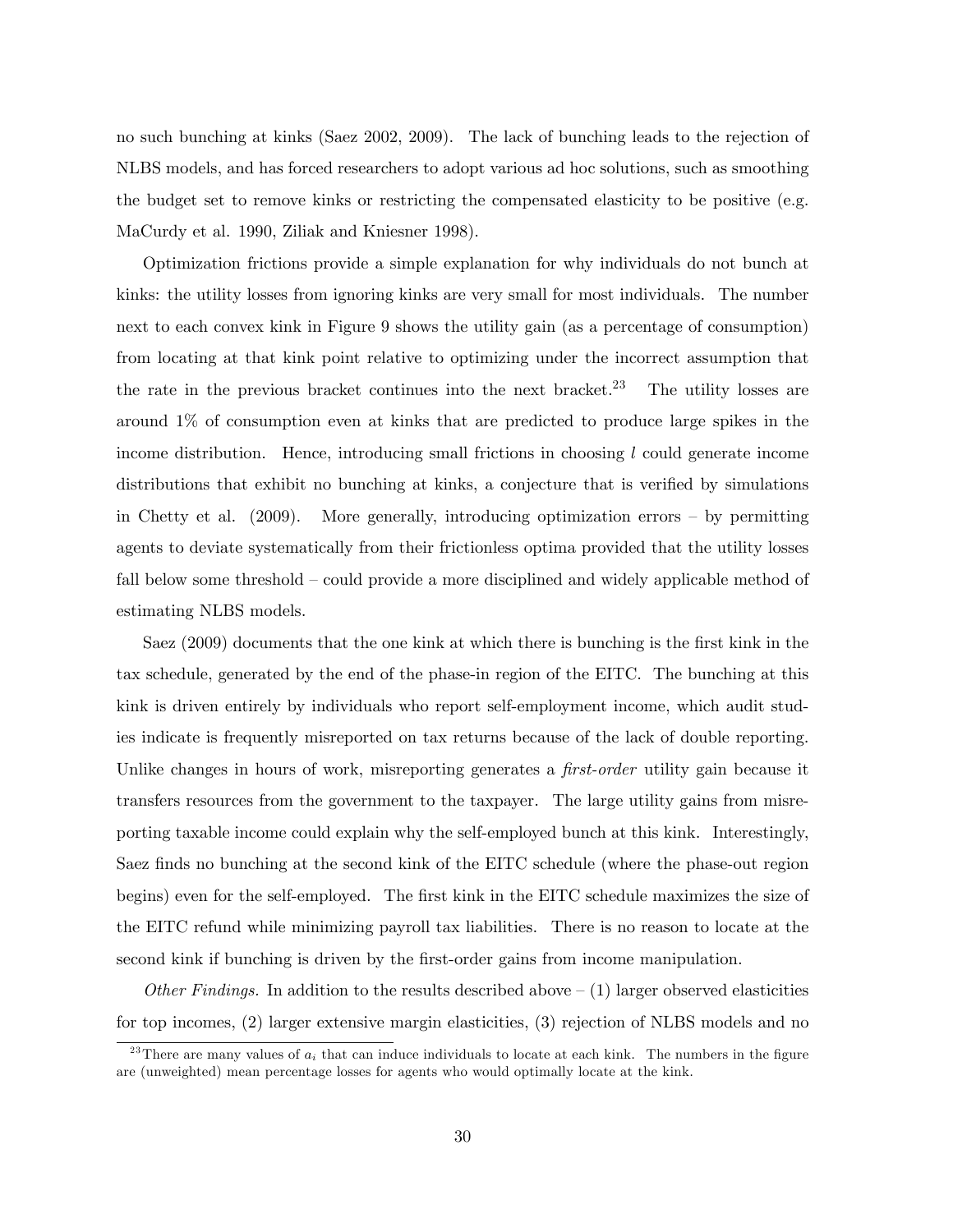bunching at kinks for wage earners in the U.S., and (4) bunching at kinks for the self-employed  $\overline{\phantom{a}}$  frictions can also explain the following findings:

(5) Notches in budget sets, where a \$1 change in earnings leads to a discontinuous jump in consumption, generate substantial behavioral responses. For example, income cutoffs to qualify for Medicaid (Yelowitz 1995) and social security benefits in some pension systems (Gruber and Wise 1999) induce sharp reductions in labor supply. To calculate the utility cost of ignoring a notch, suppose that earning  $wl_t > K$  leads to a penalty of P. Then the utility cost of setting  $l_t > K/w$  for an individual with  $l_t^* \leq K/w$  is  $\Delta u > P$ . Because the utility cost of ignoring a notch increases at a first-order rate with the size of the penalty  $P$ , eligibility cutoffs for large transfer programs will affect observed behavior substantially even with frictions.

(6) Elasticities are historically larger for secondary earners than primary earners, but have converged over time (Eissa and Hoynes 2004, Blau and Kahn 2007). The utility cost calculations above indicate that small variations in frictions could explain the differences in observed elasticities across primary and secondary earners even if they have the same structural elasticity. For instance, primary earners hold full-time jobs that tend to have rigid schedules (e.g. manufacturing jobs) while secondary earners traditionally held more flexible, part-time jobs. As secondary earners take up full-time jobs similar to those of primary earners, their observed elasticities shrink, even though the preferences of men and women  $(\varepsilon)$  may be constant and identical.<sup>24</sup>

 $(7)$  Chetty and Saez  $(2009)$  show that providing information about the tax code amplifies observed responses. If information reduces optimization frictions, it may amplify observed behavioral responses for a given structural elasticity  $\varepsilon$ .

(8) Using Danish data, Chetty et al. (2009) document that larger tax changes generate larger observed elasticties. The analysis here shows that larger tax changes are much less likely to generate  $\hat{\epsilon} = 0$ , consistent with this finding.

 $^{24}$ Recent studies have called for lower tax rates on women because they are more elastic (Alesina et al. 2007, Kleven et al. 2009). If the differences in observed elasticities are due to frictions rather than tastes, taxes may distort the behavior of men as much as women in the long run, and there is no efficiency rationale for gender-based taxation.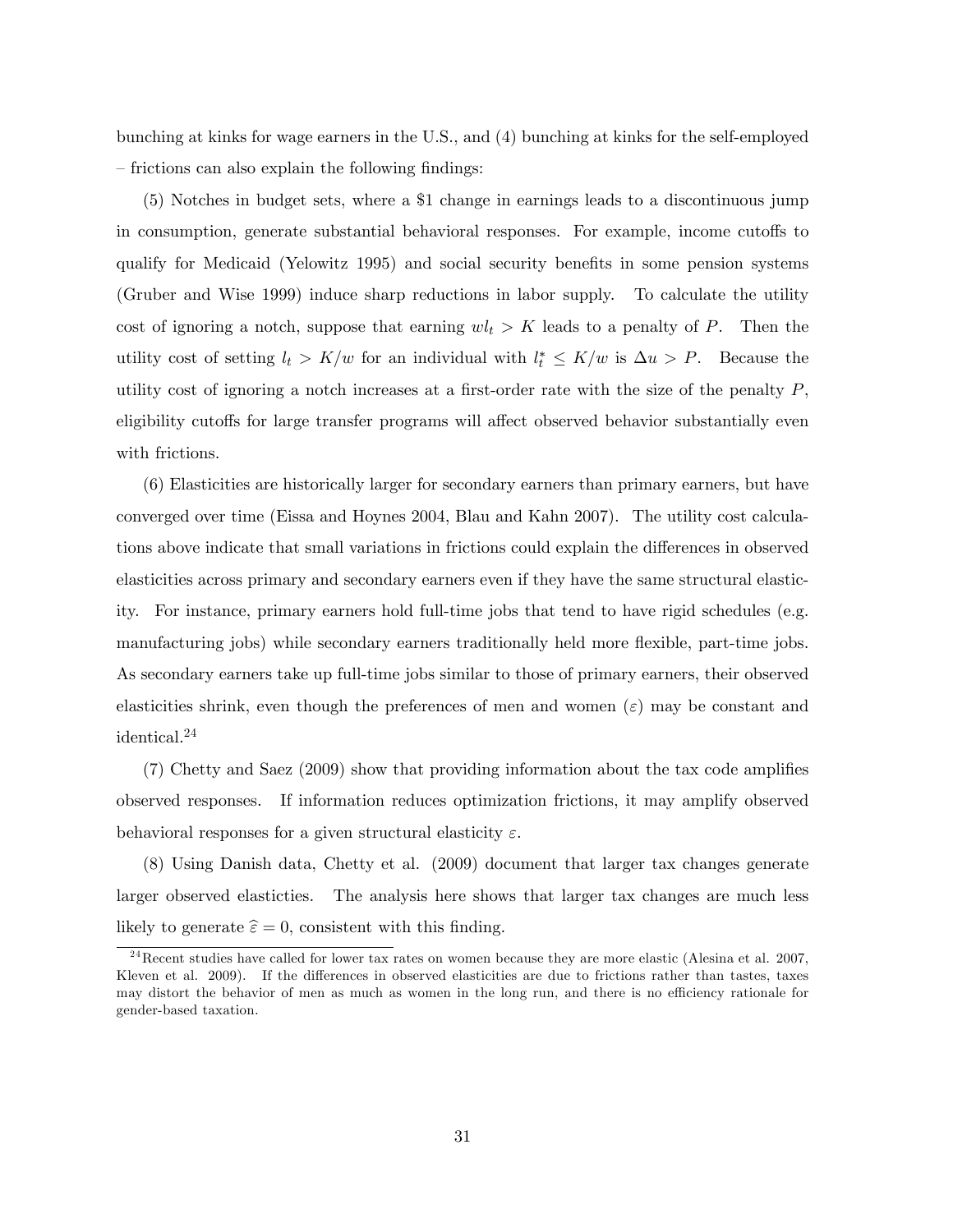### 4.3 Bounds on the Labor Supply Elasticity

Having shown that frictions provide a useful method of synthesizing the Öndings in the labor supply literature, I now calculate the bounds on the intensive margin Hicksian elasticity implied by twenty representative studies. One should keep three caveats in mind when interpreting the results of this exercise. First, I assume a common structural elasticity across all the studies, ignoring potential variation in preferences across income levels, demographic groups, or countries. Second, I take the estimates of each study at face value by assuming that they provide unbiased estimates of observed elasticities. Econometric issues such as omitted variables, mean reversion, and endogeneity of tax variation across countries may bias some of the elasticity estimates (Saez, Slemrod, and Giertz 2009). Any such biases would pass through to the bounds. Finally, I do not correct the bounds for the non-linearities in agents' budget sets created by the progressive tax system. Instead, I assume that agents face a linear budget set whose slope is given by their marginal tax rate (MTR) and apply Proposition 1 using  $\Delta \log(1-\text{MTR})$  in place of  $\Delta \log p$ . This simple approach produces valid bounds on  $\varepsilon$ for agents who remain in the interior of budget segments. However, the bounds cannot be directly applied to agents who locate at kinks. Given that most of the modern labor supply literature estimates elasticities from changes in the behavior of agents away from kinks, this problem is unlikely to affect the bounds calculated below significantly.<sup>25</sup>

Table 1 lists the studies, divided into four groups based on methodological approach: (A) studies that use hours to measure labor supply; (B) studies that use taxable income to measure labor supply and focus on workers in the middle of the income distribution; (C) studies that use taxable income but focus exclusively on top income earners; and (D) macroeconomic studies that rely on cross-country comparisons or long-term trends for identification of hours elasticities. The table lists the point estimate and standard error of the observed Hicksian elasticity from the authors' preferred specification and the change in the net-of-tax rate used for identification. To calculate  $\Delta \log(1-\text{MTR})$ , I either use the reported percentage change in

<sup>&</sup>lt;sup>25</sup>Recent studies that identify near-zero observed elasticities from bunching at kinks (e.g. Saez 2009, Chetty et al. 2009) are an exception. I incorporate these studies into the linear-demand framework by exploiting the fact that they also study movements in the kinks over time, which create reductions in marginal rates for the subgroup of individuals located between the old and new bracket cutoffs. The results of these studies imply that these individuals do not increase labor supply significantly when their marginal tax rates are lowered. This constitutes an observed elasticity estimate based on choices at interior optima, permitting application of Proposition 1.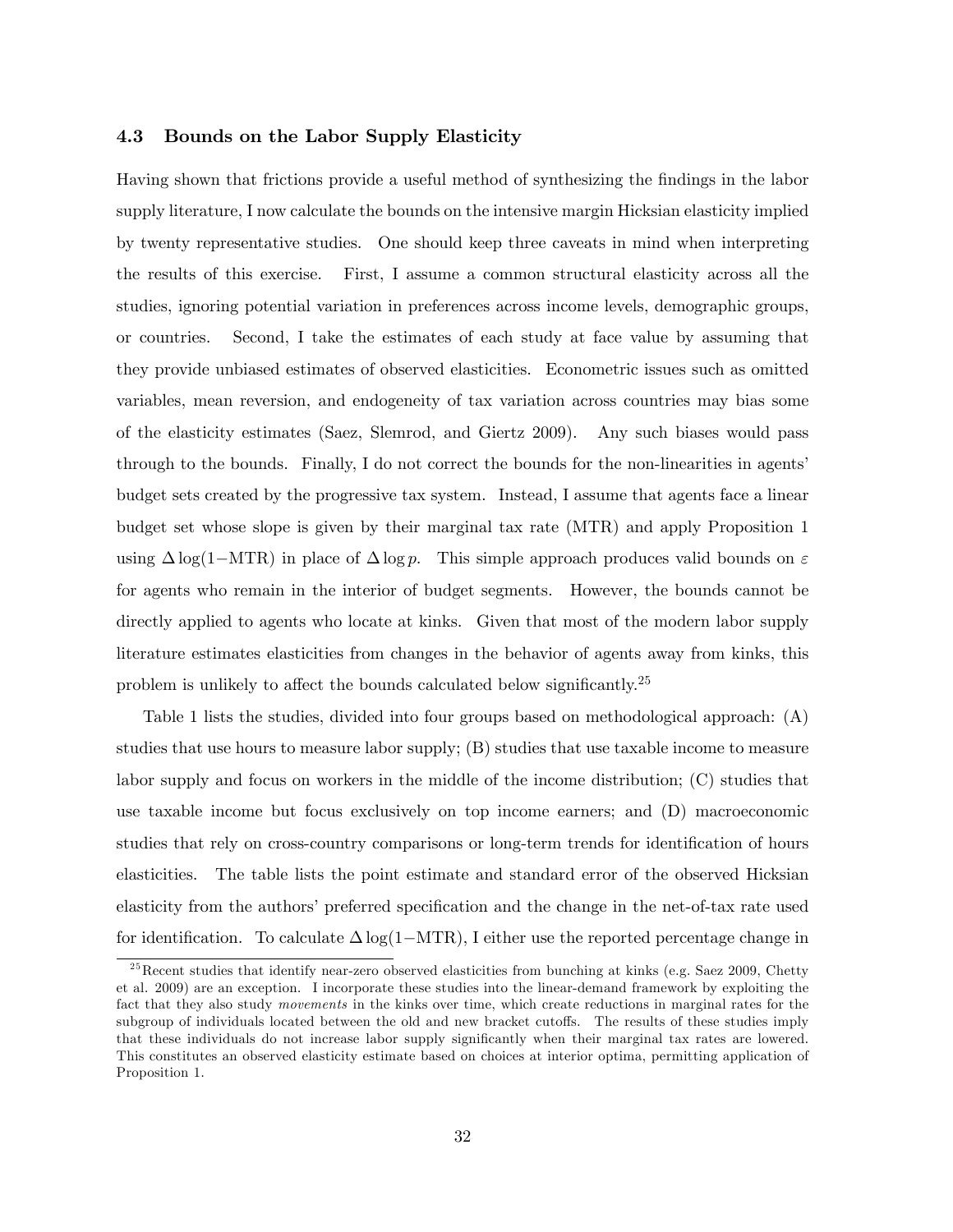the net-of-tax rate for the "treatment" group in the study or calculate it based on the variation in marginal tax rates in the authors' sample. Details on the calculations and sources for each study are given in the appendix.

The observed elasticity estimates vary substantially across the four categories. Microeconometric studies of the full population almost uniformly Önd very small elasticities: the mean observed hours elasticity among the studies considered in the table is 0.17 and the mean observed taxable income elasticity is 0.08. Interestingly, the largest observed elasticity in each of these two groups is obtained from the study that focuses on the largest change in tax policy: the abolition of the income tax for a year in Iceland (Bianchi, Gudmundson, and Zoega 2001) and a Swedish tax reform in 1991 termed the "tax reform of the century" (Gelber 2009). This pattern is consistent with the view that frictions are less likely to attenuate short-run responses to very large price changes. Studies of top income earners Önd much larger elasticities, with a mean of 0.85. Macroeconomic studies also find large elasticities, with a mean of 0.71. Note that the differences in point estimates of observed elasticities across the studies cannot be explained by statistical imprecision. The upper limits of the 95% confidence intervals for  $\hat{\epsilon}$ for the studies in groups  $A$  and  $B$  are virtually all below the lower limits of the  $95\%$  confidence intervals for  $\hat{\epsilon}$  for the studies in groups C and D.

Columns 6-7 of Table 1 show the bounds  $(\varepsilon_L, \varepsilon_U)$  implied by each study's point estimate of the observed elasticity with frictions in choosing labor supply of  $\delta = 1\%$  of consumption. The bounds are calculated using the formula in (38). The width of the bounds varies tremendously with the size of the variation used for identification. Traditional studies in the labor economics literature produce very wide bounds because they pool relatively small variation in wage and tax rates for identification. For instance, even though MaCurdy (1981) estimates an intensive margin Hicksian elasticity of only 0.15, his estimate is consistent with a structural Hicksian elasticity as large as  $\varepsilon = 5.63$ . The reason is that MaCurdy's estimates are identified from changes in wage rates of approximately 10%, which are not big enough to overcome small frictions. The studies in the more recent taxable income literature tend to yield narrower bounds because they use sharp changes in tax policy as quasi-experiments.

Figure 10 gives a visual representation of the bounds in columns 6-7 of Table 1. For scaling purposes, I exclude studies that use variation in net-of-tax rates of less than 20% for identification. The figure has two lessons. First, none of the intervals plotted in the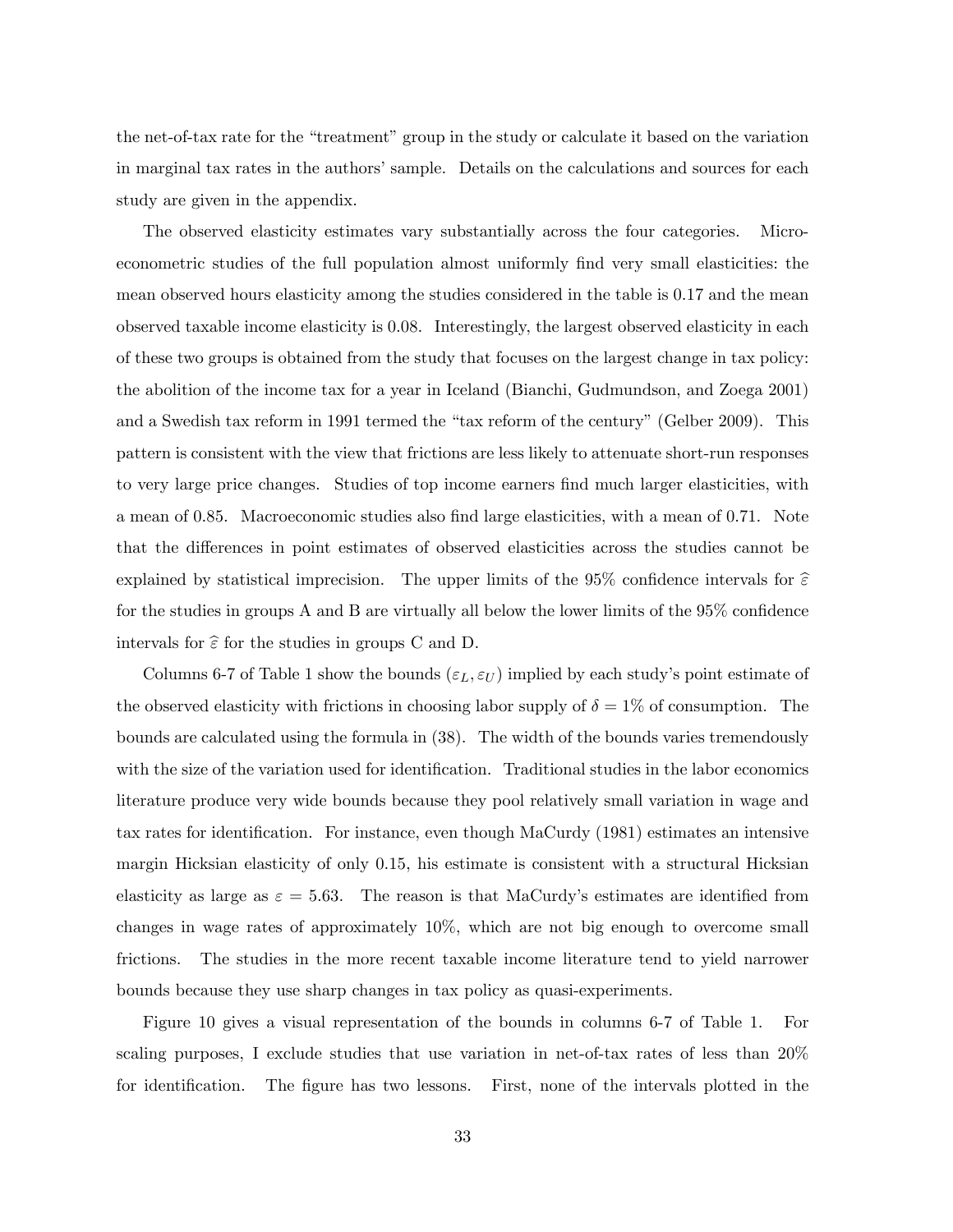figure are disjoint  $-$  that is, the lower bound of every study falls below the upper bound of every other study. Even though there is substantial dispersion in the elasticity estimates, all twenty elasticities are consistent with a single structural elasticity  $\varepsilon$  if one permits 1% frictions. Second, when pooled together, the twenty studies in Table 1 yield informative bounds on the Hicksian elasticity. The unified lower bound across the twenty studies when  $\delta = 1\%$  is  $\varepsilon_L = 0.47$ , obtained from Goolsbee's (1999) analysis of TRA86. The unified upper bound is  $\varepsilon_U = 0.54$ , obtained from Gelber's (2009) analysis of the Swedish tax reform of 1991. This exercise shows that combining several studies can yield informative bounds even though any one study by itself produces wide bounds. By estimating elasticities in a broad range of environments, one can narrow the bounds on  $\varepsilon$  sharply.

Figure 11 shows how the unified bounds vary with the degree of frictions. The dark shaded region (between the solid red lines) shows the values of  $\varepsilon$  consistent with the observed elasticities in column 3 of Table 1 for  $\delta \in (0, 5\%)$ . The bounds naturally widen as  $\delta$  rises, but remain somewhat informative even with  $\delta = 5\%$ , where  $\varepsilon_L = 0.21$  and  $\varepsilon_U = 1.23$ . Given that individuals are unlikely to tolerate utility losses equivalent to 5% of consumption on average, we can rule out  $\varepsilon < 0.21$  (as suggested by some microeconometric studies) or  $\varepsilon > 1.23$  (as used in some macro calibrations) based on existing evidence. The smallest value of  $\delta$  that can reconcile the twenty observed elasticities is  $\delta_{\min} = 0.8\%$ . That is, the differences in the observed elasticity estimates are "economically significant" only if frictions in choosing labor supply are less than  $0.8\%$  of consumption on average. The corresponding minimum- $\delta$  point estimate of the structural elasticity is  $\varepsilon_{\delta-\text{min}} = 0.50$ .

The calculations above ignore statistical imprecision in the point estimates of  $\widehat{\epsilon}$ . Columns 8-9 of Table 1 show a 95% confidence set for the  $\varepsilon$  implied by each study. These columns use the lower endpoint of the 90% confidence interval (CI) for  $\hat{\varepsilon}$  to calculate  $\varepsilon_L$  and the upper endpoint of the 90% CI to calculate  $\varepsilon_U$  (Imbens and Manski 2004). In many cases, the 95% conÖdence sets are only slightly wider than the bounds obtained when ignoring sampling error. For instance,  $\varepsilon_U$  for Gelber's study rises from 0.54 to 0.6. Pooling the twenty studies, the unified lower bound constructed from the lower endpoints of the  $95\%$  CI's (the largest  $\varepsilon_L$  in Column 8) is 0.32 when  $\delta = 1\%$ . The analogous unified upper bound constructed from the upper endpoints of the 95% CI's is (the smallest  $\varepsilon_U$  in Column 9) is 0.6. While these calculations suggest that accounting for statistical imprecision would widen the bounds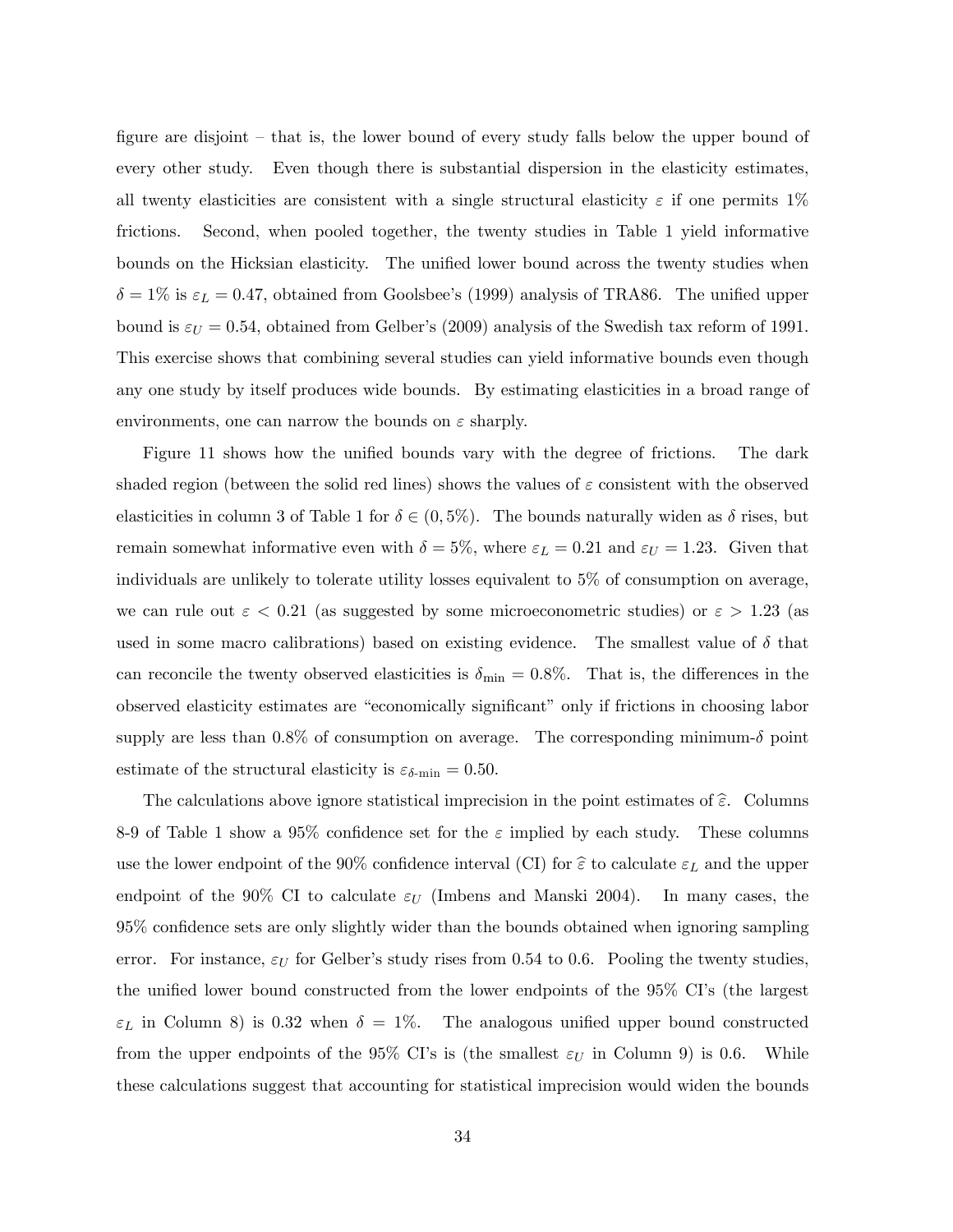modestly, the unified bounds of  $(0.32, 0.6)$  do not provide a 95% confidence set for  $\varepsilon$  because of the order-statistics problem in inference with multiple moment inequalities noted above.<sup>26</sup> The dashed blue lines in Figure 11 display analogous calculations of the unified bounds as a function of  $\delta$ . The set of  $\varepsilon$  consistent with the observed elasticities expands modestly if one uses the lower and upper endpoints of the 90% CI's for  $\hat{\varepsilon}$  to calculate the bounds on  $\varepsilon$  in lieu of the point estimates of  $\widehat{\epsilon}$ .

Overall, these calculations suggest that the greater source of imprecision about  $\varepsilon$  is uncertainty about the economic model of behavior due to frictions rather than noise due to sampling error. Many recent studies in Table 1 obtain extremely precise estimates of  $\hat{\epsilon}$  by pooling multiple reforms or using large micro datasets, but are not much more informative about  $\varepsilon$  than prior work. To obtain more information about  $\varepsilon$ , it would be best to examine steady state responses to large tax changes that involve minimal frictions  $-$  e.g. examining the effects of a widely publicized tax policy on a subgroup with adjustable labor supply.

#### 4.4 Reconciliation of Micro and Macro Elasticities

I now build on the preceding findings to tackle the puzzle of why micro elasticity estimates are smaller than macro elasticities. I begin by summarizing the key stylized facts to be explained. The macro elasticity is the elasticity of *aggregate* labor supply with respect to netof-tax rates. Let h denote average hours worked conditional on working and  $N$  the number of individuals who work. Then aggregate labor supply is  $L = Nh$  and the macro elasticity is  $\eta \equiv \frac{d \log L}{d \log(1-\tau)} = \frac{d \log N}{d \log(1-\tau)} + \frac{d \log h}{d \log(1-\tau)} = \varepsilon_{\rm ext} + \varepsilon$ , where  $\varepsilon_{\rm ext}$  and  $\varepsilon$  are the structural extensive and intensive margin elasticities in the nominal labor supply model specified in section 4.2.

Intensive and extensive margin elasticities have both been estimated using microeconometric methods (e.g. tax reforms and lifecycle wage variation) and macro methods (e.g. crosscountry comparisons and trends). Let  $\hat{\epsilon}^m$  denote the observed intensive margin elasticity estimated using micro methods and  $\hat{\epsilon}^M$  denote the observed intensive margin elasticity estimated using macro methods. Similarly, let  $\hat{\epsilon}_{\text{ext}}^m$  and  $\hat{\epsilon}_{\text{ext}}^M$  denote the observed extensive margin elasticities in micro and macro studies. Finally, let  $\hat{\eta}$  denote the observed macro elasticity estimated using macro methods. The stylized facts on micro and macro elasticities that we

 $^{26}$ A 95% confidence set for the unified bounds could be constructed numerically using the methods proposed by Chernozhukov, Hong, and Tamer (2007).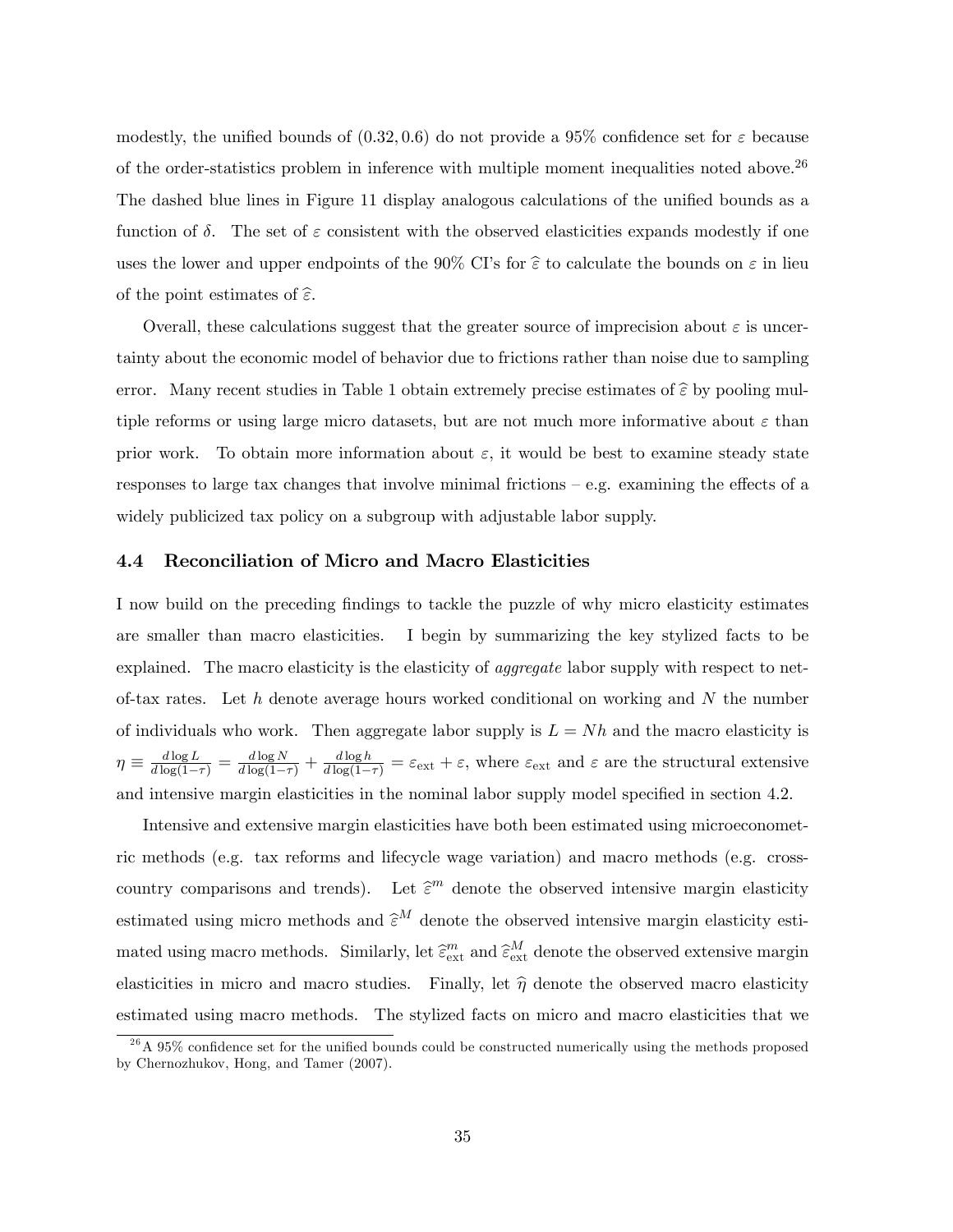seek to explain are the following:

1.  $[\hat{\eta} > \hat{\epsilon}^m]$  Microeconometric estimates of intensive margin elasticities  $(\hat{\epsilon}^m)$  are much smaller than observed macro elasticities. Davis and Henrekson (2005) estimate an elasticity of  $\hat{\eta} = 0.6$  using cross-country variation in tax rates and Prescott (2004) and Ohanian et al. (2008) Önd that elasticities near 1 Öt time series trends in total hours worked across countries with different changes in tax rates. In contrast, the mean value of  $\widehat{\epsilon}^m = 0.12$  among the microeconometric studies in Table 1, if one excludes studies of top income earners, who constitute a small fraction of hours in the economy.

2.  $[\hat{\epsilon}_{ext}^M = \hat{\epsilon}_{ext}^m]$  Micro and macro studies agree on the magnitude of extensive margin elasticities. Nickell (2003) and Davis and Henrekson (2005) use data on labor force participation across countries to estimate  $\hat{\epsilon}_{ext}^M = 0.2$ . Microeconometric studies of low income individuals, secondary earners, and retirees also find observed extensive margin elasticities around  $\widehat{\epsilon}_{\text{ext}}^m = 0.2$  (Gruber and Wise 1999, Coile and Gruber 2000, Eissa and Hoynes 2004, Blau and Khan 2007).

3.  $[\hat{\varepsilon}^M > \hat{\varepsilon}^m]$  Facts 1 and 2 imply that most of the difference between micro and macro elasticities is driven by difference in intensive margin responses. As shown in Table 1, macro estimates of intensive-margin elasticities are much larger than micro estimates both in the traditional labor supply literature and the more recent taxable income literature for all but very top incomes.

Explaining the Facts. Rogerson and Wallenius (2009) show that small intensive margin elasticities  $\varepsilon$  are consistent with large macro elasticities  $\eta$  if the extensive margin elasticity  $\varepsilon_{\text{ext}}$ is large enough. This insight  $-$  namely that macro elasticities combine extensive and intensive margin responses  $-$  is clearly central for understanding fact 1. It does not, however, directly explain facts 2 and 3. In particular, the extensive margin elasticities that the Rogerson and Wallenius simulations require to explain the gap between micro and macro elasticities are considerably larger than both micro and macro estimates of  $\widehat{\epsilon}_{ext}$ . Moreover, as they note, their model does not explain the differences between micro and macro intensive margin elasticity estimates.

Optimization frictions can explain these facts. Micro studies examine short-run responses to tax changes, whereas macro studies focus on long-run or steady state responses. Frictions such as job switching costs, status quo biases, or inattention can lead to delayed responses and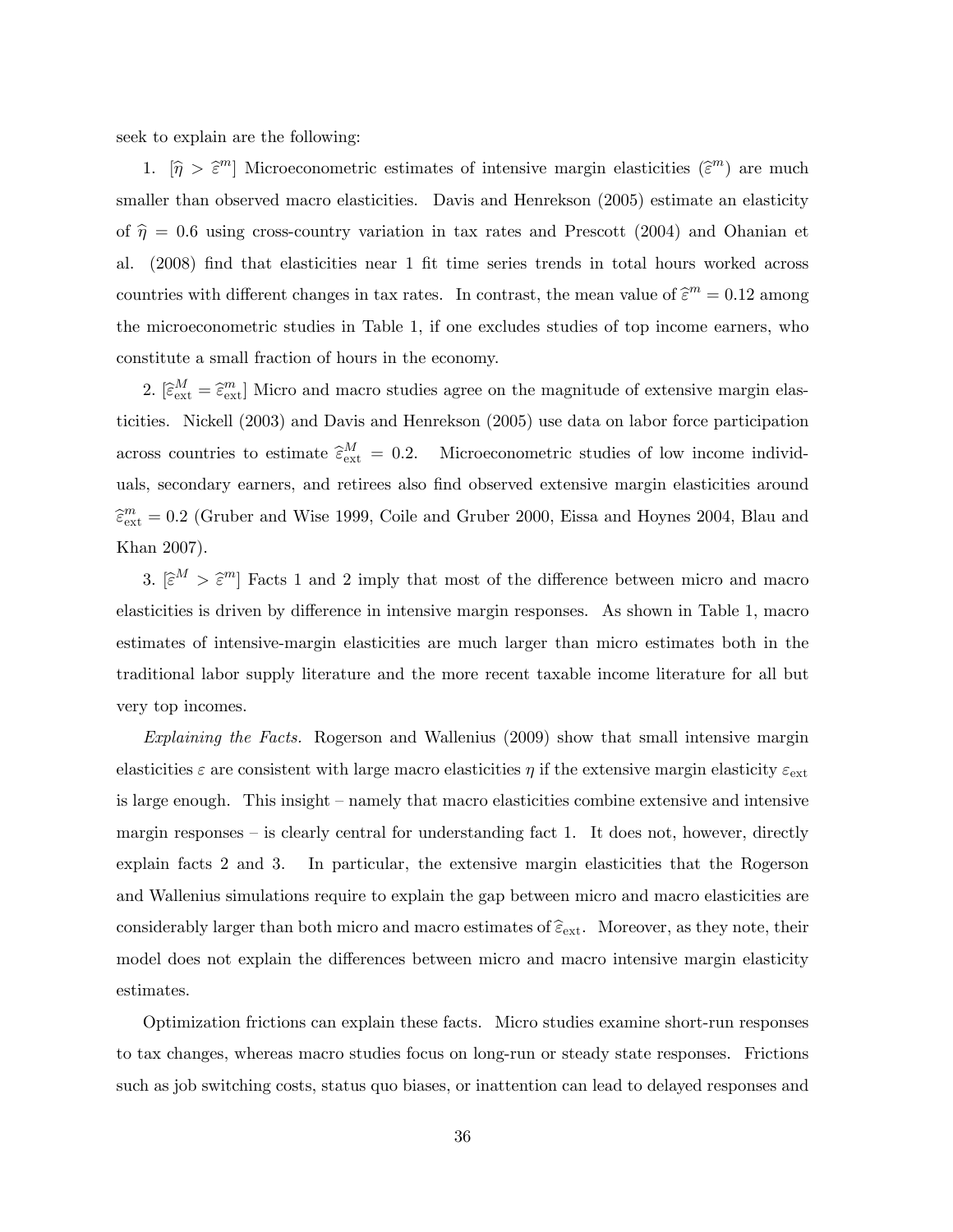attenuate short-run elasticity estimates. For instance, suppose 10% of agents in the economy have low job switching costs each year and the remainder have large switching costs. Then micro studies that examine changes in labor supply over a one year horizon could underestimate the long-run elasticity by an order of magnitude. Moreover, micro studies typically focus on relatively small tax changes that apply to subgroups of the population, whereas macro studies examine larger economy-wide changes. Large, economy-wide changes are more likely to overcome frictions because they induce coordinated changes in work patterns (Chetty et al. 2009).

Frictions can attenuate short-run intensive margin elasticities substantially because the utility gain from reoptimizing labor supply in response to tax changes on the intensive-margin is second-order. The bounds in Table 1 show that frictions of 1% of consumption can generate the observed quantitative differences between micro and macro elasticities on the intensive margin. But the same 1% frictions do not affect short-run estimates of  $\hat{\epsilon}^m_{\text{ext}}$  significantly because the gains from reoptimizing on the extensive margin are first-order, exceeding  $10\%$  of consumption for some of the tax changes studied in the micro literature. This explains why micro and macro studies find similar elasticities on the extensive margin:  $\hat{\epsilon}_{ext}^{m} = \hat{\epsilon}_{ext}^{M} = \epsilon_{ext} = 0.2$ . Thus, combining frictions with the insight that the macro elasticity  $\eta$  incorporates both  $\varepsilon_{\text{ext}}$  and  $\varepsilon$ reconciles all three facts.<sup>27</sup> This synthesis of micro and macro evidence suggests that  $\eta \simeq 0.7$ when  $\delta = 1\%$ .

Implications for the Frisch Elasticity. The analysis above reconciles micro and macro estimates of the Hicksian (income-constant) elasticity of labor supply. While the Hicksian elasticity is relevant for welfare analysis and predicting long-run effects of tax policies, the Frisch (marginal utility constant) elasticity is more relevant for understanding business-cycle fluctuations. An analogous puzzle exists in the context of Frisch elasticities: micro studies (e.g., MaCurdy 1981, Altonji 1982, Ziliak and Kniesner 1999, Blundell, Duncan, and Meghir 1998) Önd much smaller elasticities than macro studies (e.g., Kydland and Prescott 1982, King and Rebelo 1999, Chang and Kim 2007).

Can optimization frictions reconcile the differences in observed Frisch elasticities? At first brush, the answer may appear to be no. The mean fluctuations in wage rates at business

<sup>&</sup>lt;sup>27</sup>The explanation here does not contradict that offered by Rogerson and Wallenius (2009). Rather, it shows that one must incorporate additional factors to fully explain the difference between micro and macro elasticities, as suggested by Rogerson (2006).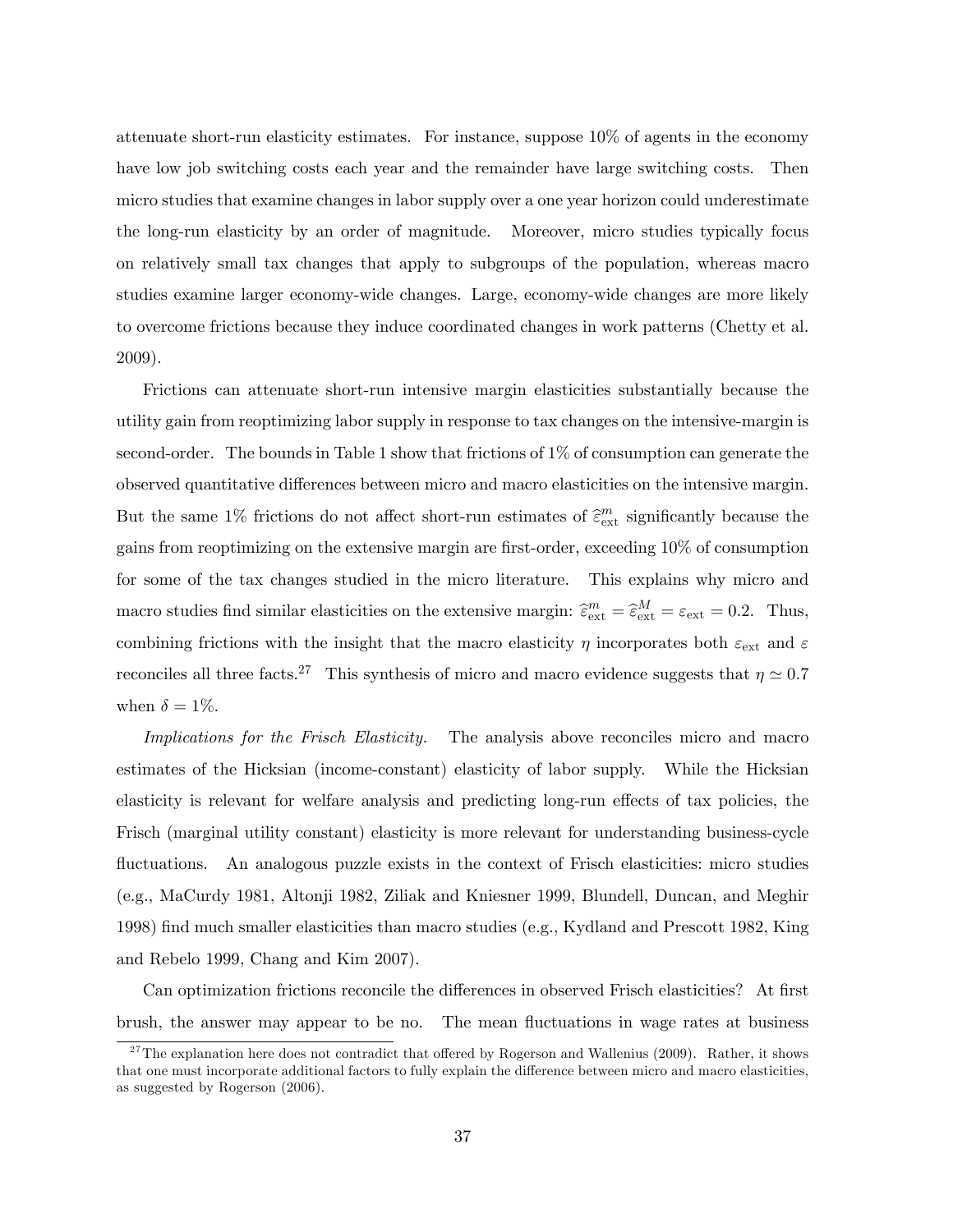cycle frequencies are small and temporary, as in micro studies, and thus would appear to be no more likely to overcome frictions. However, this simple view neglects two important factors: heterogeneity and extensive margin responses. Although mean changes in wage rates are small, recessions reduce wage rates for certain individuals very sharply. Frictions could explain why such large concentrated shocks generate substantial changes in intensive margin labor supply while the smaller fluctuations in wage rates over the life cycle used in micro studies do not. Moreover, most of the change in hours over the business cycle is driven by changes in labor force participation (Coleman 1984, Rogerson 1988, Cho and Cooley 1994). Frictions could explain why most of the observed response to fluctuations in wages over the business cycle is on the extensive rather than the intensive margin.

I defer a quantitative exploration of whether frictions can reconcile differences in observed Frisch elasticities across micro and macro studies to future work.<sup>28</sup> Instead, I conclude by calculating the structural intensive margin Frisch elasticity that should be used in such analyses. What can be learned about the structural Frisch elasticity  $\varepsilon^F$  from the bounds obtained on the Hicksian elasticity  $\varepsilon^c$  above?

The answer to this question depends upon the assumptions one imposes on preferences. Under the quasilinear utility specification in (25), there are no income effects and  $\varepsilon^F = \varepsilon^c$ . In an intertemporal labor supply model with arbitrary time-separable utility of the form in (24), the Frisch labor supply elasticity is related to the Hicksian elasticity by the following equation (Ziliak and Kniesner 1999, Browning 2005):

$$
\varepsilon^{F} = \varepsilon^{c} + \rho \left(\frac{d[wl_{i,t}^{*}]}{dY_{i,t}}\right)^{2} \frac{Y_{i,t}}{wl_{i,t}^{*}}
$$
\n(34)

where  $\rho$  is the elasticity of intertemporal substitution (EIS),  $\frac{d[w]_{i,t}^*}{dY_{i,t}}$  $\frac{d^{\{w_i\}}_{i,t}}{dY_{i,t}}$  measures the effect of nonwage (unearned) income on labor supply (the marginal propensity to earn out of unearned income), and  $\frac{Y_{i,t}}{w l_{i,t}^*}$  is the ratio of non-wage income to wage income. This equation shows that  $\varepsilon^F > \varepsilon^c$ , a restriction generated by optimization with concave utilities. Therefore we know  $\varepsilon^F > 0.47$  using the lower bound on the Hicksian elasticity from Table 1 without placing any restrictions on the flow utility function.

<sup>&</sup>lt;sup>28</sup>Chang and Kim (2007) and Gourio and Noual (2009) show that models with heterogeneity and extensivemargin responses can generate substantial differences between micro and macro elasticities. Adding frictions to such models could potentially help explain why (1) most of the response is on the extensive margin and (2) the intensive-margin macro response is non-trivial even though most micro studies find intensive-margin elasticities very close to zero.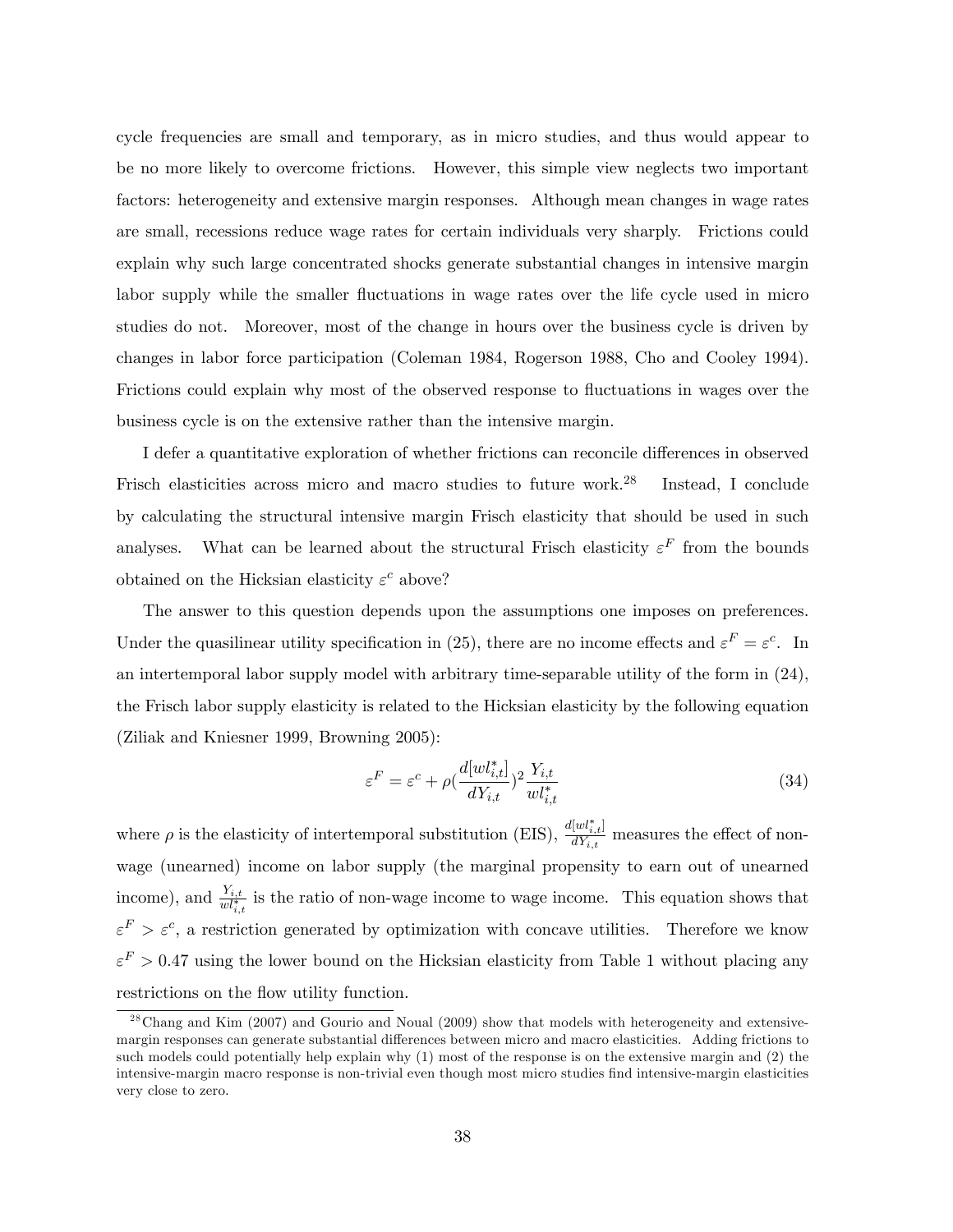One can obtain more information about  $\varepsilon^F$  by calibrating the other parameters in (34). For plausible parameter values, the structural intensive margin Frisch elasticity turns out be quite close to the structural Hicksian elasticity of  $\varepsilon^c = 0.5$ . In the aggregate economy, the ratio of non-wage to wage income is approximately  $\frac{Y_{i,t}}{w l_{i,t}^*} = \frac{1}{2}$  $\frac{1}{2}$ . Table 2 shows the values of the Frisch elasticity implied by a Hicksian elasticity of  $\varepsilon^c = 0.5$  and  $\frac{Y_{i,t}}{w l_{i,t}^*} = \frac{1}{2}$  $\frac{1}{2}$  for various combinations of  $\rho$  and  $-\frac{d[wl^*_{i,t}]}{dY_{i,t}}$  $\frac{dW_{i,t}}{dY_{i,t}}$ . To calibrate these two parameters, note that balanced growth requires that income and substitution effects cancel, implying  $\frac{d[w]_{i,t}^*}{dY_{i,t}}$  $dY_{i,t}$  $Y_{i,t}$  $\frac{Y_{i,t}}{w l_{i,t}^*} = \varepsilon^c \Rightarrow \frac{d[w l_{i,t}^*]}{d Y_{i,t}}$  $\frac{dW_i(t)}{dY_{i,t}} = -0.25$ . Both micro and macro studies find an EIS of  $\rho \le 1$  (Hall 1988, Vissing-Jorgensen 2002, Guvenen 2006). The largest Frisch elasticity consistent with these parameters is  $\varepsilon^F = 0.63$ , a value that can explain observed business cycle fluctuations in labor supply in a model with search frictions (Hall 2009).<sup>29</sup>

# 5 Conclusion

There are many frictions that induce agents to deviate from the optimal choices predicted by standard economic models. This paper has shown that the model mis-specification that arises from the omission of these frictions can be handled using the tools of set identification. Abstractly, I exchange the standard orthogonality condition on the error term for a bounded support condition based on the utility costs of errors. I derive an analytical representation for bounds on structural price elasticities that is a function of the observed elasticity, size of the price change used for identification, and the degree of optimization frictions.

Applying the bounds to the literature on taxation and labor supply offers a critique and synthesis of this literature. The critique is that many microeconometric studies of labor supply are uninformative about the labor supply elasticity because they cannot reject very large values of  $\varepsilon$  with frictions of even 1% of consumption in choosing labor supply. The synthesis is that several patterns in this literature can be reconciled by allowing for such small frictions. Most importantly, frictions can explain the large differences between micro vs. macro elasticities and extensive vs. intensive margin elasticities. Combining estimates from twenty studies yields bounds on the intensive margin compensated (Hicksian) elasticity of  $\varepsilon \in (0.47, 0.54)$ 

<sup>&</sup>lt;sup>29</sup>This estimate of  $\varepsilon_F$  does not suffer from Imai and Keane's (2004) critique that microeconometric estimates of  $\varepsilon_F$  using lifecycle wage variation (e.g. Altonji 1982) are biased downward because they ignore the returns to human capital accumulation. Here,  $\varepsilon_F$  is identified from studies that use variation in taxes that is orthogonal to returns to human capital.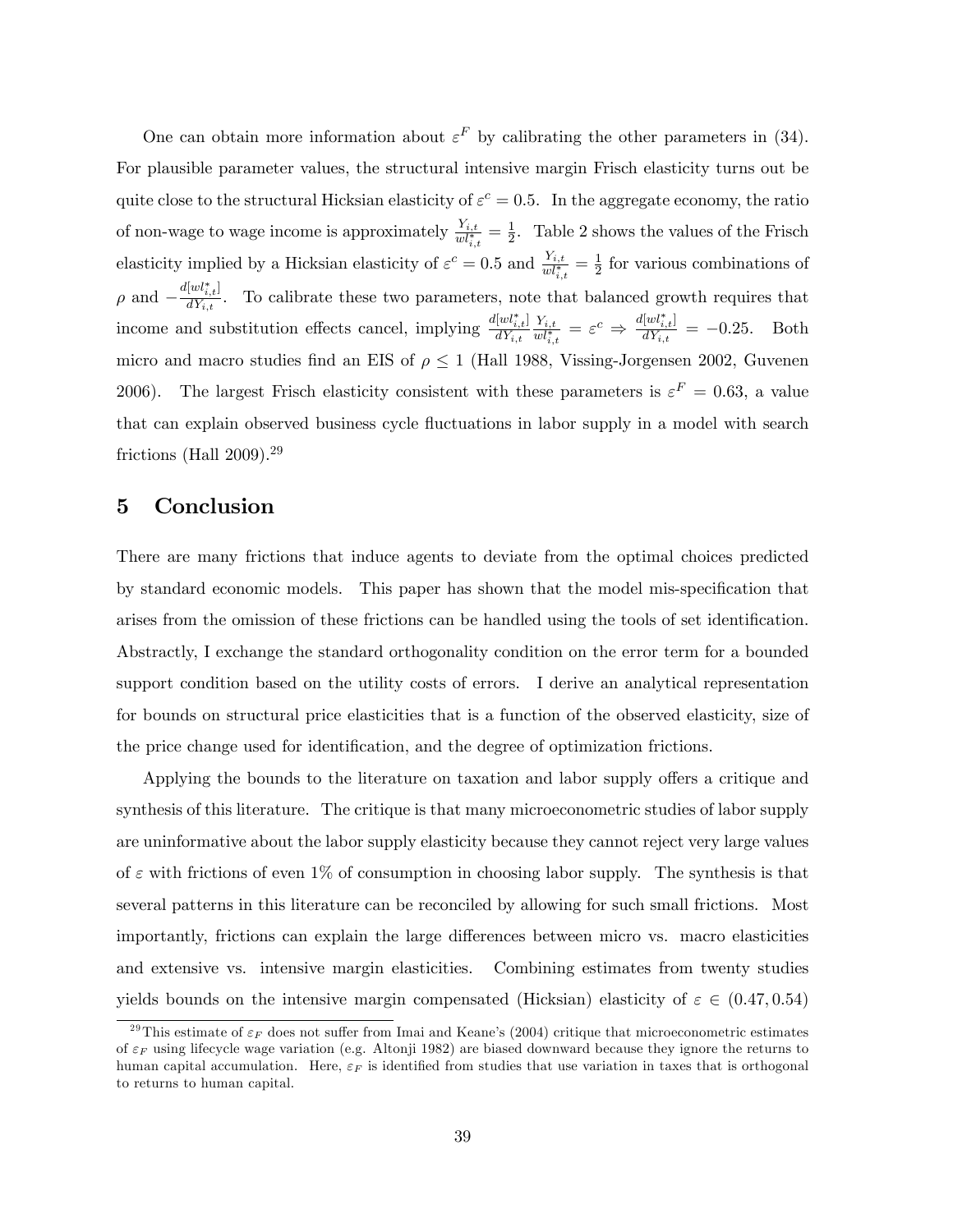with frictions of 1% of consumption. A simple calibration suggests Frisch elasticities in a similar range. Even with frictions as large as 5% of consumption, existing estimates imply  $\varepsilon$  < 1.23. In sum, frictions justify a substantially larger  $\varepsilon$  than the estimates of most micro studies but not the very large values of  $\varepsilon$  used to calibrate some macro models.

The bounding methodology developed here can be applied in other contexts where the values of key parameters are debated, such as the elasticity of intertemporal substitution, the marginal propensity to consume out of income, or the effects of the minimum wage on employment. Such analyses would shed light on which disagreements are economically significant and which can be reconciled simply by allowing for small frictions.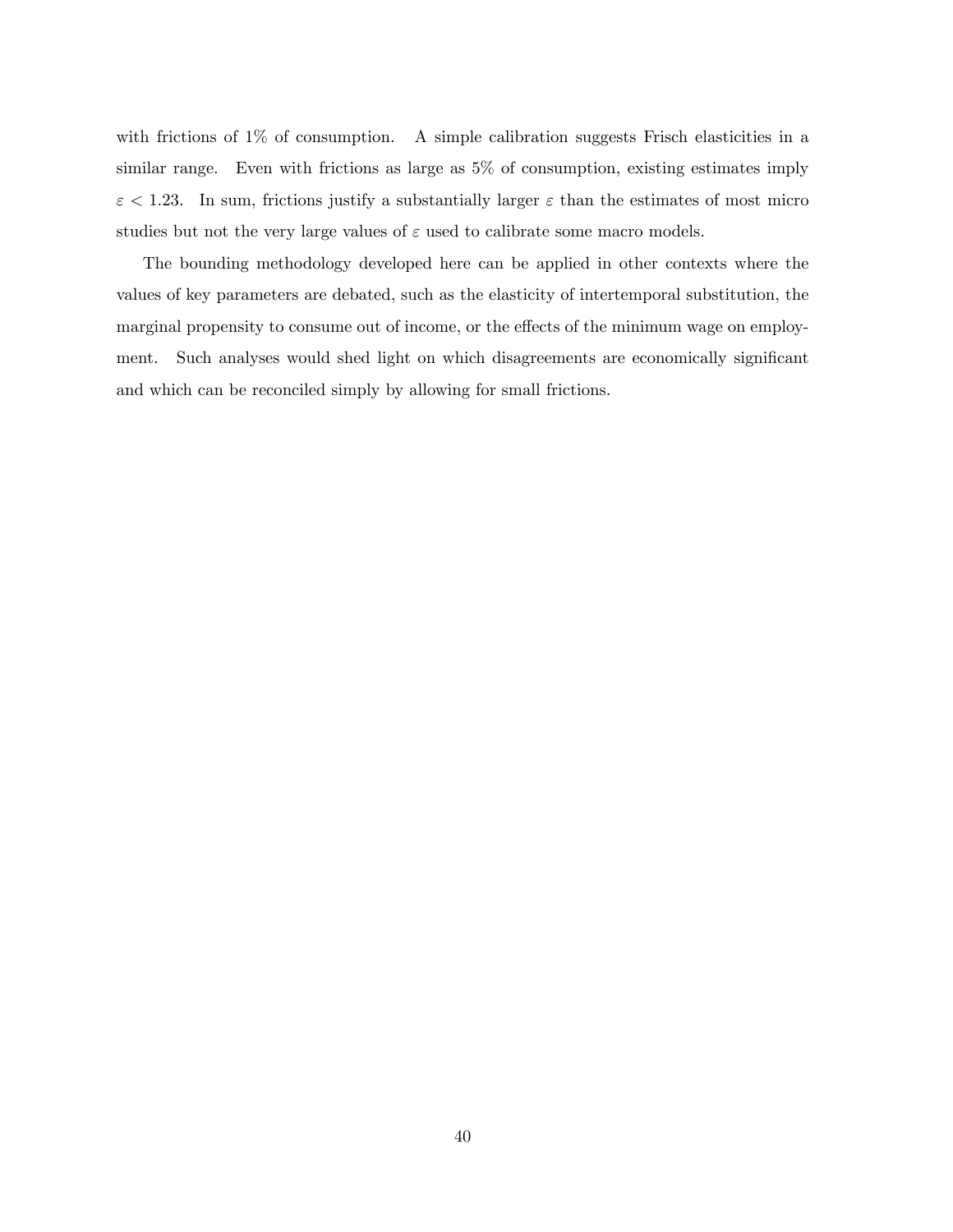# References

Akerlof, George A. and Janet L. Yellen (1985). "Can Small Deviations from Rationality Make Significant Differences to Economic Equilibria?" American Economic Review, 75(4): 708-20.

Alesina, Alberto F., Edward L. Glaeser, and Bruce Sacerdote (2005). "Work and Leisure in the U.S. and Europe: Why So Different?" in: Kenneth Rogoff and Mark Gertler (eds.), *NBER* Macroeconomics Annual 2005, pp 1-100. Cambridge: MIT Press

Alesina, Alberto F., Andrea Ichino, and Loukas Karabarbounis (2007). "Gender Based Taxation and the Division of Family Chores," NBER Working Paper No. 13638.

Altonji, Joseph G. (1982). "The intertemporal substitution model of labor market fluctuations: An empirical analysis." Review of Economic Studies XLIX: 783-824.

Altonji, Joseph G. and Christina H. Paxson (1992). "Labor Supply, Hours Constraints, and Job Mobility," Journal of Human Resources, 27(2): 256-278.

Attanasio, Orazio P. (2000). "Consumer Durables and Inertial Behaviour: Estimation and Aggregation of  $(S,s)$  Rules for Automobile Purchases," Review of Economic Studies,  $67(4)$ : 667-696: 319-337.

Auten, Gerald and Robert Carroll (1999). "The Effect of Income Taxes on Household Behavior," Review of Economics and Statistics, 81: 681-693.

Bianchi, Marco, Björn R. Gudmundsson, and Gylfi Zoega (2001). "Iceland's Natural Experiment in Supply-Side Economics," American Economic Review, 91(5): 1564-1579.

Blau, Francine D. and Lawrence M. Kahn (2007). "Changes in the Labor Supply Behavior of Married Women: 1980-2000," Journal of Labor Economics, 25: 393-438.

Blomquist, Soren and Whitney Newey (2002). "Nonparametric Estimation with Nonlinear Budget Sets," Econometrica 70(6): 2455-2480.

Blundell, Richard and Thomas MaCurdy (1999). "Labor Supply: A Review of Alternative Approaches," in Orley Ashenfelter and David Card (eds.), Handbook of Labor Economics. Vol. 3. Amsterdam: North-Holland.

Blundell, Richard, Alan Duncan, and Costas Meghir (1998). "Estimating Labor Supply Responses Using Tax Reforms,"  $Econometrica$ , 66(4): 827-862.

Blundell, Richard, Amanda Gosling, Hidehiko Ichimura, and Costas Meghir (2007). "Changes in the Distribution of Male and Female Wages Accounting for Employment Composition Using Bounds," *Econometrica* 75(2): 323-363.

Browning, Martin (2005). "A working paper from April 1985: Which demand elasticities do we know and which do we need to know for policy analysis?" Research in Economics,  $59(4)$ : 293-320.

Caballero, Ricardo, Eduardo Engel, and John Haltiwanger (1995). "Plant Level Adjustment and Aggregate Investment Dynamics," Brookings Papers on Economic Activity 2, Macroeconomics: 1-54.

Chang, Yongsung and Sun-Bin Kim (2007). "Heterogeneity and Aggregation: Implications for Labor-Market Fluctuations," American Economic Review, 97(5): 1939-1956.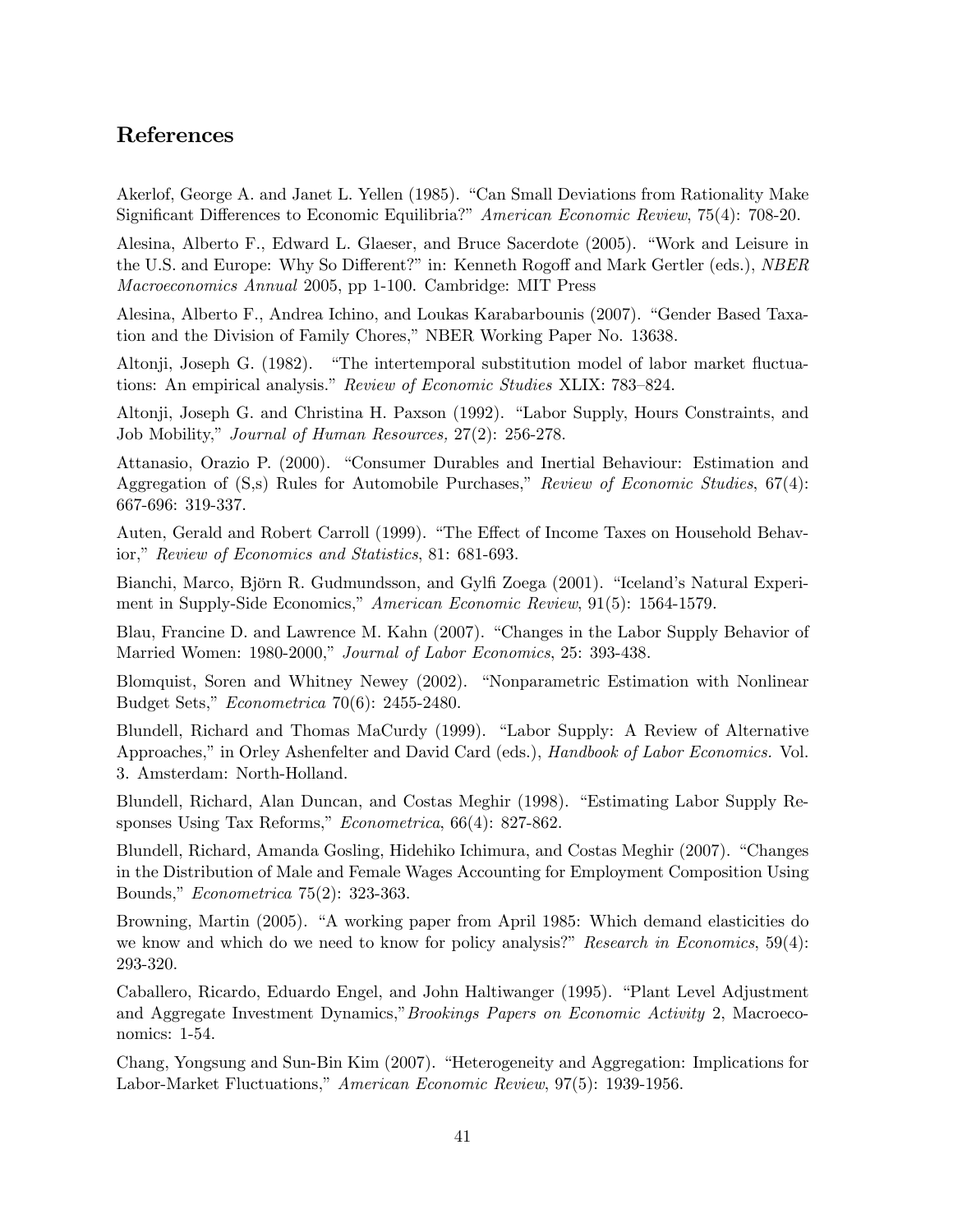Chernozhukov, Victor, Han Hong, and Elie Tamer (2007). "Estimation and Confidence Regions for Parameter Sets in Econometric Models," Econometrica, 75(5): 1243-1284.

Chetty, Raj (2009). "Bounds on Elasticities with Optimization Frictions: A Synthesis of Micro and Macro Evidence on Labor Supply," NBER Working Paper No. 15616.

Chetty, Raj, Adam Looney and Kory Kroft (2009). "Salience and Taxation: Theory and Evidence," American Economic Review 9(4): 1145-1177.

Chetty,  $Ra<sub>i</sub>$  and Emmanuel Saez (2009). "Teaching the Tax Code: Earnings Responses to a Field Experiment with EITC Recipients," NBER Working Paper No. 14836.

Chetty, Raj, John Friedman, Tore Olsen, and Luigi Pistaferri (2009). "Adjustment Costs, Firm Responses, and Labor Supply Elasticities: Evidence from Danish Tax Records," NBER Working Paper No. 15617.

Cho, Jang-Ok and Cooley, Thomas F. (1994). "Employment and Hours Over the Business Cycle," Journal of Economic Dynamics and Control, 18(2): 411-432.

Cochrane, John (1989). "The Sensitivity of Tests of the Intertemporal Allocation of Consumption to Near-Rational Alternatives" American Economic Review, 79: 319-337.

Coile, Courtney and Jonathan Gruber (2000). "Social Security and Retirement," NBER Working Papers No. 7830.

Coleman, Thomas Sedgwick (1984). "Essays on Aggregate Labor Markets Business Cycle Fluctuations," unpublished dissertation, University of Chicago.

Davis, Steven and Magnus Henrekson (2005). "Tax Effects on Work Activity, Industry Mix and Shadow Economy Size: Evidence from Rich-Country Comparisons," in Labour Supply and Incentives to Work in Europe, eds, R. Gomez Salvador, A. Lamo, B. Petrongolo, M. Ward, and E. Wasmer, Edward Elgar Press.

Del Boca, Daniela, and Annamaria Lusardi (2003). "Credit Market Constraints and Labor Market Decisions," Labour Economics, 10(6): 681-703.

DellaVigna, Stefano (2009). "Psychology and Economics: Evidence from The Field," Journal of Economic Literature 47: 315-372.

DellaVigna, Stefano and Gentzkow, Matthew (2009). "Persuasion: Empirical Evidence," forthcoming Annual Review of Economics.

Eberly, Janice C. (1994). "Adjustment of Consumers' Durables Stocks: Evidence from Automobile Purchases," Journal of Political Economy, 102(3): 403-436.

Eissa, Nada and Hilary Hoynes (1998). "The Earned Income Tax Credit and the Labor Supply of Married Couples," NBER Working Paper 6856 (December).

Eissa, Nada and Hilary Hoynes (2004). "Taxes and the Labor Market Participation of Married Couples: The Earned Income Tax Credit," Journal of Public Economics, 88(9-10), 1931-1958.

Eissa, Nada and Hilary Hoynes (2006). "Behavioral Responses to Taxes: Lessons from the EITC and Labor Supply," Tax Policy and the Economy, 20: 74-110.

Feldstein, Martin (1995). "The Effect of Marginal Tax Rates on Taxable Income: A Panel Study of the 1986 Tax Reform Act," Journal of Political Economy, 103: 551-57.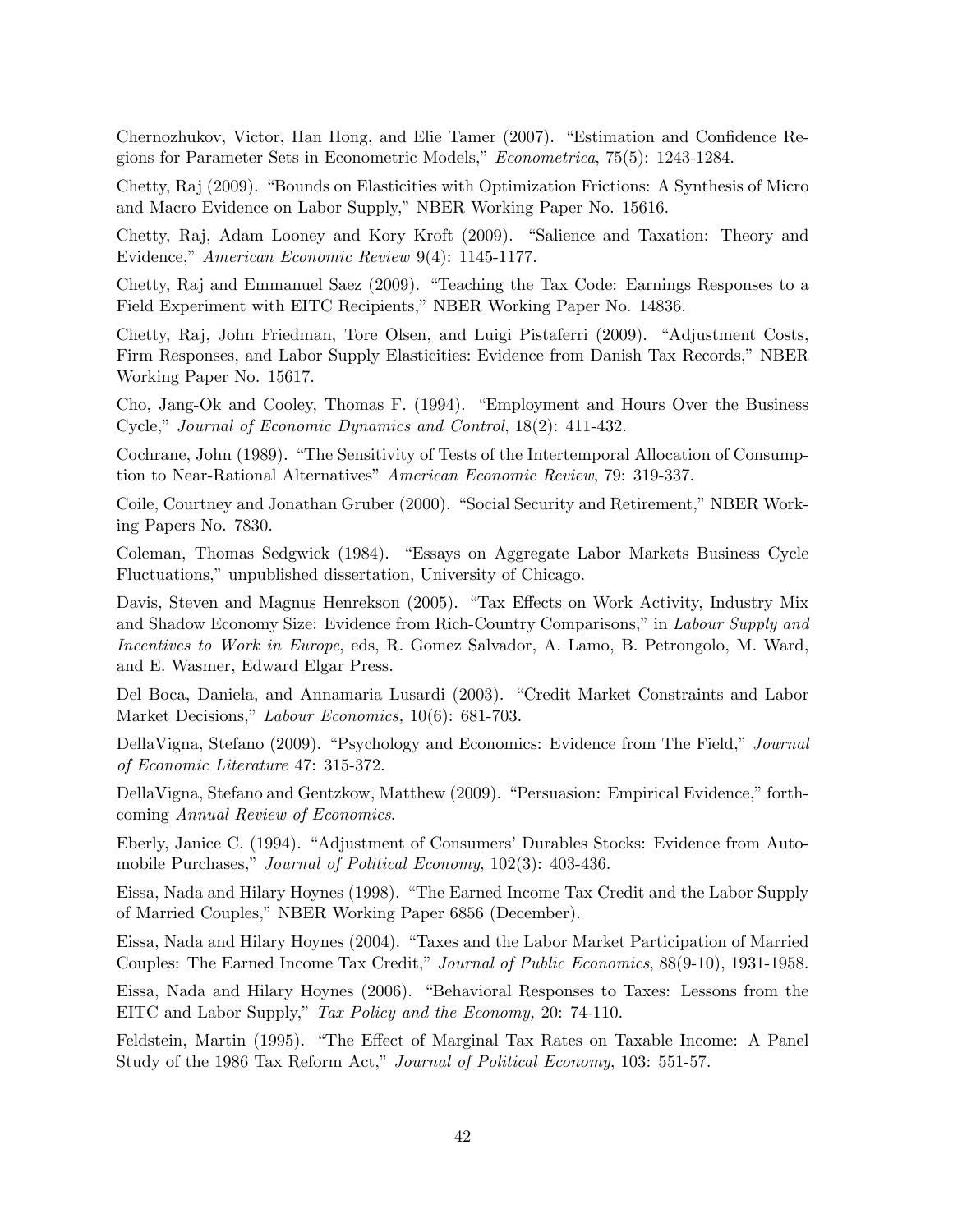Fujii, Edwin T. and Clifford B. Hawley (1988). "On the Accuracy of Tax Perceptions," Review of Economics and Statistics, 344-347.

Gelber, Alexander M. (2009). "Taxation and Family Labor Supply," University of Pennsylvania working paper.

Gourio, François and Pierre-Alexandre Noual (2009). "The Marginal Worker and the Aggregate Elasticity of Labor Supply," Boston University Dept. of Economics Working Papers Series, WP2006-009.

Goolsbee, Austan (1999). "Evidence on the high-income Laffer curve from six decades of tax reform," Brookings Papers on Economic Activity, 2: 1-47.

Grossman, Sanford J. and Guy Laroque (1990). "Asset Pricing and Optimal Portfolio Choice in the Presence of Illiquid Durable Consumption Goods,"  $Econometrica$ , 58(1): 25-51.

Gruber, Jonathan and David A. Wise (1999). Social Security and Retirement Around the World, National Bureau of Economic Research, Inc.

Gruber, Jonathan and Emmanuel Saez (2002). "The Elasticity of Taxable Income: Evidence and Implications," Journal of Public Economics, 84:  $1-32$ .

Guvenen, Fatih (2006). "Reconciling Conflicting Evidence on the Elasticity of Intertemporal Substitution: A Macroeconomic Perspective," Journal of Monetary Economics, 53(7): 1451-1472.

Hall, Robert E. (1988). "Intertemporal Substitution in Consumption," Journal of Political Economy, 96(2): 339-357.

Hall, Robert E. (2009). "Reconciling Cyclical Movements in the Marginal Value of Time and the Marginal Product of Labor," Journal of Political Economy  $117(2)$ : 281-323. Hansen, Lars Peter and Thomas J. Sargent (2007). Robustness, Princeton: Princeton Univer-

sity Press. Hausman, Jerry A. (1985). "Taxes and Labor Supply," in Alan Auerbach and Martin Feldstein

(eds.), Handbook of Public Economics Vol. 1, 213-263, Amsterdam: North-Holland.

Hotz, V. Joseph and John Karl Scholz (2003). "The Earned Income Tax Credit" in Robert Moffitt, ed., Means-Tested Transfer Programs in the United States. Chicago: University of Chicago Press.

Imai, Susumu and Michael P. Keane (2004). "Intertemporal Labor Supply and Human Capital Accumulation." International Economic Review 45(2): 601-641.

Imbens, Guido W., and Charles F. Manski (2004). "Confidence Intervals for Partially Identified Parameters," Econometrica, 72: 1845-1857.

Jones, Arthur-Damon (2008). "Information, Inertia, and Public Benefit Participation: Experimental Evidence from the Advance EITC," UC-Berkeley working paper.

King, Robert G. and Sergio T. Rebelo (1999). "Resuscitating Real Business Cycles," in: J.B. Taylor and M. Woodford (eds.), Handbook of Macroeconomics, 927-1007, Amsterdam: North-Holland.

Kleven, Henrik and Esben A. Schultz (2009). "Estimating the Elasticity of Reported Income Using a Large Panel of Danish Taxpayers" LSE Working Paper.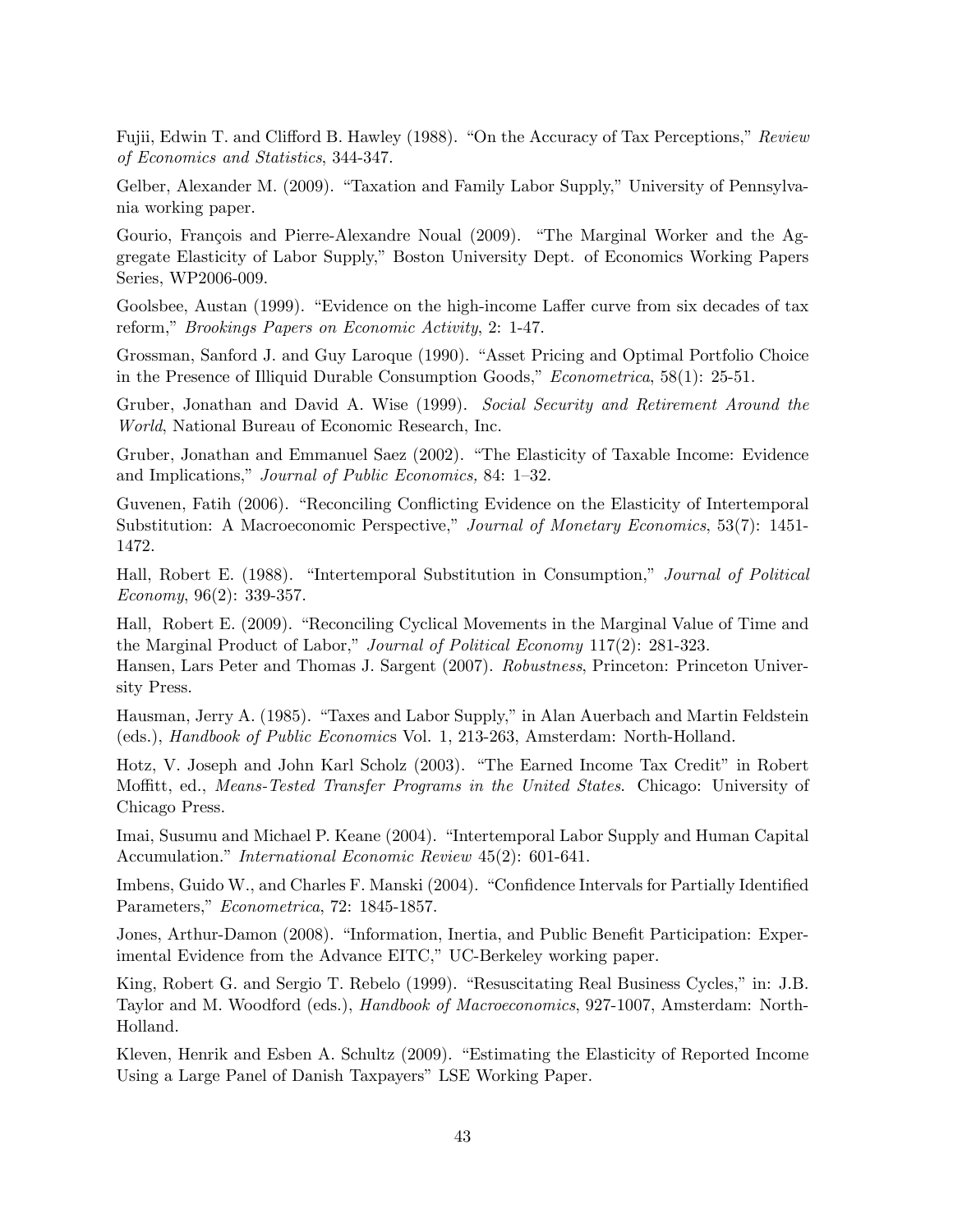Kleven, Henrik, Claus Kreiner, and Emmanuel Saez (2009). "The Optimal Income Taxation of Couples,"  $Econometrica$ , 77(2): 537-560.

Kopczuk, Wojciech (2009). "Polish Business Flat Tax and its Effect on Reported Incomes," Columbia University mimeo.

Kydland, Finn and Edward Prescott (1982). "Time to Build and Aggregate Fluctuations," Econometrica, 50(6): 1345-1370

Ljungqvist, Lars and Thomas J. Sargent (2006). "Do Taxes Explain European Employment? Indivisible Labor, Human Capital, Lotteries, and Savings." in: Daron Acemoglu, Kenneth Rogoff and Michael Woodford (eds.), *NBER Macroeconomics Annual* 2006, 181-246. Cambridge: MIT Press

MaCurdy, Thomas E. (1980). "An Empirical Model of Labor Supply in a Life-Cycle Setting," NBER Working Paper No. 421.

MaCurdy, Thomas (1981). "An Empirical Model of Labor Supply in a Life-Cycle Setting," Journal of Political Economy, 89: 1059-1085.

MaCurdy, Thomas, David Green and Harry Paarsche (1990). "Assessing Empirical Approaches for Analyzing Taxes and Labor Supply," Journal of Human Resources, 25: 415-490.

Mankiw, N. Gregory (1985). "Small Menu Costs and Large Business Cycles: A Macroeconomic Model," Quarterly Journal of Economics,  $100(2)$ : 529–38.

Manski, Charles F. (2007). *Identification for Prediction and Decision*, Cambridge: Harvard University Press.

Meyer, Bruce and Dan Rosenbaum (2001). "Welfare, the Earned Income Tax Credit, and the Labor Supply of Single Mothers," Quarterly Journal of Economics, 116(3): 1063-1114.

Mullainathan, Sendhil, Joshua Schwartzstein, and Andrei Shleifer (2008). "Coarse Thinking and Persuasion," Quarterly Journal of Economics,  $123(2)$ : 577-619.

Nelson, Phillip (1974). "Advertising as Information," Journal of Political Economy,  $82(4)$ : 729-254.

Nevo, Aviv and Adam Rosen (2008). "Identification with Imperfect Instruments," NBER Working Paper No. 14434.

Nickell, Stephen (2003). "Employment and Taxes," CESifo Working Paper No. 1109.

Ohanian, Lee, Andrea Raffo, and Richard Rogerson (2008). "Long-term changes in labor supply and taxes: Evidence from OECD countries, 1956-2004," Journal of Monetary Economics,  $55(8): 1353-1362.$ 

Pakes, Ariel, Jack Porter, Katherine Ho, and Joy Ishii (2007). "Moments Inequalities and Their Application." Harvard University mimeo.

Pencavel, John (1986). "Labor Supply of Men: A Survey." in Orley Ashenfelter and Richard Layard (eds.), Handbook of Labor Economics Vol. 1. Amsterdam: North Holland.

Prescott, Edward (2004). "Why Do Americans Work So Much More Than Europeans?" Federal Reserve Bank of Minneapolis Quarterly Review,  $28(1)$ : 2-13.

Rogerson, Richard (1988). "Indivisible Labor, Lotteries and Equilibrium," Journal of Mone-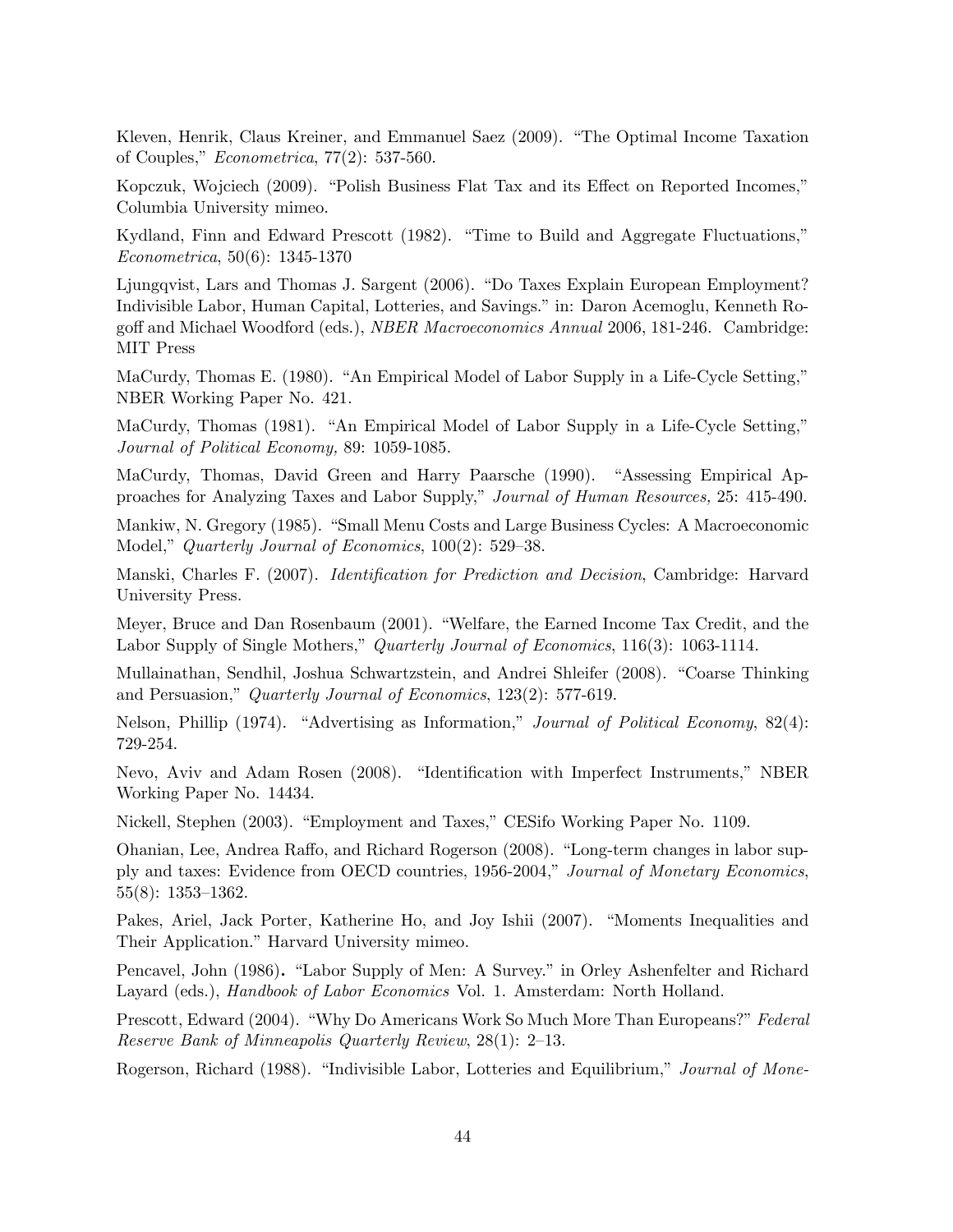tary Economics,  $21(1)$ : 3-16.

Rogerson, Richard (2006). "Understanding Differences in Hours Worked," Review of Economic Dynamics, 9: 365-409.

Rogerson, Richard and Johanna Wallenius (2009). "Micro and Macro Elasticities in a Life Cycle Model with Taxes," Journal of Economic Theory, 144(6): 2277-2292.

Saez, Emmanuel (2001). "Using Elasticities to Derive Optimal Income Tax Rates," Review of Economic Studies, 68: 205-229.

Saez, Emmanuel (2002). "Do Taxpayers Bunch at Kink Points?" UC-Berkeley mimeo.

Saez, Emmanuel (2004). "Reported Incomes and Marginal Tax Rates, 1960-2000: Evidence and Policy Implications," Tax Policy and the Economy 18: 117-174. Cambridge: MIT Press.

Saez, Emmanuel (2009). "Do Taxpayers Bunch at Kink Points?" American Economic Journal: Economic Policy, forthcoming.

Saez, Emmanuel, Joel Slemrod and Seth Giertz (2009). "The Elasticity of Taxable Income with Respect to Marginal Tax Rates: A Critical Review," NBER Working Paper No. 15012.

Samuelson, William and Richard Zeckhauser. (1988). "Status Quo Bias in Decision Making." Journal of Risk and Uncertainty 1: 7-59.

Simon, Herbert A. (1957). Models of Man. New York: Wiley.

Sims, Christopher A.  $(2003)$ . "Implications of rational inattention," Journal of Monetary Economics, 50(3): 665-690.

Slemrod, Joel B. (1995). "Income Creation or Income Shifting? Behavioral Responses to the Tax Reform Act of 1986," American Economic Review,  $82(5)$ : 175-180.

Stigler, George J. (1961). "The Economics of Information," Journal of Political Economy, 69(3): 213-225.

Trabandt, Mathias and Harald Uhlig (2009). "How Far Are We From The Slippery Slope? The Laffer Curve Revisited," NBER Working Paper No. 15343.

Vissing-Jorgensen, Annette (2002). "Limited Asset Market Participation and the Elasticity of Intertemporal Substitution," Journal of Political Economy, 110(4): 825-853.

Yelowitz, Aaron S. (1995). "The Medicaid Notch, Labor Supply, and Welfare Participation: Evidence from Eligibility Expansions," Quarterly Journal of Economics,  $110(4)$ : 909-39.

Ziliak, James P. and Thomas J. Kniesner (1999). "Estimating Life Cycle Labor Supply Tax Effects," Journal of Political Economy,  $107(2)$ : 326-359.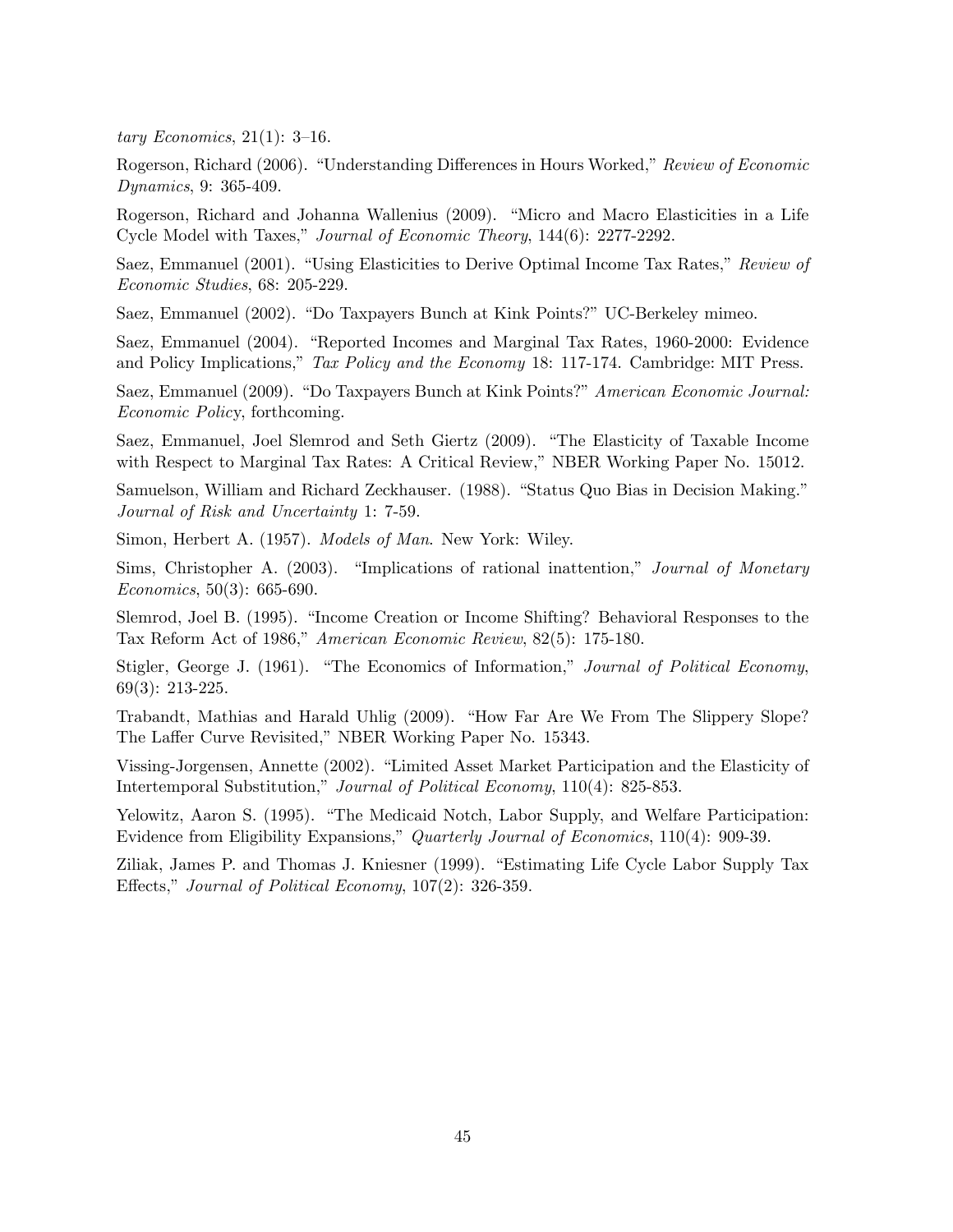#### Appendix A: Bounds on Elasticities with Income Effects

This appendix shows that the bounds in Proposition 1 apply to the Hicksian elasticity when utility does not take the specific quasilinear form in  $(2)$ . For simplicity, I ignore heterogeneity across agents and assume all agents have a flow utility function  $v(x_t, y_t)$ . When utility is not quasi-linear, the  $\delta$  class of models is defined using the expenditure function. The agent's expenditure function is

$$
e(p, U) = \min \sum_{s=t}^{T} (p_s x_s + y_s) \text{ s.t. } \sum_{s=t}^{T} v(x_s, y_s) \ge U
$$

Let the optimal choice of  $x_t$  be denoted by  $x_t^c(p, U)$ , the Hicksian demand function. Let the agent's constrained expenditure function conditional on consuming  $\tilde{x}_t$  units of good  $x_t$  be denoted by

$$
\widetilde{e}(\widetilde{x}_t) = \min \sum_{s=t}^{T} (p_s x_s + y_s) \text{ s.t. } \sum_{s=t}^{T} v(x_s, y_s) \text{ and } x_t = \widetilde{x}_t \tag{35}
$$

The  $\delta$  class of models is defined by the condition

$$
\widetilde{e}(x_t) - \widetilde{e}(x_t^c) < \delta p_t x_t^c
$$

Note that this definition collapses to that in  $(11)$  when utility is quasilinear. I first establish an analog of Lemma 1 with income effects.

**Lemma A1.** For small  $\delta$ , the set of observed demands is approximately

$$
X_t(p_t, \delta) = \{x_t : |\log x_t - \log x_t^c| < [2\varepsilon^c(p_t)\delta]^{1/2}\}\tag{36}
$$

where  $x_t^c$  denotes the Hicksian demand function and  $\varepsilon^c(p_t) = -\frac{\partial x^c}{\partial p_t}$  $\partial p_t$  $\frac{p_t}{x^c}$  denotes the compensated (Hicksian) price elasticity of demand at price  $p_t$  in period  $t$ .

**Proof.** Using a quadratic approximation to the constrained expenditure function and recognizing that  $\tilde{e}_{\tilde{x}_t}(x_t^c) = 0$  from agent optimization, we obtain

$$
\tilde{e}(x_t) - \tilde{e}(x_t^c) \simeq \frac{1}{2} (x_{i,t}^c)^2 (\log x - \log x_t^c)^2 e_{xx}(x_t^c)
$$

and hence we can rewrite (36) as

$$
|\log x - \log x_t^c| < \left[2\delta \frac{p_t}{x_t^c} \frac{1}{\widetilde{e}_{xx}(x_t^c)}\right]^{1/2}
$$

The remainder of the proof establishes that  $\frac{\partial x^c}{\partial p_t} = -1/\widetilde{e}_{\widetilde{x}_t} \widetilde{x}_t(x_t^c)$ . Let  $\lambda_1$  denote the multiplier on the utility constraint and  $\lambda_2$  the multiplier on the  $x_t = \tilde{x}_t$  constraint in (35). Then

$$
\widetilde{e}_{\widetilde{x}_t} = \frac{\partial L}{\partial \widetilde{x}_t} = \lambda_2 \Rightarrow \widetilde{e}_{\widetilde{x}_t \widetilde{x}_t} = \frac{\partial \lambda_2}{\partial \widetilde{x}_t}
$$

The first order condition for agent optimization of  $x_t$  in (35) is

$$
p_t = \lambda_1 v_x(\tilde{x}_t) + \lambda_2 \tag{37}
$$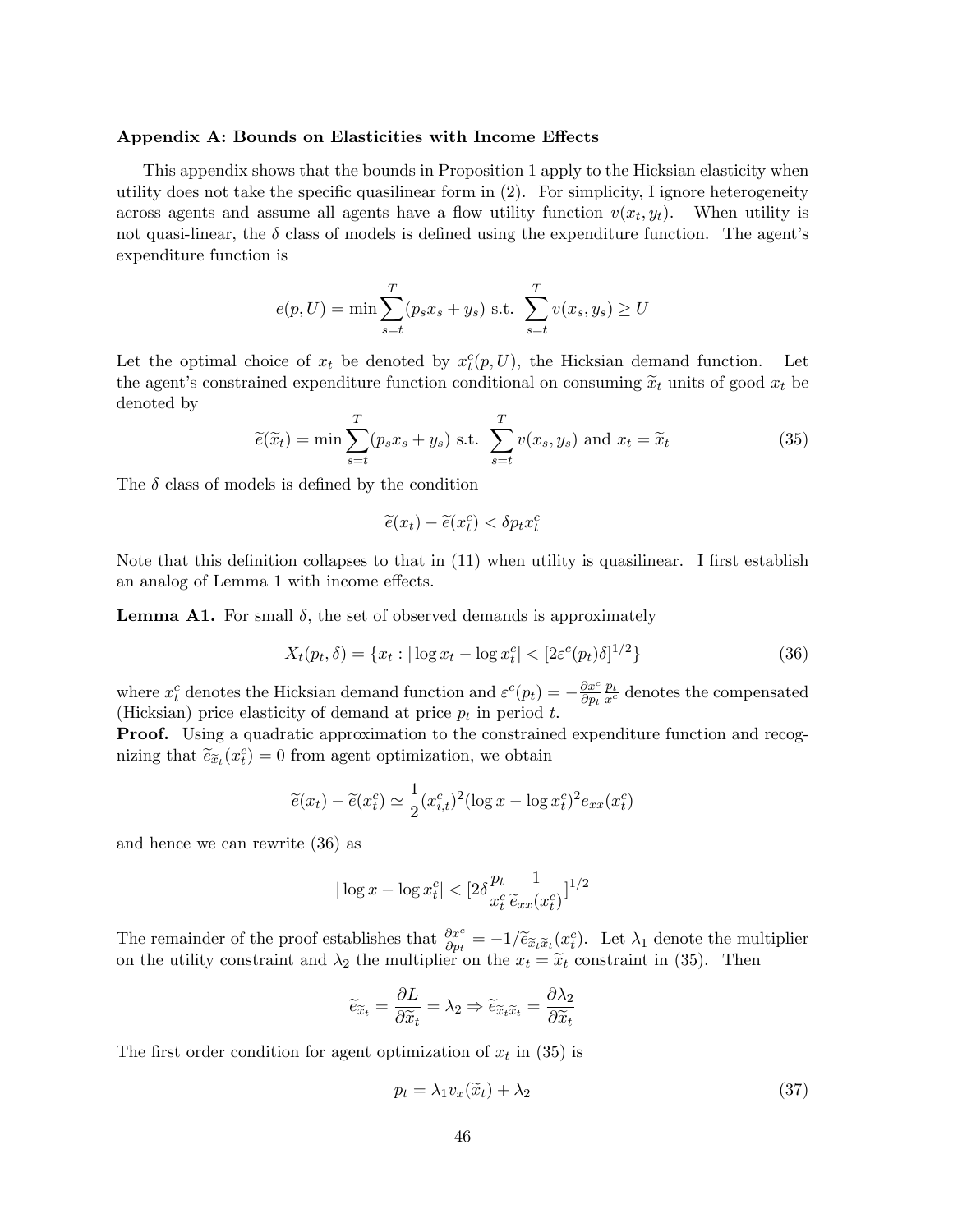Hence

$$
\widetilde{e}_{\widetilde{x}_t \widetilde{x}_t} = \frac{\partial \lambda_2}{\partial \widetilde{x}_t} = -\lambda_1 v_{xx} - \frac{\partial \lambda_1}{\partial \widetilde{x}_t} v_x
$$

Next, consider the constrained expenditure minimization problem when  $\tilde{x}_t(p_t) = x_t^c(p_t)$ . In this case  $\lambda_2 = 0$  and implicitly differentiating (37) w.r.t.  $p_t$  yields

$$
1 = \lambda_1 v_{xx} \frac{\partial x^c}{\partial p_t} - \frac{d\lambda_1}{dp_t} v_x
$$
  

$$
= \lambda_1 v_{xx} \frac{\partial x^c}{\partial p_t} - \left(\frac{\partial \lambda_1}{\partial \widetilde{x}_t} \frac{\partial x^c_t}{\partial p_t} + \frac{\partial \lambda_1}{\partial p_t} \middle| \widetilde{x}_t \right) v_x
$$

The solution to the constrained expenditure minimization problem is unaffected by  $p_t$  when  $x_t$  is fixed and hence  $\frac{\partial \lambda_1}{\partial p_t}|\tilde{x}_t=0$ . Therefore the preceding condition implies

$$
1 = (\lambda_1 v_{xx} - \frac{\partial \lambda_1}{\partial \widetilde{x}_t} v_x) \frac{\partial x^c}{\partial p_t}
$$

It follows that  $\frac{\partial x^c}{\partial p_t} = -1/\tilde{e}_{\tilde{x}_t}(\tilde{x}_t(x_t^c))$ , completing the proof.

Next, I establish the analog of Proposition 1. I bound the Hicksian elasticity at a particular price point  $p_t$  using observed elasticities around that price level because  $\varepsilon^c(p_t)$  may vary with  $p_t$  when  $v(x, y)$  is left unrestricted. Because the Hicksian elasticity may also vary with the period  $t$ , we must consider a price change within a given period  $t$  to obtain a well defined elasticity. Consider an experiment that raises the price of  $x_t$  from  $p_A$  to  $p_B$  in period t while providing the agent with income compensation so that his utility remains unchanged. Then the lower and upper bounds on the observed Hicksian price elasticities remain as depicted in Figure 3, replacing the Marshallian demand curve  $x(p_t)$  with the Hicksian demand curve  $x^c(p_t)$ . If  $\varepsilon^c(p_t)$  does not vary locally between  $p_A$  and  $p_B$ , the upper and lower bounds on  $\varepsilon^c(p_t)$  are characterized by equations (16) and (17):

$$
\widehat{\varepsilon}^c(p_t) = \varepsilon^c(p_t) \pm 2 \frac{(2\varepsilon_L \delta)^{1/2}}{\Delta \log p}
$$

 $1-\sqrt{2}$ 

**Proposition A1.** For any flow utility function  $v(x, y)$ , under assumption A1, for small  $\delta$ , the range of structural Hicksian elasticities consistent with an observed Hicksian elasticity  $\hat{\epsilon}^c(p_t)$ is approximately  $(\varepsilon_L^c(p_t), \varepsilon_U^c(p_t))$  where

$$
\varepsilon_L^c(p_t) = \hat{\varepsilon}^c(p_t) + \frac{4\delta}{(\Delta \log p)^2} (1 - \rho) \text{ and } \varepsilon_U^c(p_t) = \hat{\varepsilon}^c(p_t) + \frac{4\delta}{(\Delta \log p)^2} (1 + \rho) \tag{38}
$$

with 
$$
\rho = (1 + \frac{1}{2} \frac{\hat{\epsilon}^c(p_t)}{\delta} (\Delta \log p)^2)^{1/2}
$$
 (39)

Proof. Identical to the proof of Proposition 1.

#### Appendix B: Sources and Calculations for Studies in Table 1

This appendix describes how the values in columns 3–5 of Table 1 are calculated for each study. The studies do not always directly report the relevant inputs, especially for the net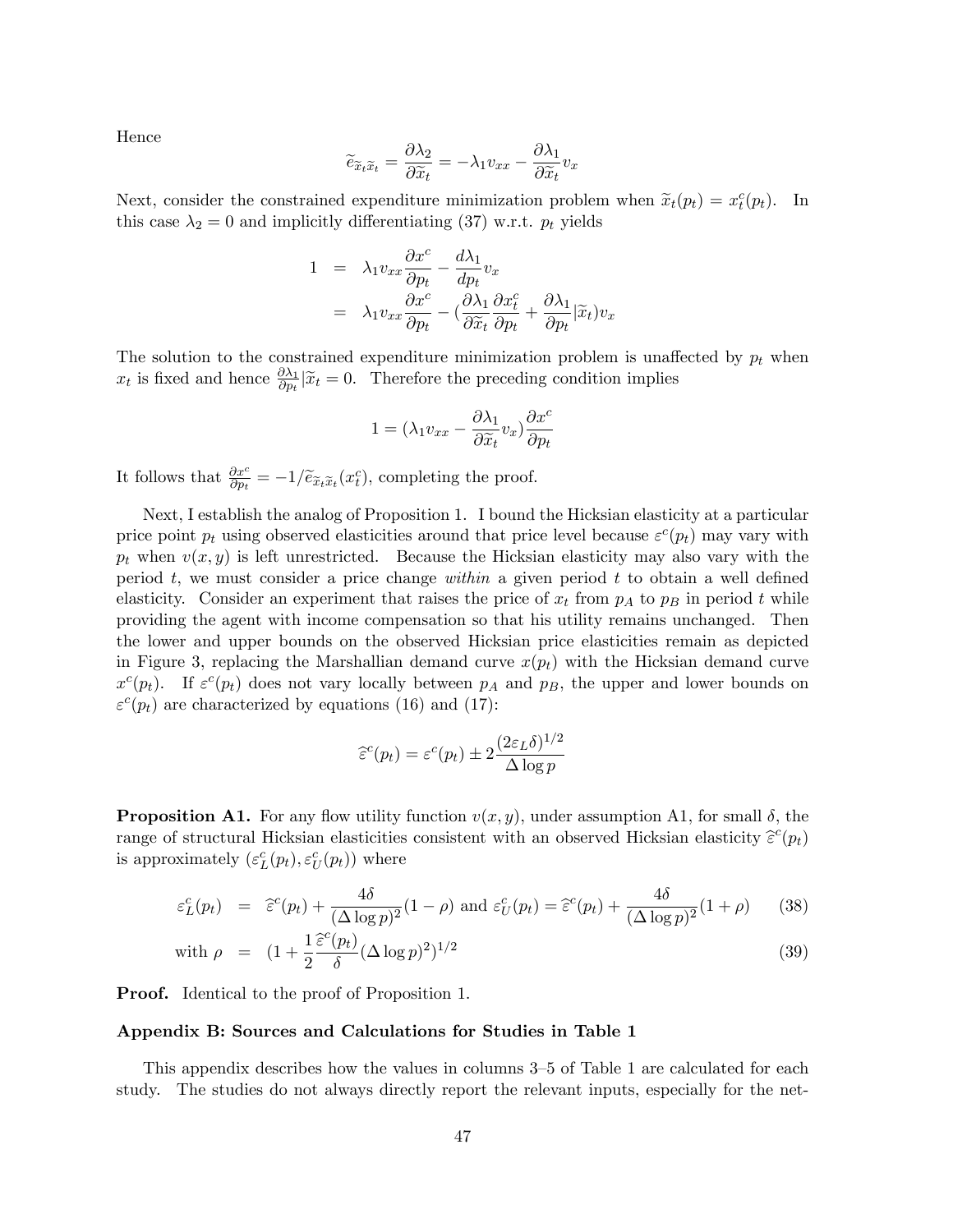of-tax change  $\Delta \log(1 - \tau)$ . I adhere to the following principles to obtain consistent values of  $\Delta \log(1 - \tau)$  across the studies: (1) for studies whose estimates are identified from a single quasi-experiment (e.g. Feldstein 1995), I define  $\Delta \log(1 - \tau)$  as the change in the NTR for the group that the authors' define as the "treated" group;  $(2)$  for studies that pool multiple short run changes and do not explicitly isolate a treatment group (e.g. Gruber and Saez 2002), I define  $\Delta \log(1 - \tau)$  as the 90th percentile of the distribution of changes in net-of-tax rates in the sample; and (3) for studies that pool time series and cross-sectional variation in the level of the tax rate (e.g. Davis and Henrekson 2005) rather than focusing on short-run changes, I define  $\Delta \log(1 - \tau)$  as the difference between the NTR at the 10th and 90th percentile in the sample.

#### A. Hours Elasticities

1. MaCurdy (1981):  $\hat{\varepsilon}$ : reported in text on page 1083. s.e. $(\hat{\varepsilon})$ : imputed from the t-statistic for  $\delta$  reported in row 5 of Table 1 as 0.15/0.98 because estimate of compensated elasticity is approximately equal to  $\delta$ .  $\Delta \log(1 - \tau)$ : mean change in wage rates  $W(t) - W(t-1)$  reported in second block of Table A1 of NBER working paper number 421.

2. Eissa and Hoynes (1998):  $\hat{\varepsilon}$ : average of the compensated wage elasticities for married men and women with children from 1984 to 1996, computed using the Slutsky equation  $\varepsilon_{l^c,w} =$  $\varepsilon_{l,w} - \frac{wl}{y}$  $\frac{w}{y}\varepsilon_{l,y}$ , where  $\varepsilon_{l,w}$  and  $\varepsilon_{l,y}$  are reported in Table 8, IV2 for men and Table 9, IV2 for women. Mean values of  $y$  and  $wl$  are computed from summary statistics reported in Table 3. s.e. $(\hat{\varepsilon})$ : calculated from standard errors reported in Table 8, IV2 and Table 9, IV2 for coefficients on log(net wage) and virtual income.  $\Delta \log(1 - \tau)$ : unweighted mean percent change in the net-of-tax rate in the phase-in and phase-out regions of the EITC schedule for the reforms reported in Table 1 (TRA 1986, OBRA 1990, and OBRA 1994).

3. Blundell, Duncan, and Meghir (1998):  $\hat{\varepsilon}$ , s.e. $(\hat{\varepsilon})$ : Table 4, row 1.  $\Delta \log(1 - \tau)$ : defined as  $\Delta \log(\text{wage} \times \text{NTR}) = \Delta \log(\text{wage}) + \Delta \log(\text{NTR})$  in order to incorporate both wage and tax variation, where  $\Delta \log(wage)$  is the mean percentage change in annual wage rate computed from Table 15 and  $\Delta$ log(NTR) is the difference between the 10th and 90th percentiles of log NTRís across all the cohort-year-education cells listed in Table 2.

4. Ziliak and Kniesner (1999):  $\hat{\varepsilon}$ , s.e. $(\hat{\varepsilon})$ : Table 1, column 3.  $\Delta \log(1 - \tau)$ : change in net-of-tax rate between the 10th and 90th percentiles, calculated as  $log(1-.292+1.64\cdot0.069)$  $log(1 - .292 - 1.64 \cdot 0.069)$  where 0.069 is the standard deviation of the tax rates and 0.292 is the mean marginal tax rate reported in row 6 of Table D1.

5. Bianchi, Gudmundsson, and Zoega (2001):  $\hat{\varepsilon}$ , s.e.( $\hat{\varepsilon}$ ): mean percent change in hours for men and women (columns 3-4 of Table 5) divided by the percent change in the net-of-tax rate. Standard error computed from the standard errors reported for the changes in hours. Note that the elasticity estimates provided by the authors are computed using average tax rates, necessitating use of the computation described above.  $\Delta \log(1 - \tau)$ : log change from tax rate of 0 in 1987 to a 35 percent áat tax in 1988 as described in the text.

#### B. Taxable Income Elasticities

6. Gruber and Saez (2002):  $\hat{\epsilon}$ , s.e. $(\hat{\epsilon})$ : average of the estimates in column 2 of Table 9 for individuals with taxable income between \$10,000 and \$50,000 and those with taxable income between \$50,000 and \$100,000.  $\Delta \log(1 - \tau)$ : 90th percentile of distribution of changes in net-of-tax rate for individuals with taxable income between \$10,000 and \$100,000, computed as unweighted mean of 90th percentiles implied by means and standard deviations in each cell of columns 3 and 4 of Table 3.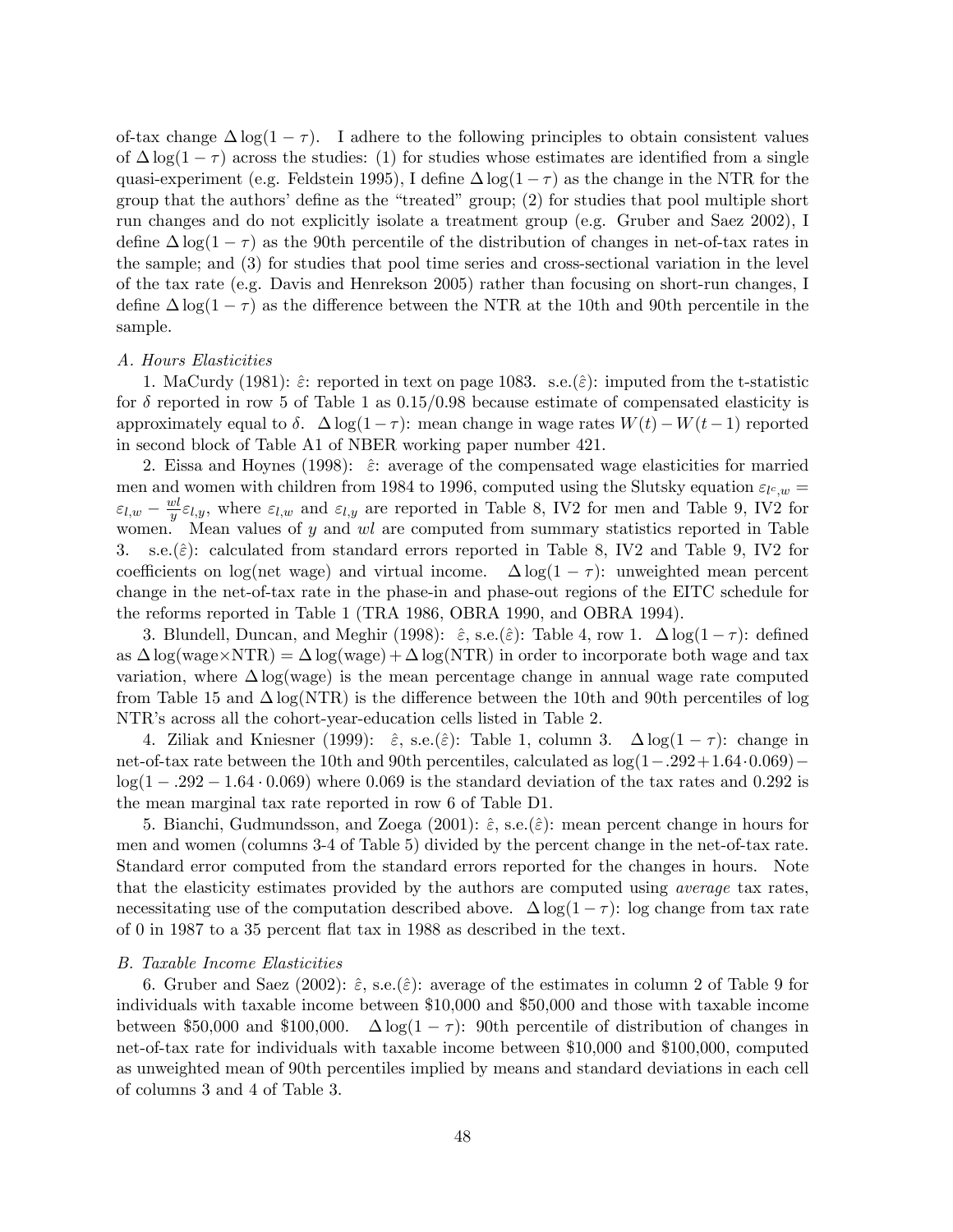7. Saez (2004):  $\hat{\varepsilon}$ , s.e.( $\hat{\varepsilon}$ ): Table 4B, column 6 for the top 5 to 1 percent of tax units.  $\Delta \log(1-\tau)$ : difference between 10th and 90th percentiles of NTR's for the top 5 to 1 percent of tax units listed in column 8 of Table B2.

8, 9. Chetty et al. (2009):  $\hat{\epsilon}$ , s.e.( $\hat{\epsilon}$ ): observed elasticities at middle and top kinks reported in section 5.  $\Delta \log(1 - \tau)$ : size of tax changes at the middle and top tax kinks as reported in section 5.

10. Gelber (2009):  $\hat{\varepsilon}$ , s.e. $(\hat{\varepsilon})$ : Table 3, column 2.  $\Delta \log(1 - \tau)$ : percent change in net-of-tax rate from 1989 to 1991 for the highest tax brackets reported in Table 1.

11. Kleven and Schultz (2009):  $\hat{\varepsilon}$ , s.e. $(\hat{\varepsilon})$ : reported in text.  $\Delta \log(1 - \tau)$ : change in net-of-tax rate for 1987 Danish tax reform reported in text.

12. Saez (2009):  $\hat{\varepsilon}$ , s.e.( $\hat{\varepsilon}$ ): Table 2, column 6 for wage earners with two or more children.  $\Delta \log(1-\tau)$ : change in NTR at first kink in the EITC benefit schedule from 1995 to 2004.

#### C. Top Income Elasticities

13. Feldstein (1995):  $\hat{\varepsilon}$ : high minus medium tax rate specification in Table 2. s.e. $(\hat{\varepsilon})$ : not reported in the paper; computed by rescaling the standard error in Auten and Carroll (1999) by the ratio of sample sizes in the two studies  $(\frac{14,425}{3,735})$  cited by Feldstein on page 566.  $\Delta \log(1 - \tau)$ : reported in Table 2 for the high tax rate group.

14. Auten and Carroll (1999):  $\hat{\varepsilon}$ , s.e.( $\hat{\varepsilon}$ ): Table 2, Col 6.  $\Delta \log(1 - \tau)$ : change in NTR for high tax rate group in Table 2 of Feldstein (1995).

15. Goolsbee (1999):  $\hat{\varepsilon}$ , s.e. $(\hat{\varepsilon})$ : Table 2b, column 1. There is a typographical error in the standard error reported in Table 2b, so I use the standard error reported in the text on page 21 instead.  $\Delta \log(1 - \tau)$ : Table 2b, row C for 1985 to 1989.

16. Saez (2004):  $\hat{\varepsilon}$ , s.e.( $\hat{\varepsilon}$ ): Table 2C, column 3 for the top 1 percent of tax units.  $\Delta \log(1 \tau$ ): difference between the 10th and 90th percentiles of NTR's for the top 1 percent of tax units listed in column 3 of Table B2.

17. Kopczuk (2009):  $\hat{\varepsilon}$ , s.e.( $\hat{\varepsilon}$ ): reported as estimates from preferred specification in text.  $\Delta \log(1 - \tau)$ : change in the predicted marginal net-of-tax rate for individuals predicted to switch to the flat tax regime based on 2002 (pre-reform) earnings levels.

#### D. Macroeconomic/Trend-Based Elasticities

18. Prescott (2004):  $\hat{\varepsilon}$ : computed from hours and tax changes reported in Table 2, treating the United Kingdom and United States as control groups. I first compute the differences in  $log(1-\text{tax rate})$  between 1993-1996 and 1970-1974 for each country. I then take the differences in the log of predicted hours in 1993-1996 and 1970-1974 for each country and divide by the corresponding percent change in the net-of-tax rate to define a country-specific observed elasticity. Finally, I compute the average of these country-level elasticities (excluding the U.K. and U.S.) to obtain  $\hat{\varepsilon}$ . s.e.( $\hat{\varepsilon}$ ): not reported because Prescott calibrates a model to fit these data rather than directly estimating  $\hat{\varepsilon}$ .  $\Delta \log(1 - \tau)$ : computed as the mean absolute value of the country-level differences in  $log(1-tax$  rate) as described above, excluding the U.K. and U.S.

19. Davis and Henrekson (2005):  $\hat{\varepsilon}$ : Figure 2.2 reports  $\frac{dl}{d(1-\tau)} = 9.1; \hat{\varepsilon} = 9.1 \frac{100\% - 50.8\%}{1140}$ computed at sample means of  $l = 1140$  hours and  $\tau = 50.8\%$  reported in Table 2.1 for Sample A. s.e. $(\hat{\varepsilon})$ : calculated from the standard error reported for the regression coefficient in Figure 2.2.  $\Delta \log(1-\tau)$ : computed as the change in tax rates from the 10th to the 90th percentile of observations shown in Figure 2.2.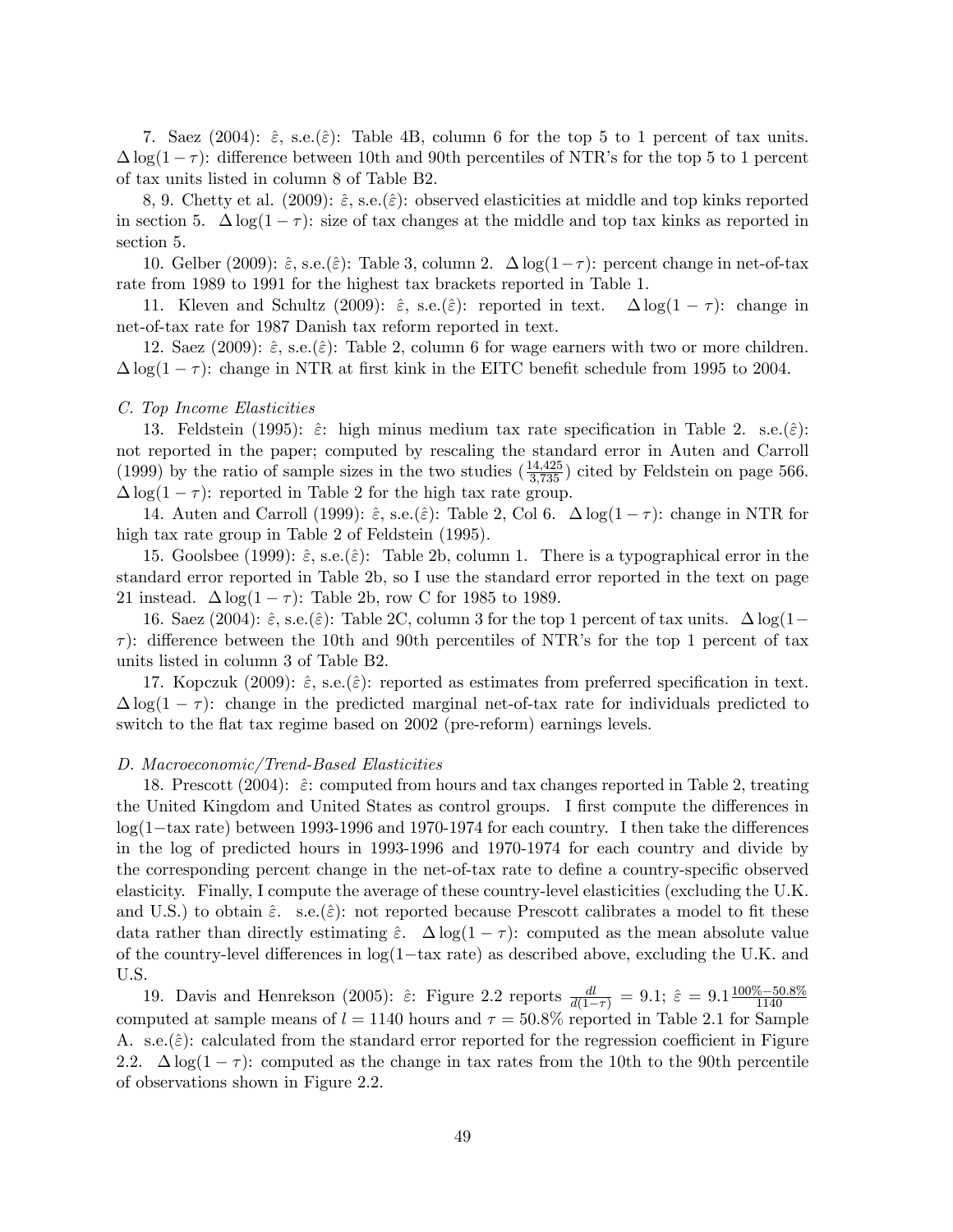20. Blau and Kahn (2005):  $\hat{\varepsilon}$ , s.e.( $\hat{\varepsilon}$ ): average of the elasticities with respect to own log wage reported in column 3 (1989-91 to 1979-81) and column 7 (1999-2001 to 1989-91) of Table 10.  $\Delta \log(1 - \tau)$ : average change in own log imputed wage reported in columns 4 and 5 of Table 2.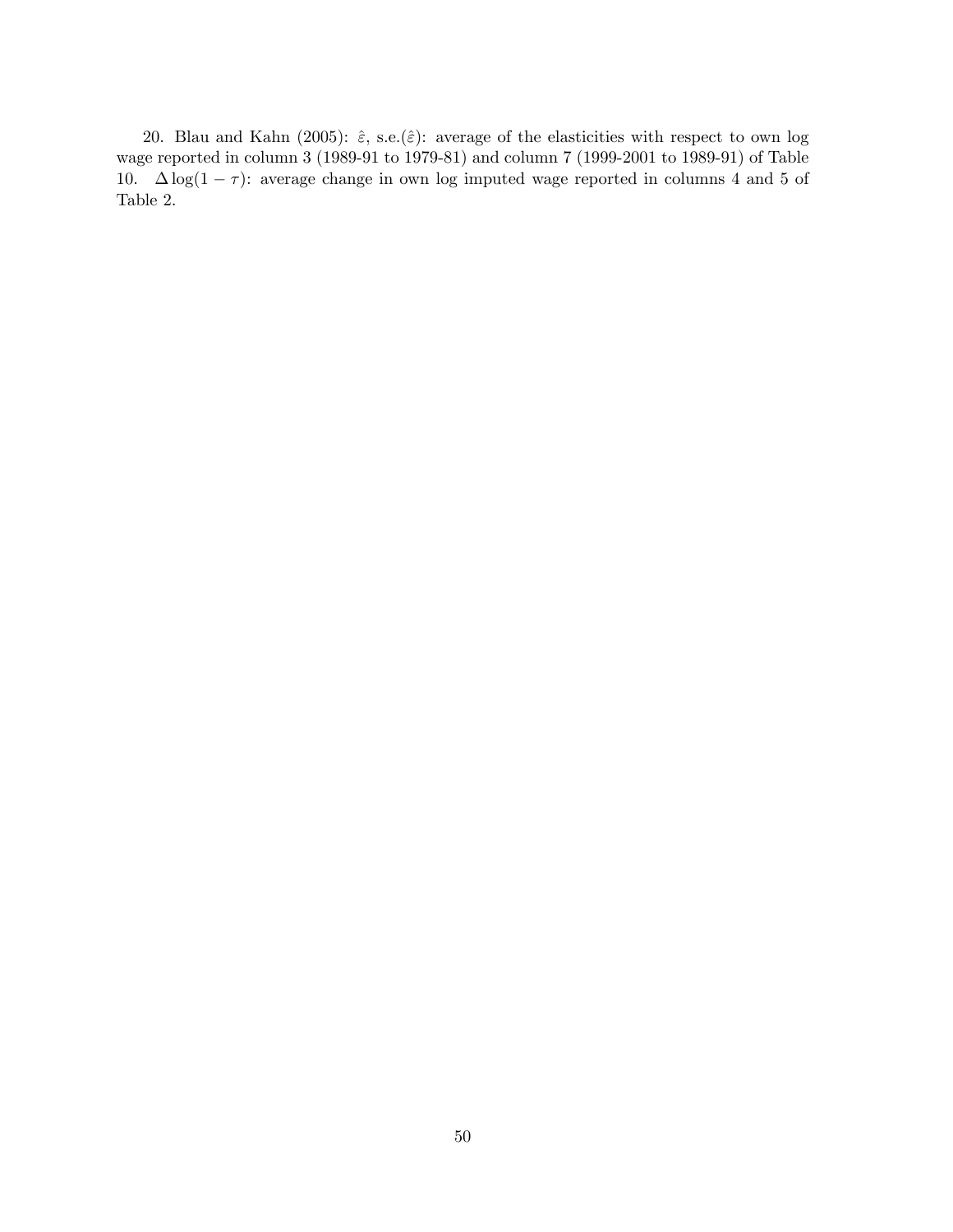

FIGURE 1 Choice Set in a  $\delta$  Class of Models

NOTE–This figure illustrates the choice set  $X(p_t, \delta)$  in a  $\delta$  class of models when all agents have  $\delta_{i,t} = \delta = 1\%$  and  $a_{i,t} = a = \exp(3.5)$ . The blue curve plots flow utility  $u(x_t) = 100 - p_t x_t + a \log x_t$  with  $\log p_t = 1$ . The set of demand levels that yield utility within  $0.01p_t x^*(p_t)$  dollars of the maximum is shown by the red interval on the x axis.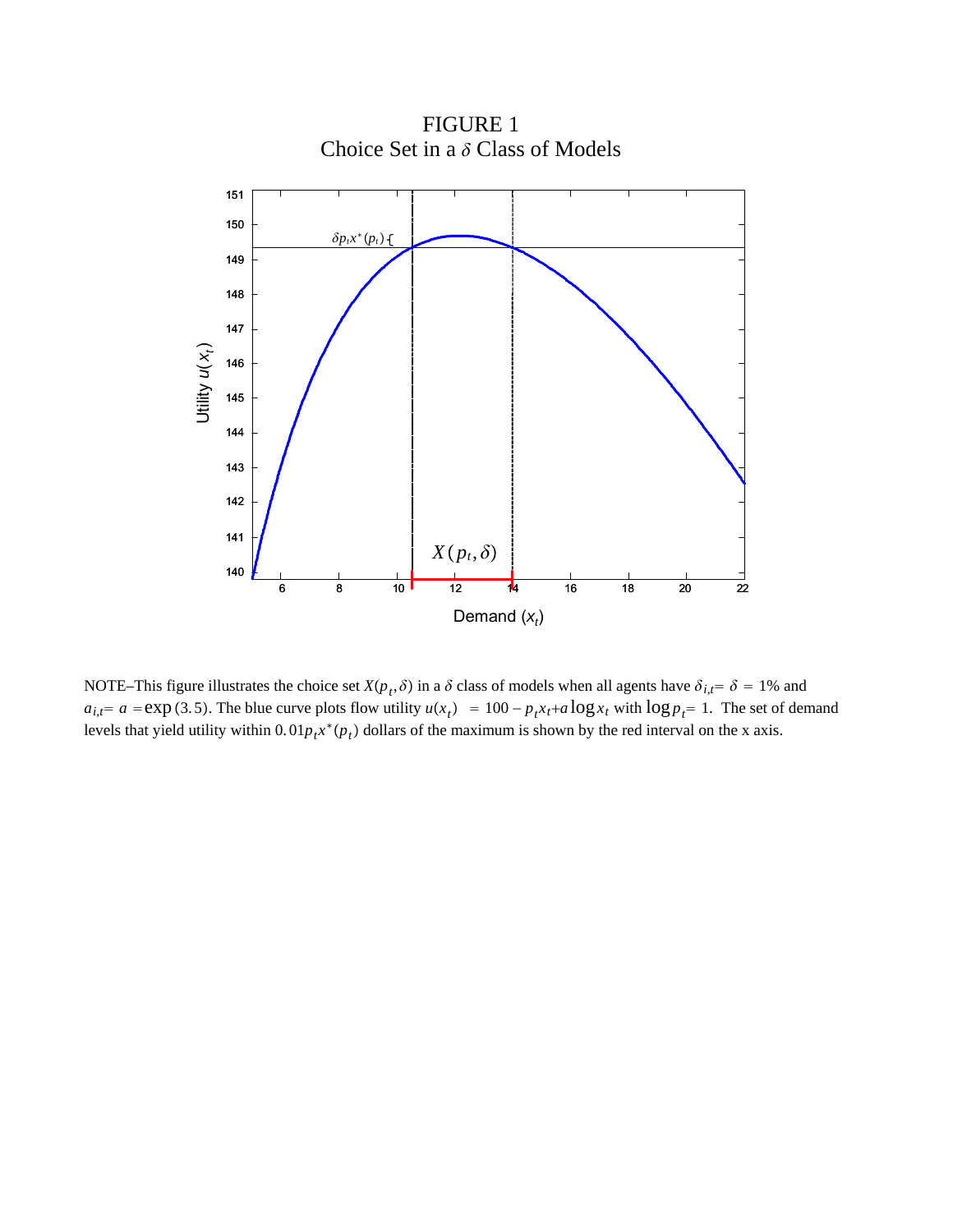FIGURE 2 Identification with Optimization Frictions



NOTE–This figure plots the choice sets at two price levels,  $X(p_A, \delta)$  and  $X(p_B, \delta)$ , with  $\log p_A = 1$  and  $\log p_B = 1.2$ . In panel A,  $\varepsilon = 1$ ; in panel B,  $\varepsilon = 0$ . All other parameters are specified as in Figure 1. The dashed blue line shows the optimal demand  $x^*(p_t)$ . The black lines in Panel A illustrate some of the responses  $(\log x_B(p_B) - \log x_A(p_A))$  that may be observed for a price increase from  $p_A$  to  $p_B$  with a structural elasticity of  $\varepsilon = 1$  and frictions of  $\delta = 1\%$  of consumption.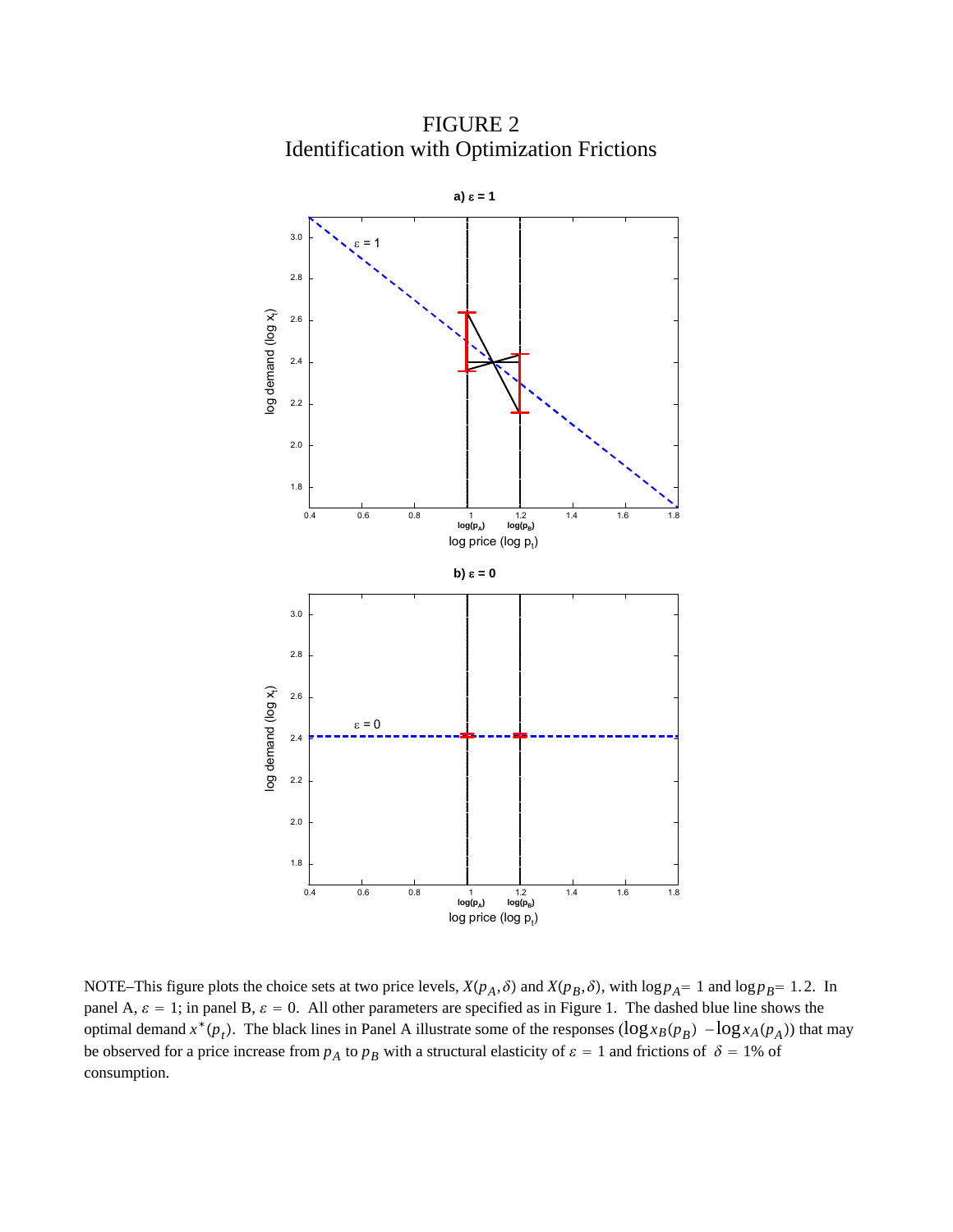FIGURE 3 Bounding the Structural Elasticity with Optimization Frictions



NOTE–The solid black line in each panel depicts the observed demand response for a price increase from  $p_A$  to  $p_B$  with an observed elasticity  $\hat{\epsilon} = 0.3$ ,  $\log p_A = 1$ , and  $\log p_B = 1.4$ . Panel A depicts the highest structural elasticity,  $\epsilon_U = 1$ , that could have generated this observed response with  $\delta = 1\%$ . The blue dashed line depicts the optimal demand  $x^*(p_t)$  with  $\epsilon = 1$ . Panel B analogously depicts the lowest structural elasticity,  $\epsilon_L = 0.1$ , that could have generated the same observed response.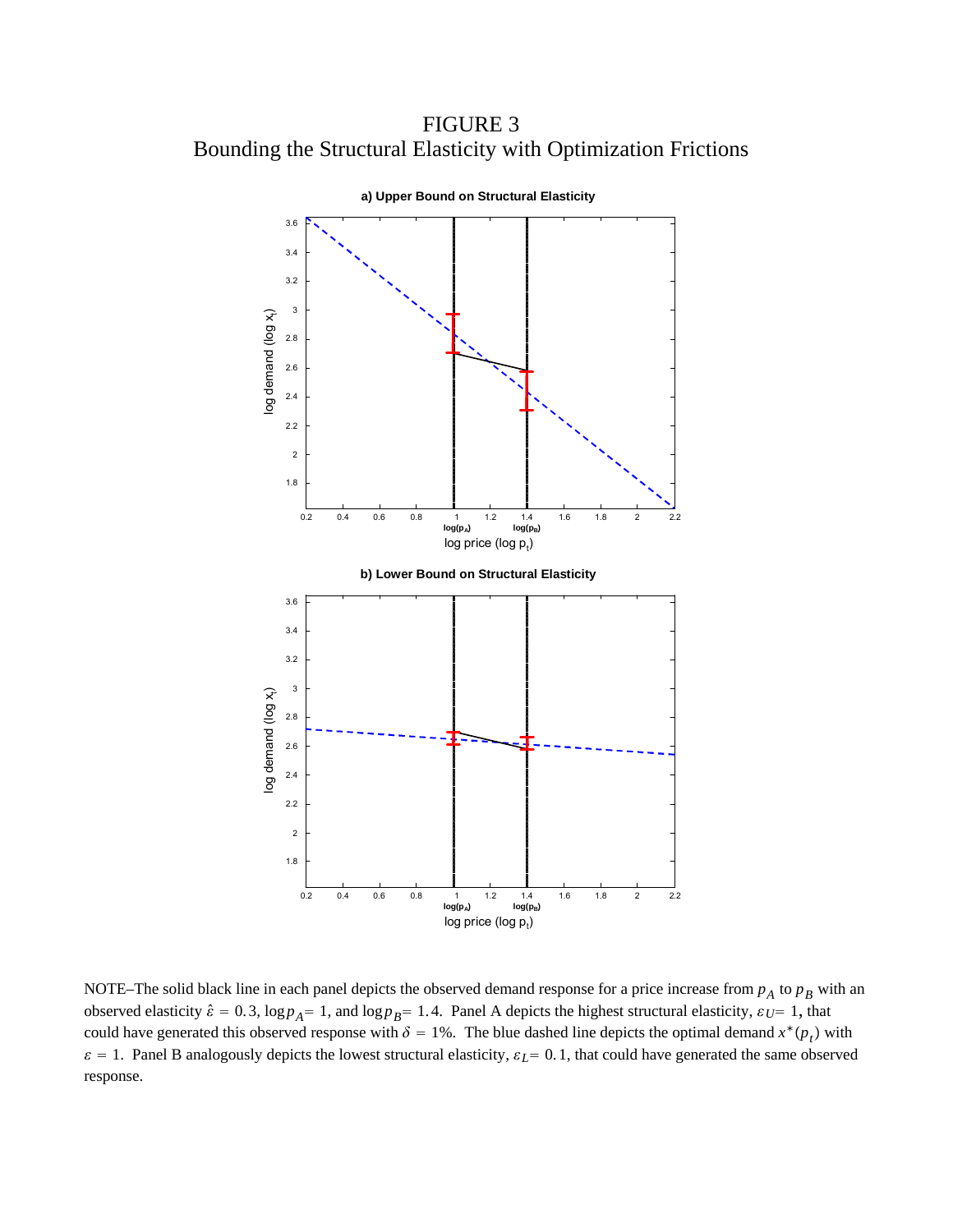FIGURE 4 Bounds on Structural Elasticities as a Function of Observed Elasticities



NOTE–This figure plots the bounds  $(\varepsilon_L, \varepsilon_U)$  vs.  $\hat{\varepsilon}$  for four combinations of  $\delta$  and  $\Delta \log p$ , computed using the formula in Proposition 1. In the top two panels, the degree of optimization frictions is  $\delta = 1\%$ . The lower two panels consider  $\delta = 0.5\%$ . The left panels have a price change of  $\Delta \log p = 20\%$ , while the right panels have  $\Delta \log p = 40\%$ .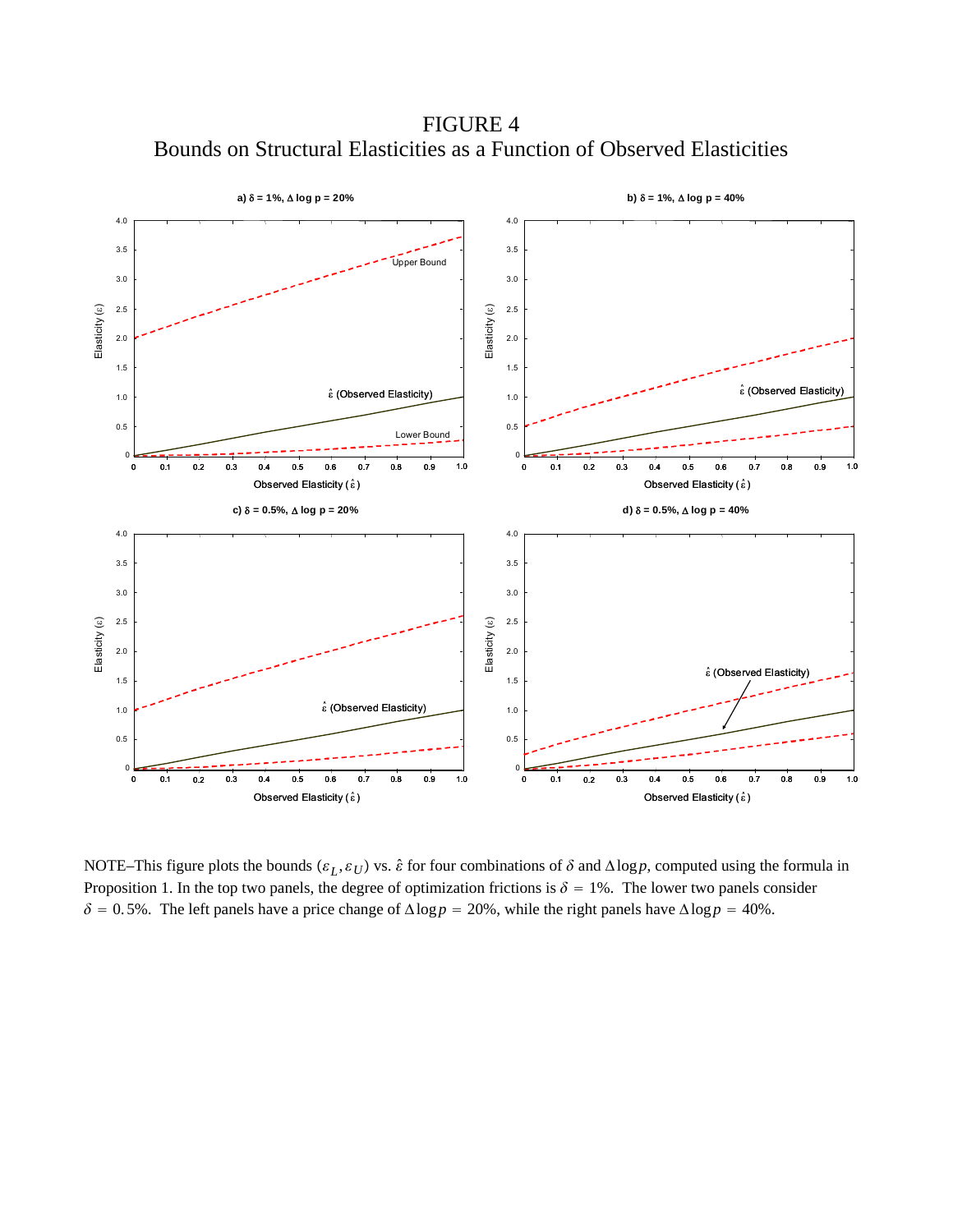FIGURE 5 Upper Bound on Structural Elasticity with Zero Observed Response



NOTE–This figure illustrates the result in Corollary 2. Panel A shows the largest structural elasticity ( $\varepsilon_U$  = 0.5, dashed blue line) consistent with zero observed response ( $\hat{\epsilon} = 0$ , solid black line) to a price increase from  $p_A$  to  $p_B$  when  $\delta = 1\%$ . Panel A shows that under a quadratic approximation to  $u(x)$ ,  $x^*(p_B) - x^*(p_A) = 2d$ , where *d* is the difference between the optimal demand and the lowest demand in the choice set. Panel B replicates Figure 1 and shows that the utility cost of being 2*d* units away from the optimum equals  $4\delta$ .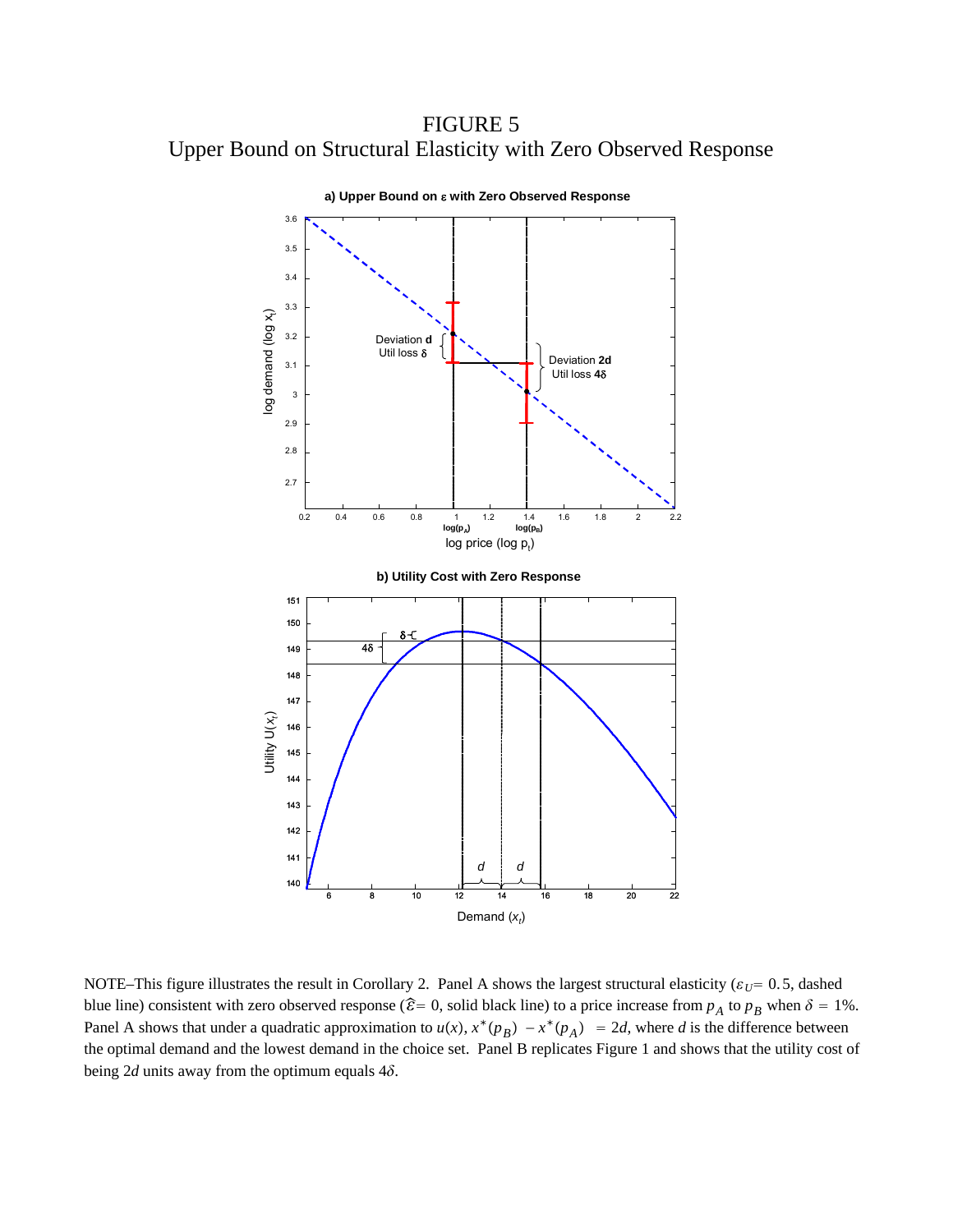# FIGURE 6 Tax Reform Act of 1986



NOTE–These figures are based on the Tax Reform Act of 1986. Panel A shows how marginal tax rates changed between 1985 and 1988 for single filers with two children. Panel B plots the utility cost Δ*ui*, measured in dollars of consumption, from failing to reoptimize labor supply on the intensive margin in response to the tax change with  $\varepsilon = 0.5$ . Panel C plots the same utility cost as a percentage of pre-reform consumption (Δ*ui*,%), defined as the dollar cost in Panel B divided by the agent's consumption in 1985. Panel D shows the change in earnings  $(wl_{i,1988}^* - wl_{i,1985}^*)$  required to reoptimize relative to the tax change. In Panels B-D, the dashed blue line (right y axis) replicates the percentage change in the net-of-tax rate (1-MTR) shown in Panel A.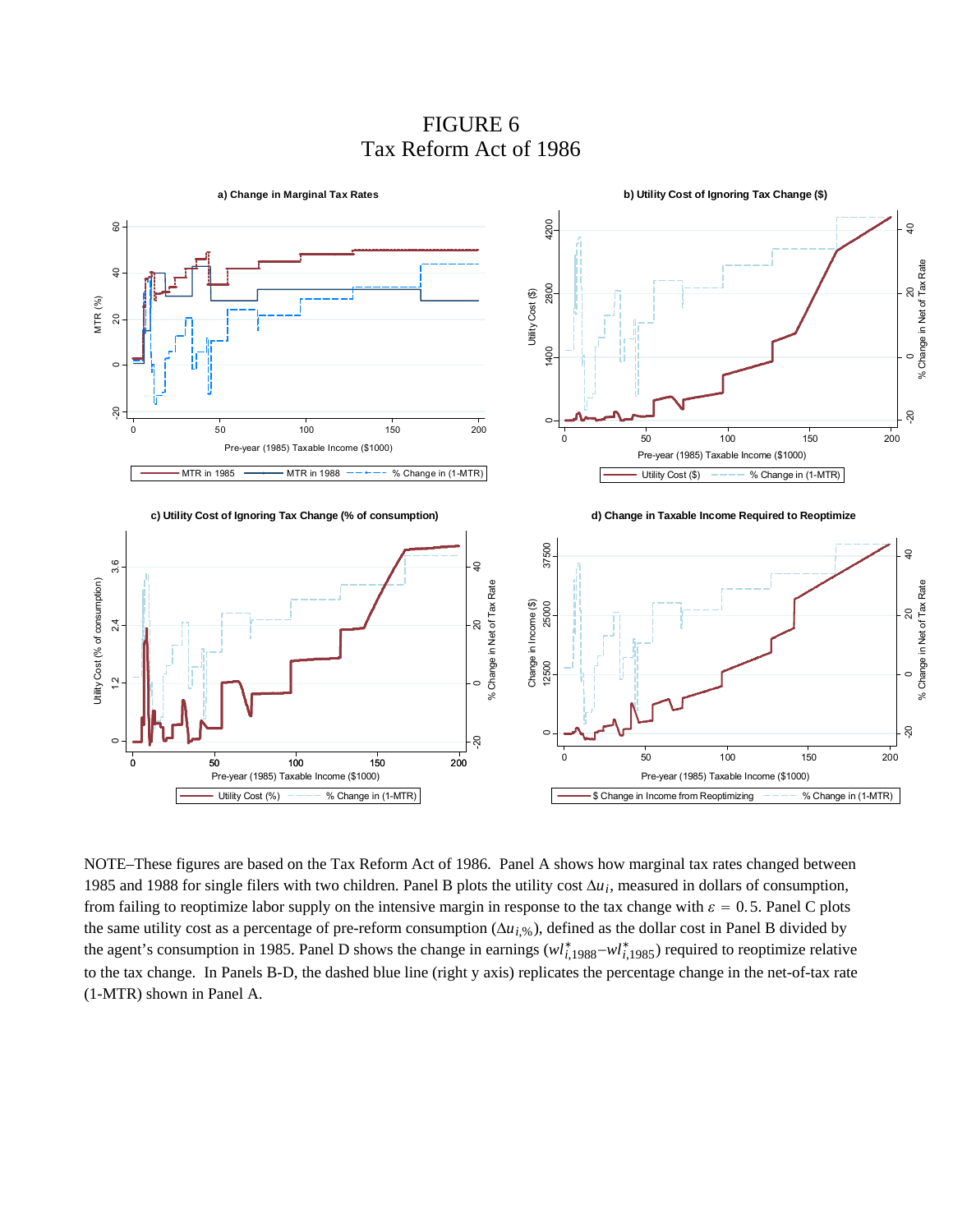**b) Intensive Margin: Utility Cost of Ignoring Tax Change a) Change in Marginal Tax Rates**  $60\,$ -40 -20 0 20 40 60 ុិ **GP 82 0 20 7 จุล** 0 .5 1 1.5 2  $\overline{Q}$ -20 0 20<br>% Change in Net of Tax Rate Utility Cost (% of consumption) Utility Cost (% of consumption) % Change in Net of Tax Rate  $\frac{1}{2}$ MTR (%)  $\overline{20}$  $\circ$  $\overline{5}$  $-40$ ទ  $\circ$ 0 10 20 30 40 50 0 10 20 30 40 50 Pre-year (1993) Taxable Income (\$1000) Pre-year (1993) Taxable Income (\$1000) MTR in 1993  $\longrightarrow$  MTR in 1996  $\longrightarrow$  -  $\longleftarrow$  Change in (1-MTR) Utility Cost  $(\%)$  ---- % Change in (1-MTR) **d) Extensive Margin: Utility Cost of Ignoring Tax Change c) Change in Average Tax Rates**  $25 -$ -8 5 10 15 20 25 5 10 15 20 25  $\Omega$ Utility Cost (% of consumption) ୡ  $\frac{1}{2}$  10 15 20<br>% Change in Net of Tax Rate ନ<br>ମ<br>ମ Utility Cost (% of consumption) % Change in Net of Tax Rate  $\frac{10}{2}$ ATR (%)  $\tilde{a}$  $50$  $\circ$ 0 0 10 20 30 40 50 0 10 20 30 40 50 Pre-year (1993) Taxable Income (\$1000) Potential Pre-year (1993) Taxable Income (\$1000) Utility Cost  $(\%)$  ---- % Change in (1-ATR) ATR in 1993 - ATR in 1996 --------% Change in (1-ATR)

FIGURE 7 Clinton Earned Income Tax Credit Expansion

NOTE–These figures are based on the Clinton EITC Expansion enacted between 1993 and 1996. Panel A shows how marginal tax rates changed over this period for single filers with two children. Panel B plots the utility cost as a percentage of pre-reform consumption (Δ*ui*,%) from failing to reoptimize labor supply in response to the tax change for agents who were already working in 1993 with  $\varepsilon = 0.5$ . Panels C and D are the extensive margin analogues to Panels A and B. Panel C shows changes in average tax rates by taxable income levels from 1993 to 1996. Panel D plots the utility cost  $(\Delta u_{i,ext, %})$ from failing to reoptimize labor supply in response to these tax changes for agents at the margin of entering the labor force prior to the reform. This panel plots the utility gain from entering the labor force in 1996 for agents whose taste *ai* and fixed cost *k* made them indifferent between working and not working in 1993 at the income levels on the x axis. This dollar utility gain is divided by optimal consumption when working in 1993 to obtain a percentage measure.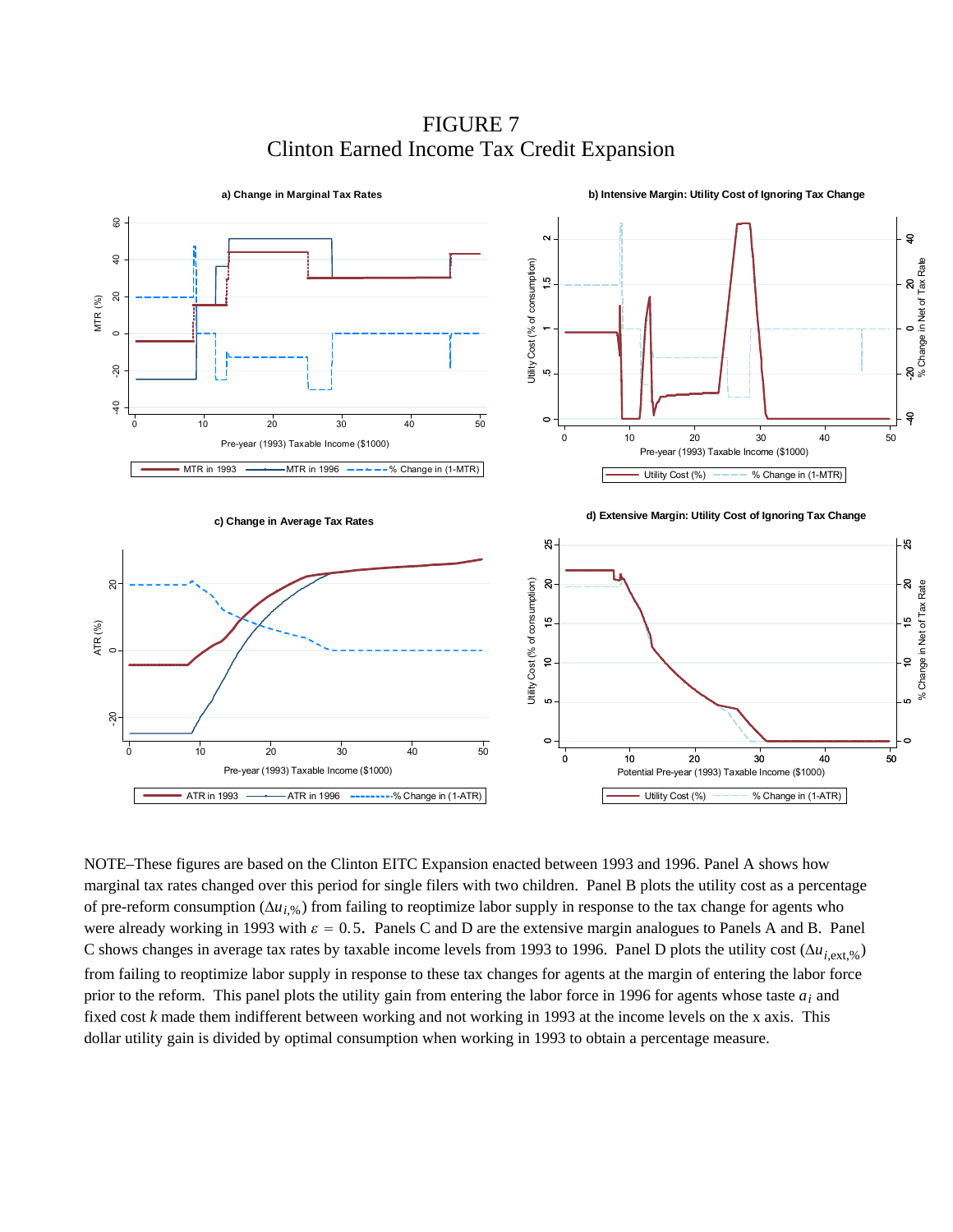FIGURE 8 Utility Cost of Ignoring Tax Changes by Year



NOTE–These figures plot the utility cost of ignoring changes in taxes over three-year periods from the 1970 to 2006 for selected percentiles of the income distribution. In each year *y*, the point that is plotted shows the utility loss (as a percentage of consumption) from choosing labor supply optimally according to the tax system in year *y* − 3 instead of year *y*. Panel A depicts the utility cost of failing to reoptimize labor supply on the intensive margin (Δ*u*<sub>*i*,int,%)</sub> with a structural intensive-margin elasticity of  $\varepsilon = 0.5$ , calculated as in Figure 6c. Panel B depicts the percentage utility cost of failing to reoptimize labor supply on the extensive margin  $(\Delta u_{i,ext, %})$ , calculated as in Figure 7d.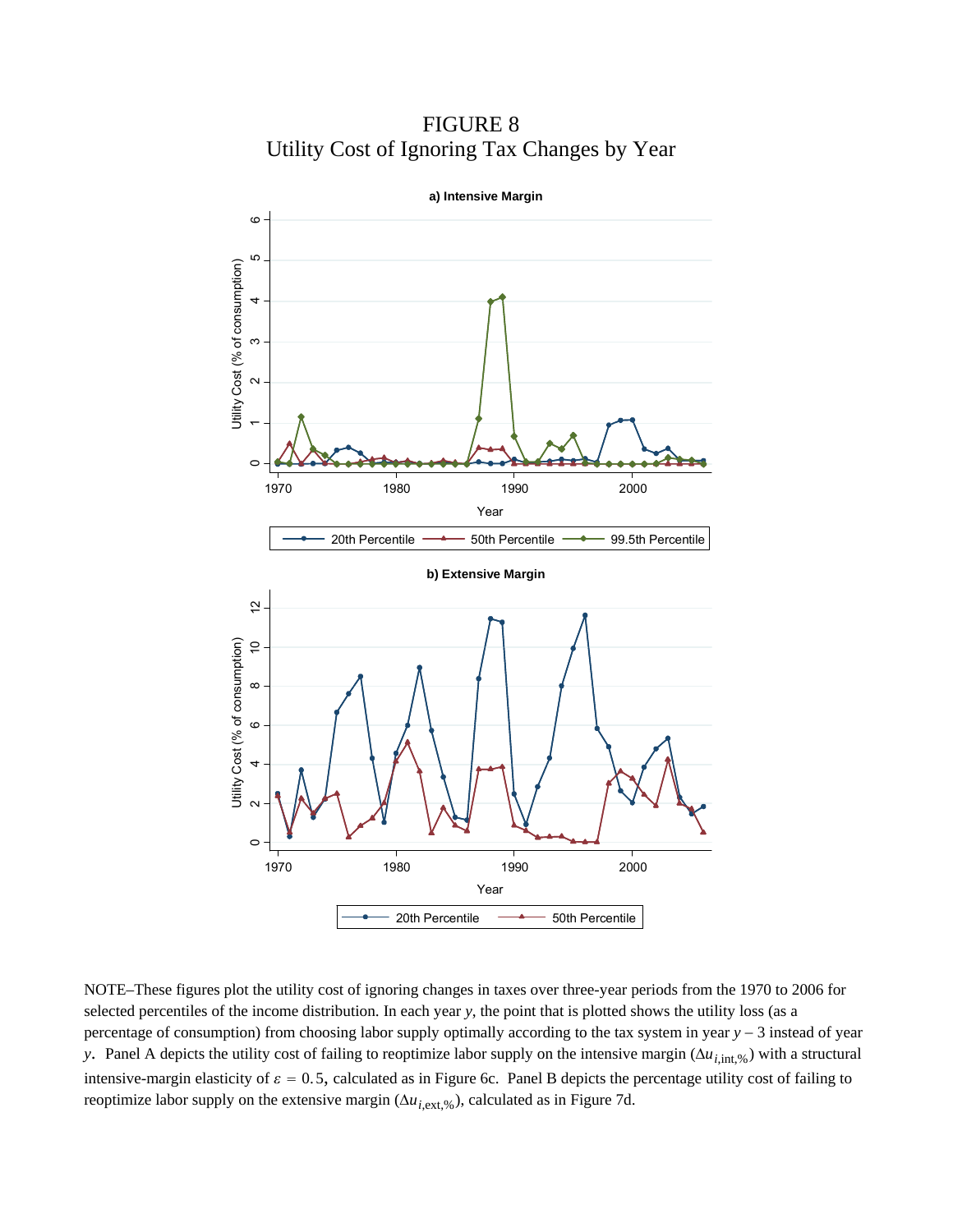FIGURE 9 Gains from Bunching at Kinks in 2006 Tax Schedule



NOTE–The dashed blue curve shows the 2006 marginal tax rate schedule in the U.S. The solid grey curve shows the distribution of taxable income predicted by the frictionless labor supply model with  $\varepsilon = 0.5$ . This curve assumes a uniform distribution of *ai* and plots an Epanechnikov kernel density of the simulated earnings distribution with a bandwidth of \$1000. The numbers near each convex kink are the percentage utility gain (Δ*u*%) from locating at that kink when  $\varepsilon = 0.5$ . To compute  $\Delta u_{\%}$  at a given kink, I first define  $\Delta u_{i,\%}$  as the utility gain for an individual with taste parameter *ai* from locating at that kink relative to optimizing under the (incorrect) assumption that the tax rate in the previous bracket continues into the next bracket. I then define  $\Delta u_{\%}$  as the unweighted mean of  $\Delta u_{i,\%}$  over all individuals whose  $a_i$  would make it optimal for them to locate at that kink. The first two kinks (1.66% and 0.66%) correspond to the end of the phase-in and start of the phase-out regions of the EITC.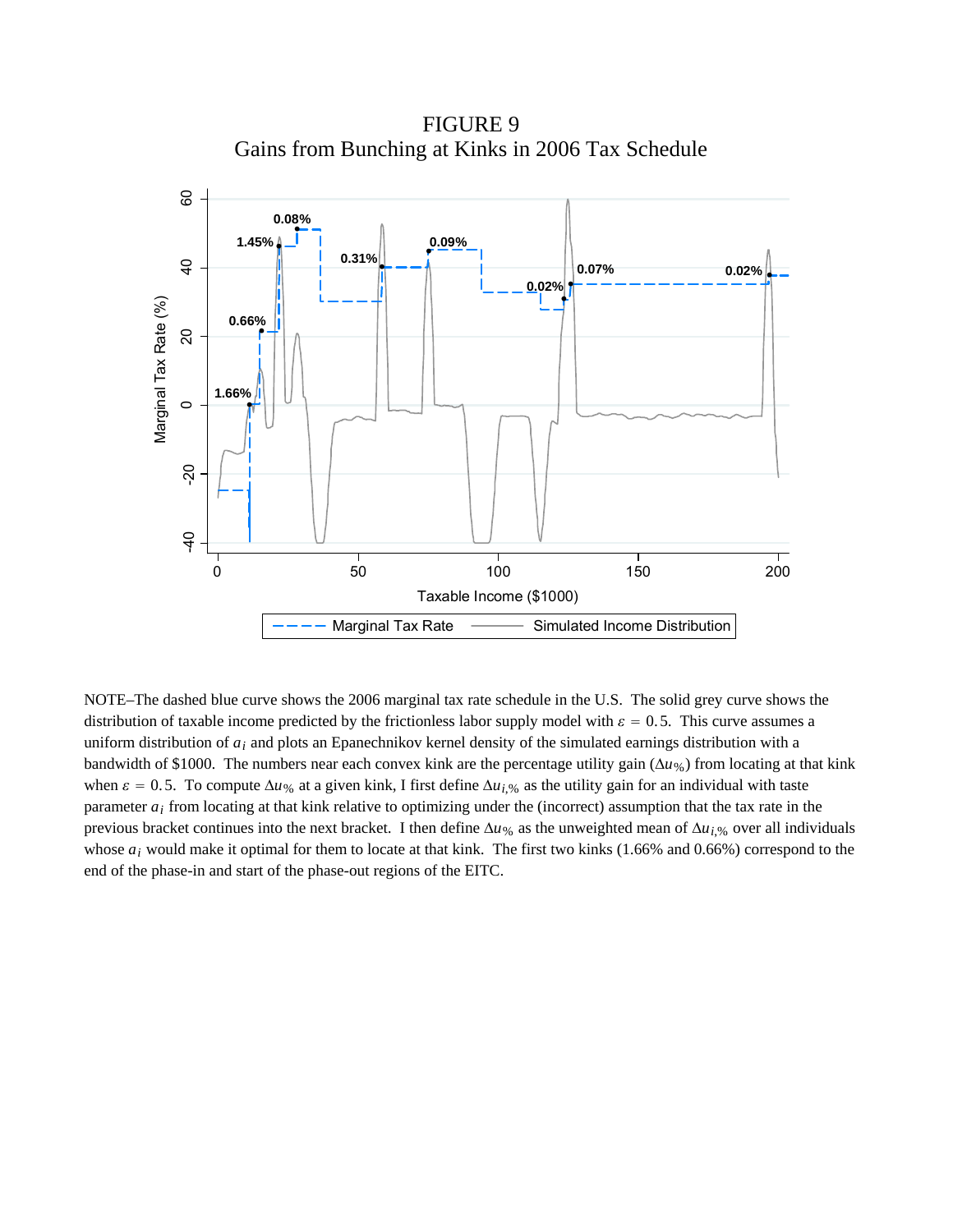FIGURE 10 Bounds on Intensive-Margin Labor Supply Elasticities with  $\delta = 1\%$ 



NOTE–The red intervals show the bounds on the structural intensive-margin elasticity  $\varepsilon$  implied by each of the studies with corresponding numbers listed in Table 1. The blue squares show the point estimate of each study. The x axis is the log change in the net of tax rate  $(\Delta \log(1 - \tau))$  used for identification in each study. Papers with  $\Delta \log(1 - \tau) < 20\%$  are excluded from this figure for scaling purposes. The shaded region shows the range of structural elasticities consistent with all the observed elasticities (the unified bounds).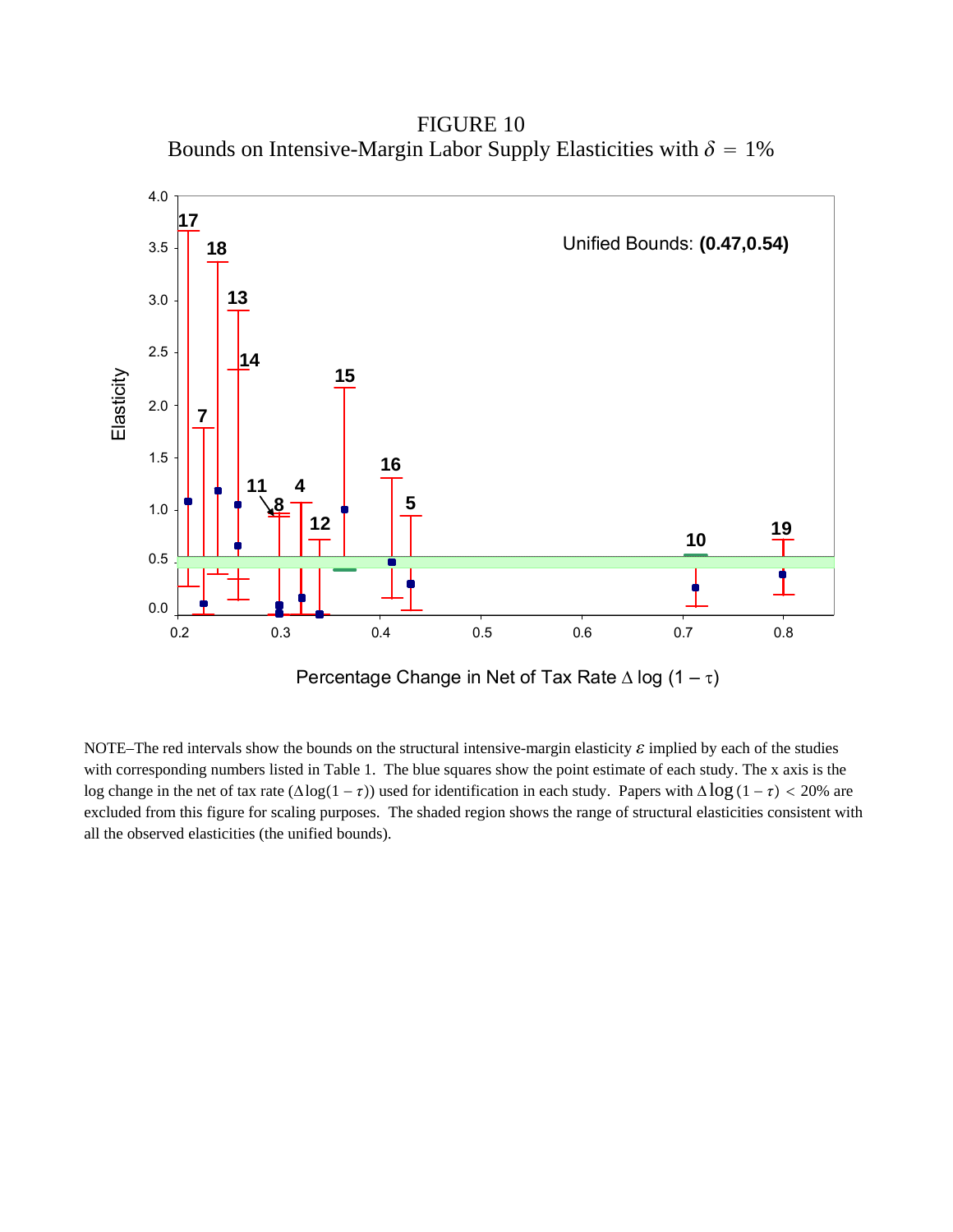FIGURE 11 Unified Bounds on Labor Supply Elasticity vs. Degree of Frictions



NOTE–This figure shows how the unified bounds on the structural intensive-margin elasticity  $\varepsilon$  vary with the level of frictions  $\delta$ . The solid red lines plot the unified bounds implied by point estimates of the twenty observed elasticities  $\hat{\epsilon}$  in Table 1. These unified bounds are defined only for  $\delta > \delta_{\text{min}} = 0.8\%$  because  $\delta$ 's below this threshold cannot reconcile the observed elasticities. The dotted blue lines plot the unified bounds constructed from the upper and lower endpoints of each study's 90% confidence interval.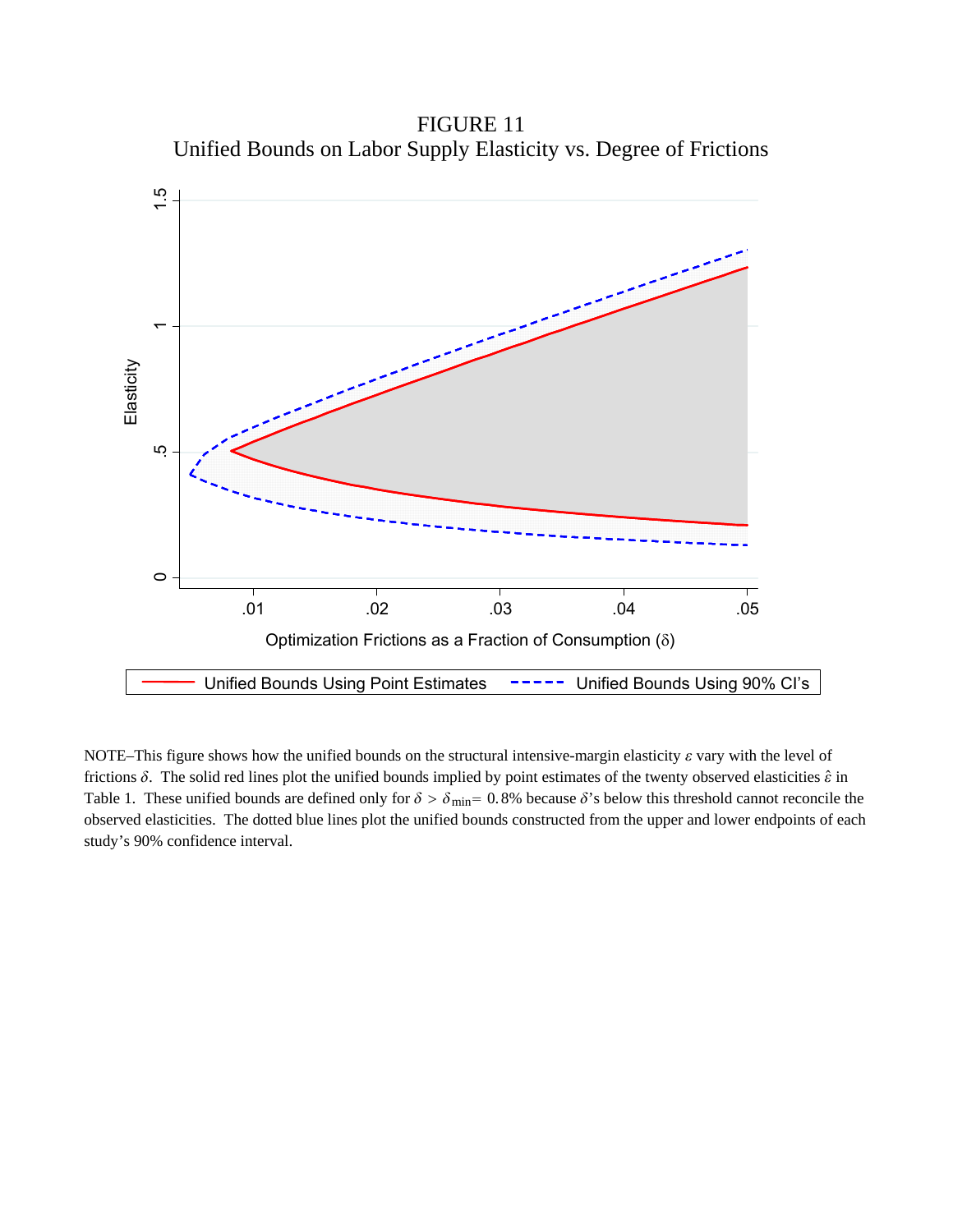|                                                                  |                                         |                            |                             |                          |                 |                 | 95% CI          |                 |
|------------------------------------------------------------------|-----------------------------------------|----------------------------|-----------------------------|--------------------------|-----------------|-----------------|-----------------|-----------------|
| Study                                                            | Identification                          |                            | s.e. $(\hat{\varepsilon})$  | $\Delta$ log(1- $\tau$ ) | $\mathcal{E}_L$ | $\mathcal{E}_U$ | $\mathcal{E}_L$ | $\mathcal{E}_U$ |
| (1)                                                              | (2)                                     | $\hat{\mathcal{E}}$<br>(3) | (4)                         | (5)                      | (6)             | (7)             | (8)             | (9)             |
|                                                                  |                                         |                            |                             |                          |                 |                 |                 |                 |
| A. Hours Elasticities<br>1. MaCurdy (1981)                       | Lifecycle wage variation, 1967-1976     |                            |                             | 0.12                     | 0.00            | 5.63            | 0.00            | 6.11            |
| 2. Eissa and Hoynes (1998)                                       | US EITC Expansions, 1984-1996           |                            | 0.15<br>0.05                | 0.11                     | 0.00            | 6.56            | 0.00            | 6.72            |
| 3. Blundell, Duncan, and Meghir (1998)                           | UK Tax Reforms, 1978-1992               | 0.14<br>0.14               | 0.09                        | 0.19                     | 0.01            | 2.54            | 0.00            | 2.81            |
| 4. Ziliak and Kniesner (1999)                                    | Lifecycle wage, tax variation 1978-1997 | 0.15                       | 0.07                        | 0.32                     | 0.02            | 1.05            | 0.00            | 1.24            |
| 5. Bianchi, Gudmundson, and Zoega (2001)                         | Iceland 1987 Zero Tax Year              | 0.29                       | 0.03                        | 0.43                     | 0.09            | 0.91            | 0.07            | 0.98            |
|                                                                  | Mean observed elasticity                | 0.17                       |                             |                          |                 |                 |                 |                 |
|                                                                  |                                         |                            |                             |                          |                 |                 |                 |                 |
| <b>B.</b> Taxable Income Elasticities                            |                                         | 0.14                       |                             |                          |                 |                 |                 |                 |
| 6. Gruber and Saez (2002)                                        | <b>US Tax Reforms 1979-1991</b>         |                            | 0.14                        | 0.13                     | 0.00            | 5.02            | 0.00            | 5.44            |
| 7. Saez (2004)                                                   | US Tax Reforms 1960-2000                |                            | 0.04                        | 0.23                     | 0.00            | 1.75            | 0.00            | 1.88            |
| 8. Chetty et al. (2009)                                          | Denmark, Top Kinks, 1994-2001           |                            | 0.01                        | 0.30                     | 0.00            | 0.95            | 0.00            | 0.97            |
| 9. Chetty et al. (2009)                                          | Denmark, Middle Kinks, 1994-2001        |                            | 0.01                        | 0.10                     | 0.00            | 8.00            | 0.00            | 8.02            |
| 10. Gelber (2009)                                                | Sweden, 1991 Tax Reform                 | 0.25                       | 0.03                        | 0.71                     | 0.12            | 0.54            | 0.09            | 0.60            |
| 11. Kleven and Schultz (2009)                                    | Denmark, 1987 Tax Reform                | 0.01                       | 0.01                        | 0.30                     | 0.00            | 0.91            | 0.00            | 0.94            |
| 12. Saez (2009)                                                  | US, 1st EITC Kink, 1995-2004            | 0.00                       | 0.02                        | 0.34                     | 0.00            | 0.70            | 0.00            | 0.77            |
|                                                                  | Mean observed elasticity                | 0.08                       |                             |                          |                 |                 |                 |                 |
| C. Top Income Elasticities                                       |                                         |                            |                             |                          |                 |                 |                 |                 |
| 13. Feldstein (1995)                                             | US Tax Reform Act of 1986               | 1.04                       | 0.26                        | 0.26                     | 0.37            | 2.89            | 0.17            | 3.50            |
| 14. Auten and Carroll (1999)                                     | US Tax Reform Act of 1986               | 0.66                       | 0.16                        | 0.26                     | 0.19            | 2.32            | 0.09            | 2.70            |
| 15. Goolsbee (1999)                                              | US Tax Reform Act of 1986               | 1.00                       | 0.15                        | 0.37                     | 0.47            | 2.14            | 0.32            | 2.47            |
| 16. Saez (2004)                                                  | US Tax Reforms 1960-2000                | 0.50                       | 0.18                        | 0.41                     | 0.20            | 1.28            | 0.05            | 1.69            |
| 17. Kopczuk (2009)                                               | Poland, 2002 Tax Reform                 | 1.07                       | 0.28                        | 0.21                     | 0.31            | 3.64            | 0.13            | 4.32            |
|                                                                  | Mean observed elasticity                | 0.85                       |                             |                          |                 |                 |                 |                 |
|                                                                  |                                         |                            |                             |                          |                 |                 |                 |                 |
| D. Macroeconomic/Trend-Based Elasticities<br>18. Prescott (2004) | Cross-country Tax Changes, 1970-1996    | 1.18                       |                             | 0.24                     | 0.42            | 3.34            |                 |                 |
| 19. Davis and Henrekson (2005)                                   | Cross-country Tax Variation, 1995       | 0.39                       | 0.04                        | 0.80                     | 0.23            | 0.69            | 0.17            | 0.77            |
|                                                                  | US cohort wage trends, 1980-2000        |                            |                             | 0.16                     | 0.07            | 4.33            | 0.03            | 4.74            |
| 20. Blau and Kahn (2007)                                         | Mean observed elasticity                |                            | 0.14                        |                          |                 |                 |                 |                 |
|                                                                  |                                         | 0.71                       |                             |                          |                 |                 |                 |                 |
|                                                                  |                                         |                            | <b>Unified Bounds: 0.47</b> |                          | 0.54            | 0.32            | 0.60            |                 |

**TABLE 1** Bounds on Intensive-Margin Hicksian Labor Supply Elasticities with  $\delta$  = 1% Frictions

Note: Values in columns 6-9 are calculated using formula in Proposition 1. See Appendix for sources and details underlying calculations in columns 3-5.